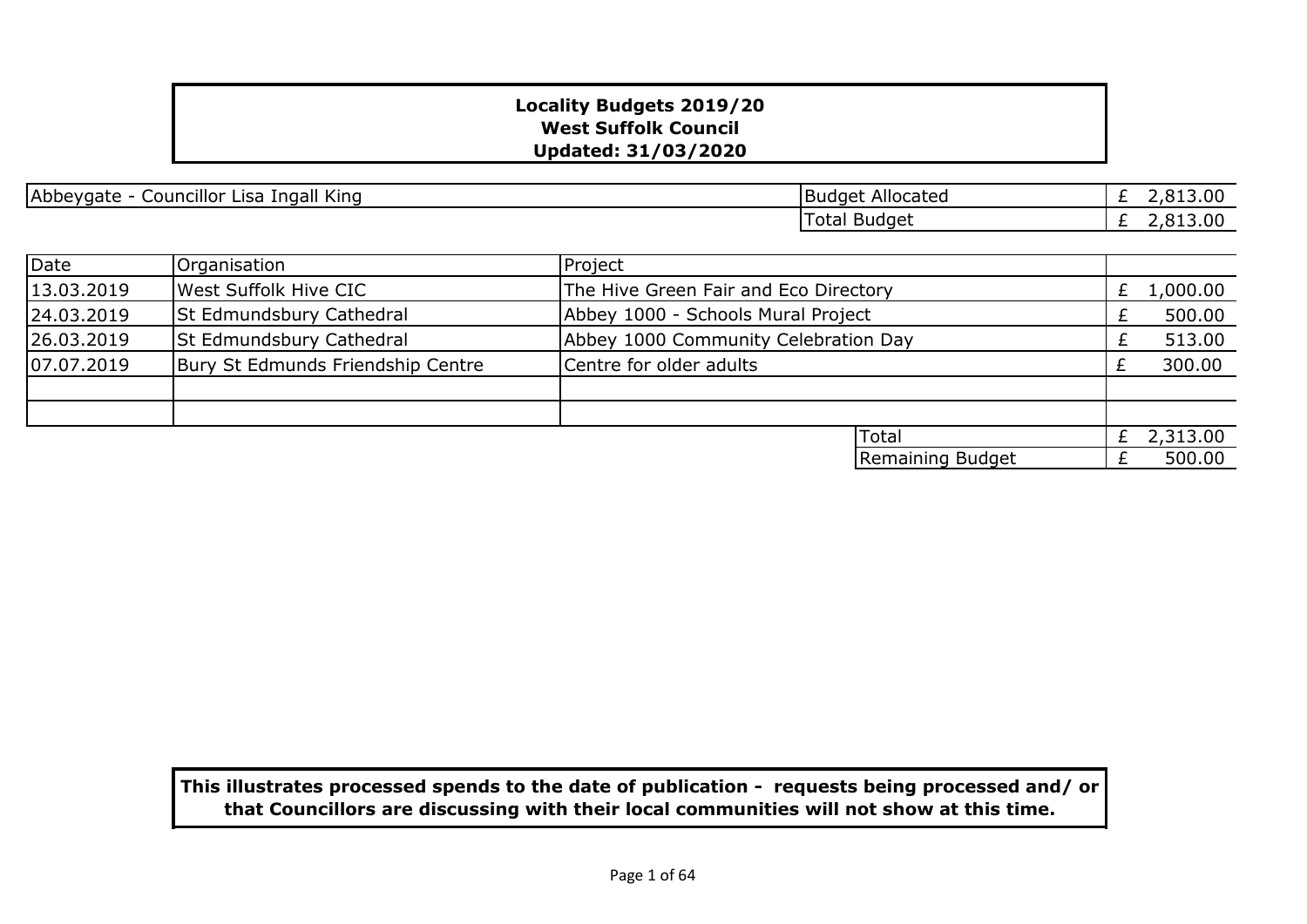| $\cdots$<br>$\sim$ $\sim$<br> Abbeygate <br>. Ravner<br>Joanna<br>Councillor_ | <b>Budget</b><br>Allocated | 13.00 |
|-------------------------------------------------------------------------------|----------------------------|-------|
|                                                                               | l otal<br>Budget           | 13.00 |

| Date       | Organisation                      | Project                              |                                    |  |              |
|------------|-----------------------------------|--------------------------------------|------------------------------------|--|--------------|
| 24.03.2019 | St Edmundsbury Cathedral          |                                      | Abbey 1000 - Schools Mural Project |  | 113.00       |
| 24.03.2019 | Theatre Royal Bury St Edmunds     | Abbey 1000 Mystery Plays             |                                    |  | 650.00       |
| 26.03.2019 | <b>St Edmundsbury Cathedral</b>   | Abbey 1000 Community Celebration Day |                                    |  | 350.00       |
| 26.03.2019 | Music In Our Bones                | Bury Heart Song project              |                                    |  | 1,000.00     |
| 07.07.2019 | Bury St Edmunds Friendship Centre | Centre for older adults              |                                    |  | 200.00       |
|            |                                   |                                      |                                    |  |              |
|            |                                   |                                      | <b>Total</b>                       |  | £ $2,313.00$ |
|            |                                   |                                      | Remaining Budget                   |  | 500.00       |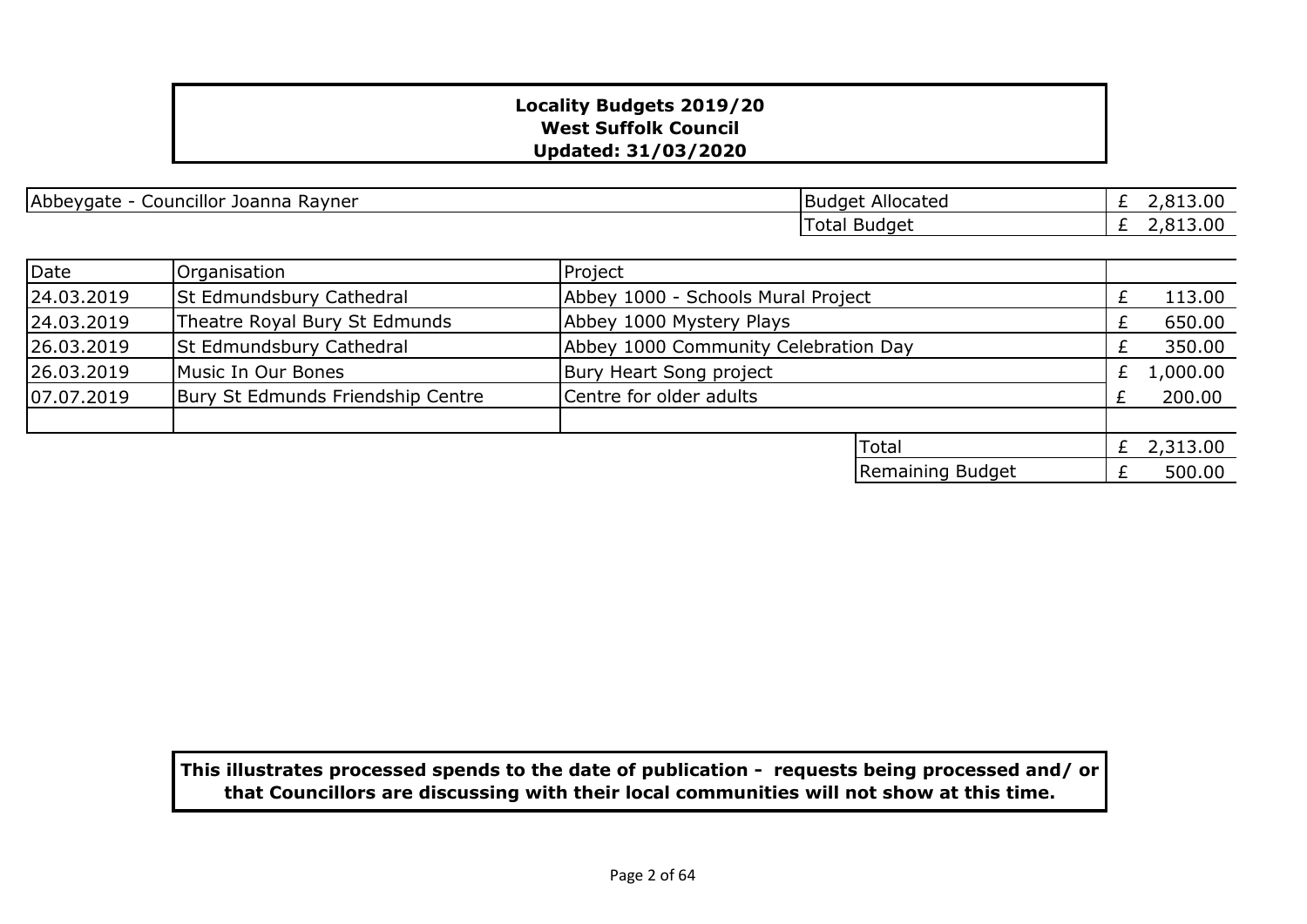| Bardwell<br>. .<br>. Smith<br>Andrew<br>Councillor_ | Allocated<br><b>Budget</b> | 13.00<br>__ |
|-----------------------------------------------------|----------------------------|-------------|
|                                                     | Budget<br>Total            | 13.00<br>-  |

| Date       | Organisation                          | Project                                 |                  |   |            |
|------------|---------------------------------------|-----------------------------------------|------------------|---|------------|
| 03.07.2019 | Friends of Honington School           | Autism Spectrum Disorder Group          |                  |   | 300.00     |
| 03.12.2019 | Bardwell Relief in Need Charity       | Community Christmas lunch for seniors   |                  |   | 500.00     |
| 03.01.2020 | Coney Weston Swan Bowls Club          | Enhancements to the bowls club          |                  |   | 500.00     |
| 06.03.2020 | Honington Cum Sapiston Parish Council | Contribution to vehicle activated sign  |                  | £ | 500.00     |
| 12.03.2020 | Pakenham Water Mill                   | Pakenham Water Mill Development Project |                  |   | 250.00     |
| 17.03.2020 | Coney Weston Playing Fields           | Refurbishment of the play area          |                  |   | 500.00     |
|            |                                       |                                         |                  |   |            |
|            |                                       |                                         |                  |   |            |
|            |                                       |                                         | Total            |   | £ 2,550.00 |
|            |                                       |                                         | Remaining Budget |   | 263.00     |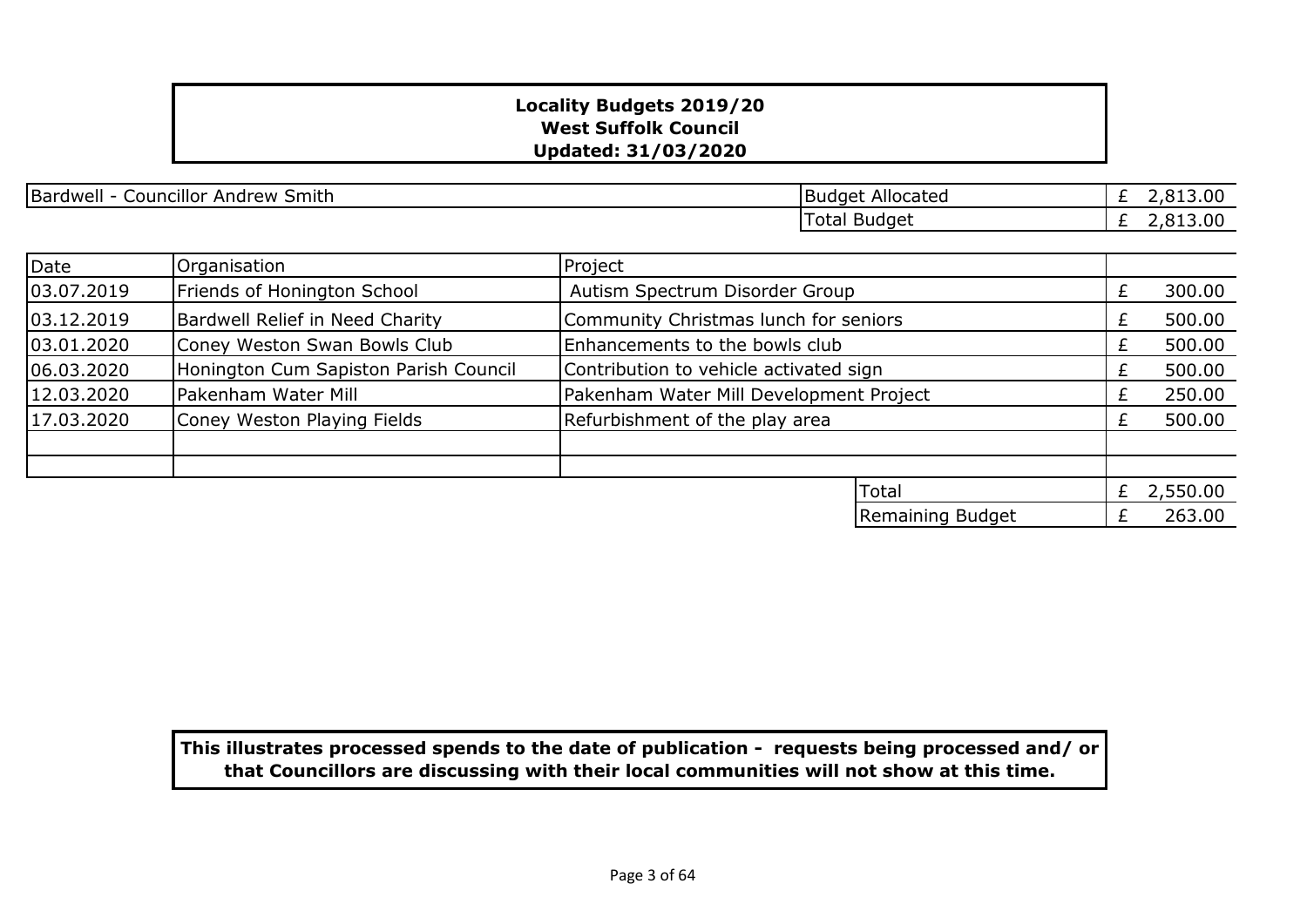| <b>Bull</b><br>Barningham<br>Councillor<br>Carol | Allocated<br> Budget | $\sim$ $\sim$<br>- - - - - - - - - - |
|--------------------------------------------------|----------------------|--------------------------------------|
|                                                  | Budget<br>otal       | $\sim$<br>.<br>_ . _ .<br>-          |
|                                                  |                      |                                      |

| Date       | Organisation                 | Project                             |            |
|------------|------------------------------|-------------------------------------|------------|
| 22.07.2019 | Barningham Parish Council    | Defibrillator                       | 250.00     |
| 22.07.2019 | Friends of Barningham School | Outside learning area refurbishment | 500.00     |
| 10.10.2019 | Barningham Bowls Club        | New equipment                       | 200.00     |
| 10.03.2020 | Hopton Parish Council        | Community benches                   | 500.00     |
| 10.03.2020 | Hepworth Parish Council      | Village sign                        | 900.00     |
|            |                              |                                     |            |
|            |                              |                                     |            |
|            |                              | Total                               | £ 2,350.00 |
|            |                              | Remaining Budget                    | 463.00     |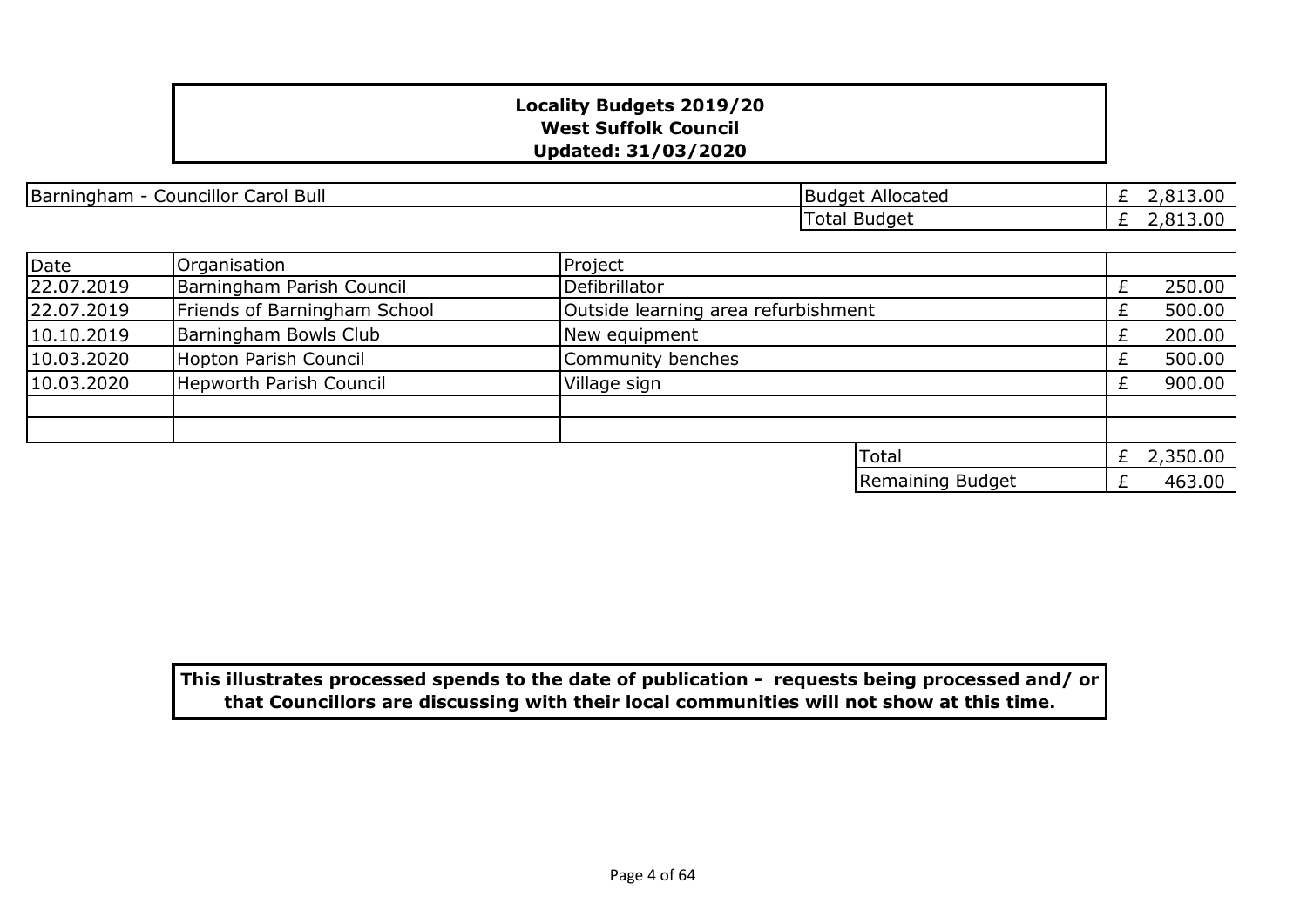Barrow - Councillor Ian Houlder **Budget Allocated** 

£ 2,813.00 £ 2,813.00 Total Budget

| Date       | Organisation                     | Project                                                  |               |
|------------|----------------------------------|----------------------------------------------------------|---------------|
| 08.01.2019 | Barrow and Denham Parish Council | Mobile vehicle activated speed sign for Barrow and Deham | 2,000.00<br>£ |
| 22.07.2019 | Suffolk Academy CIC              | Community Defibrillator                                  | 500.00        |
|            |                                  |                                                          |               |
|            |                                  |                                                          |               |
|            |                                  |                                                          |               |
|            |                                  |                                                          |               |
|            |                                  |                                                          |               |
|            |                                  |                                                          |               |
|            |                                  | Total                                                    | 2,500.00<br>£ |
|            |                                  | Remaining Budget                                         | 313.00        |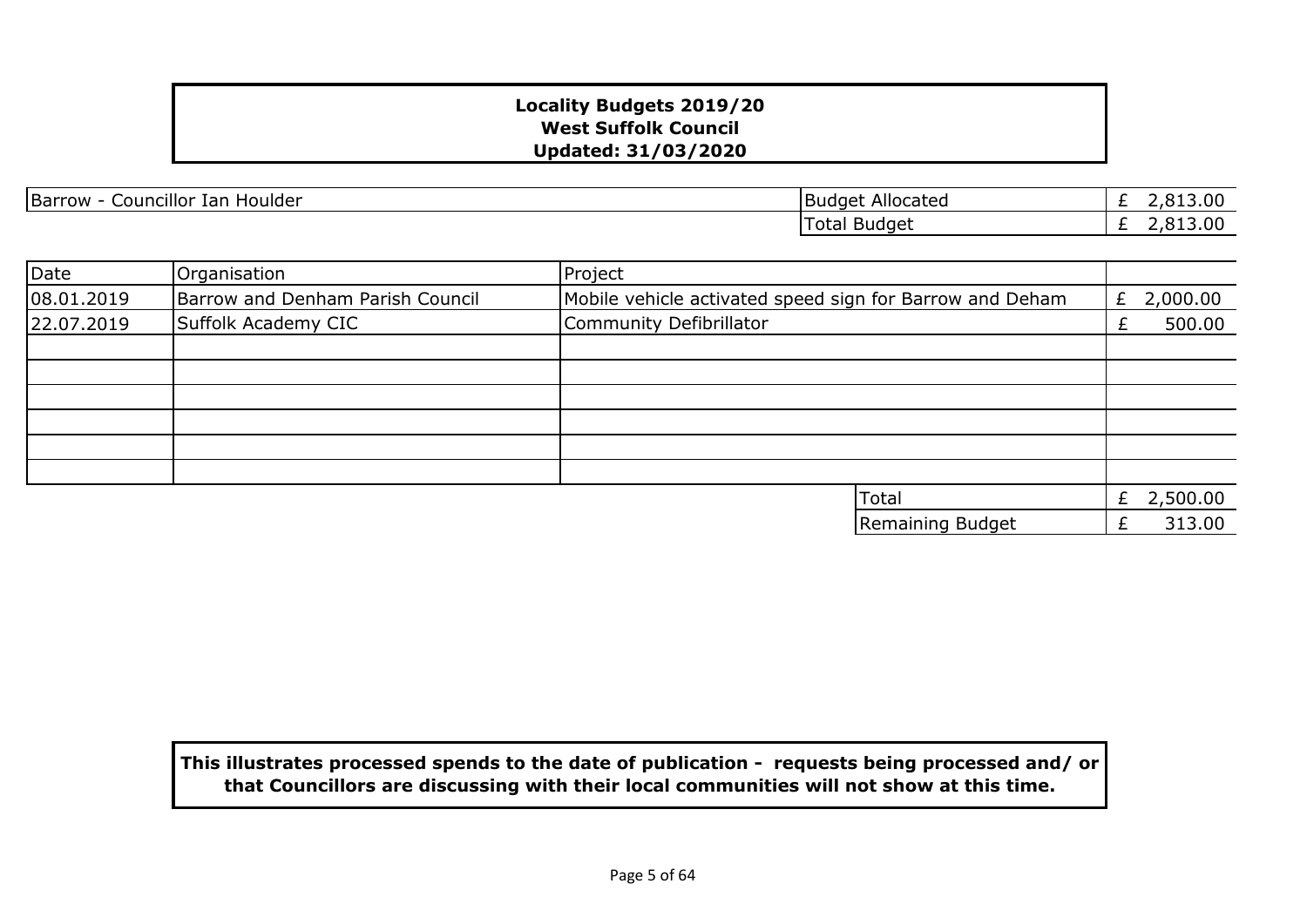Brandon Central - Councillor Victor Lukaniuk Brandon Budget Allocated

£ 2,813.00 £ 2,813.00 Total Budget

| Date       | Organisation                            | Project                                   |                                         |   |          |
|------------|-----------------------------------------|-------------------------------------------|-----------------------------------------|---|----------|
| 09.07.2019 | Fledglings Pre School                   |                                           | Replacement equipment of the pre-school |   |          |
| 22.07.2019 | Brandon Town Community Football Club    | New equipment for football club           |                                         |   | 300.00   |
| 26.07.2019 | Arts Development in East Cambs          | Tales and trails art project              |                                         |   | 400.00   |
| 31.07.2019 | Brandon and District Angling Club       | Increase the facilities and widen project |                                         |   | 300.00   |
| 17.12.2019 | International English Schools Breckland | Community notice board                    |                                         |   | 500.00   |
| 07.01.2020 | Brighter Brandon                        | Information board refurbishing            |                                         | £ | 100.00   |
| 05.03.2020 | <b>Brandon Allotments</b>               | Improvements to the water supply          |                                         |   | 300.00   |
| 06.03.2020 | <b>Breckland Forest Gymnastics</b>      | New equipment                             |                                         |   | 300.00   |
|            |                                         |                                           |                                         |   |          |
|            |                                         |                                           | <b>Total</b>                            | £ | 2,500.00 |
|            |                                         |                                           | Remaining Budget                        |   | 313.00   |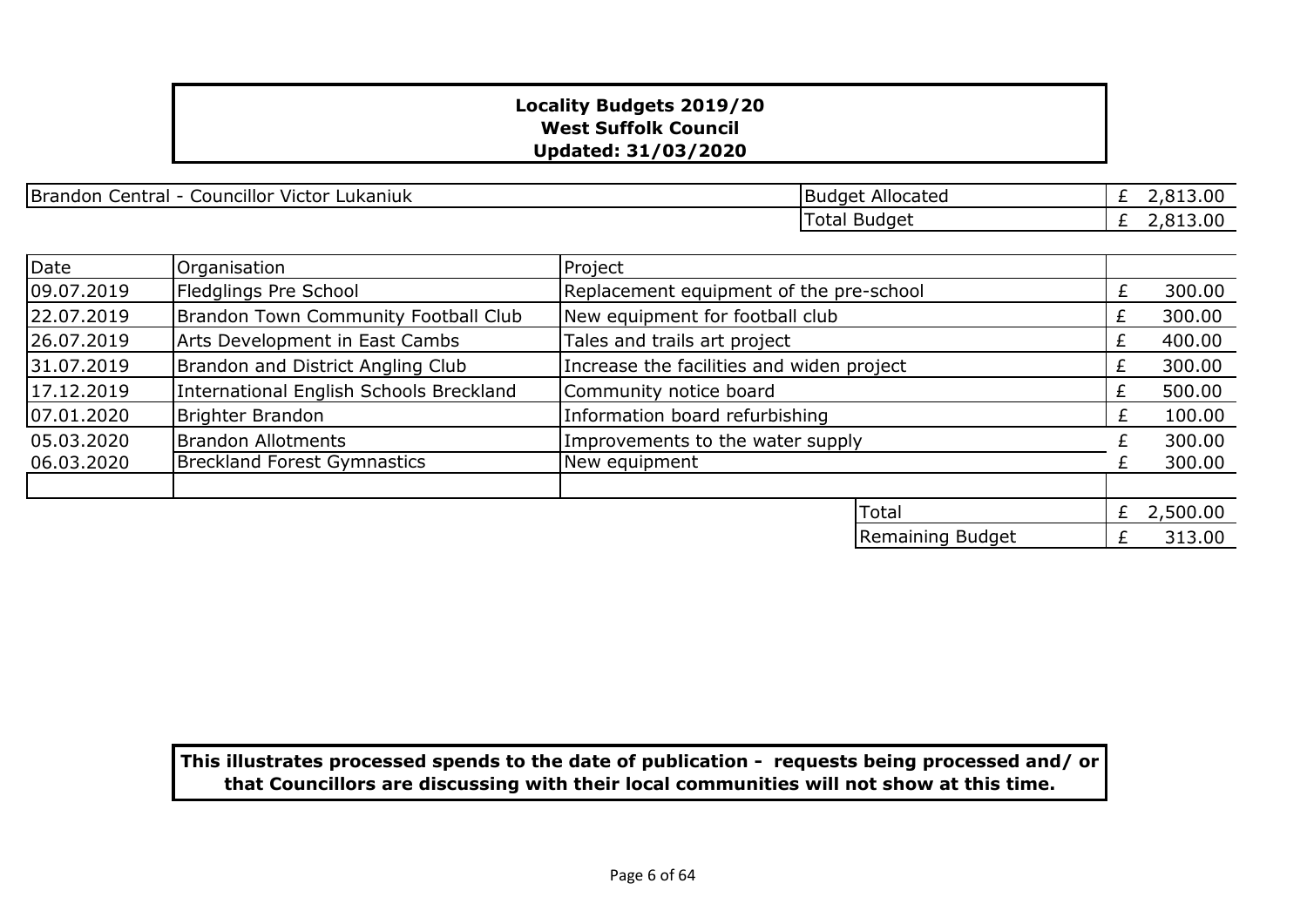Brandon East - Councillor Phillip Wittam Budget Allocated

£ 2,813.00 £ 2,813.00 Total Budget

| Date       | Organisation                            | Project                                         |                                          |   | Amount   |
|------------|-----------------------------------------|-------------------------------------------------|------------------------------------------|---|----------|
| 09.07.2019 | Fledglings Pre-School                   |                                                 | Replacement equipment for the pre-school |   |          |
| 26.07.2019 | Arts Development in East Cambs          | Tales and trails art project                    |                                          | £ | 400.00   |
| 31.07.2019 | Brandon and District Angling Club       | Increase facilities and widen project           |                                          |   | 300.00   |
| 17.12.2019 | International English Schools Breckland | Community notice board                          |                                          | £ | 500.00   |
| 07.01.2020 | Brighter Brandon                        | Information board refurbishing                  |                                          | £ | 100.00   |
| 06.03.2020 | <b>Breckland Forest Gymnastics</b>      | New equipment                                   |                                          |   | 300.00   |
| 26.03.2020 | <b>Brandon Allotments</b>               | Improvements to the water supply for allotments |                                          |   | 300.00   |
|            |                                         |                                                 |                                          |   |          |
|            |                                         |                                                 |                                          |   |          |
|            |                                         |                                                 |                                          |   |          |
|            |                                         |                                                 |                                          |   |          |
|            |                                         |                                                 | Total                                    | £ | 2,200.00 |
|            |                                         |                                                 | Remaining Budget                         |   | 613.00   |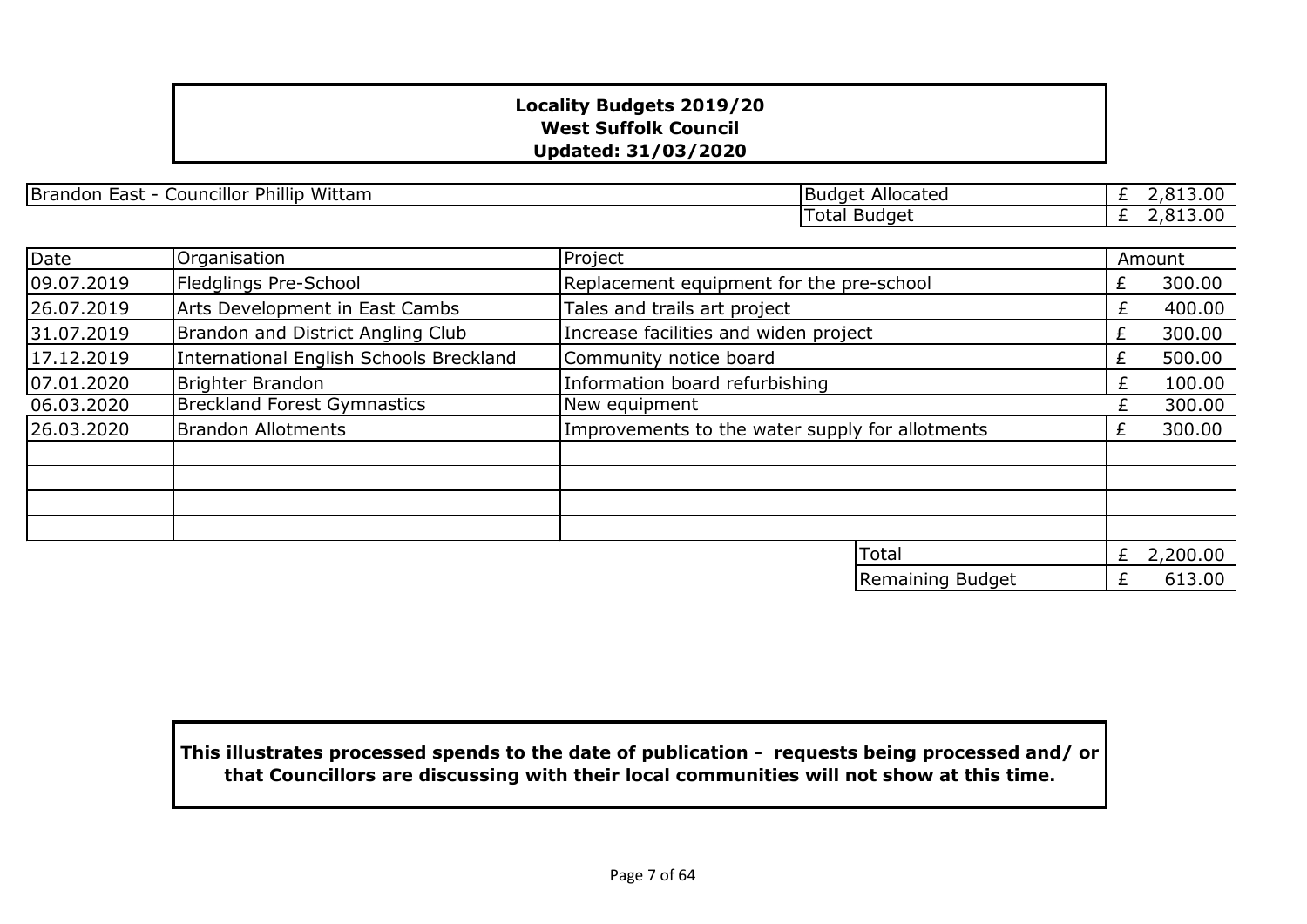£ 2,813.00 £ 2,813.00 Budget Allocated Total Budget

| Date       | Organisation                            | Project                                         |                                          |   | Amount     |
|------------|-----------------------------------------|-------------------------------------------------|------------------------------------------|---|------------|
| 09.07.2019 | Fledglings Pre-School                   |                                                 | Replacement equipment for the pre-school |   | 300.00     |
| 11.07.2019 | Brandon Town Community Football Club    | New football kit                                |                                          |   | 569.72     |
| 26.07.2019 | Arts Development in East Cambs          | Tales and trails art project                    |                                          |   | 400.00     |
| 31.07.2019 | Brandon and District Angling Club       | Increase the facilities and widen project.      |                                          |   | 300.00     |
| 05.08.2019 | Brandon Festival                        | <b>Brandon Festival</b>                         |                                          | £ | 150.00     |
| 17.12.2019 | International English Schools Breckland | Community notice board                          |                                          | £ | 500.00     |
| 07.01.2020 | Brighter Brandon                        | Information board refurbishing, new maps        |                                          | £ | 100.00     |
| 06.03.2020 | <b>Breckland Forest Gymnastics</b>      | New equipment                                   |                                          | £ | 193.00     |
| 26.03.2020 | <b>Brandon Allotments</b>               | Improvements to the water supply for allotments |                                          | £ | 300.00     |
|            |                                         |                                                 | Total                                    |   | £ 2,812.72 |
|            |                                         |                                                 | Remaining Budget                         | £ | 0.28       |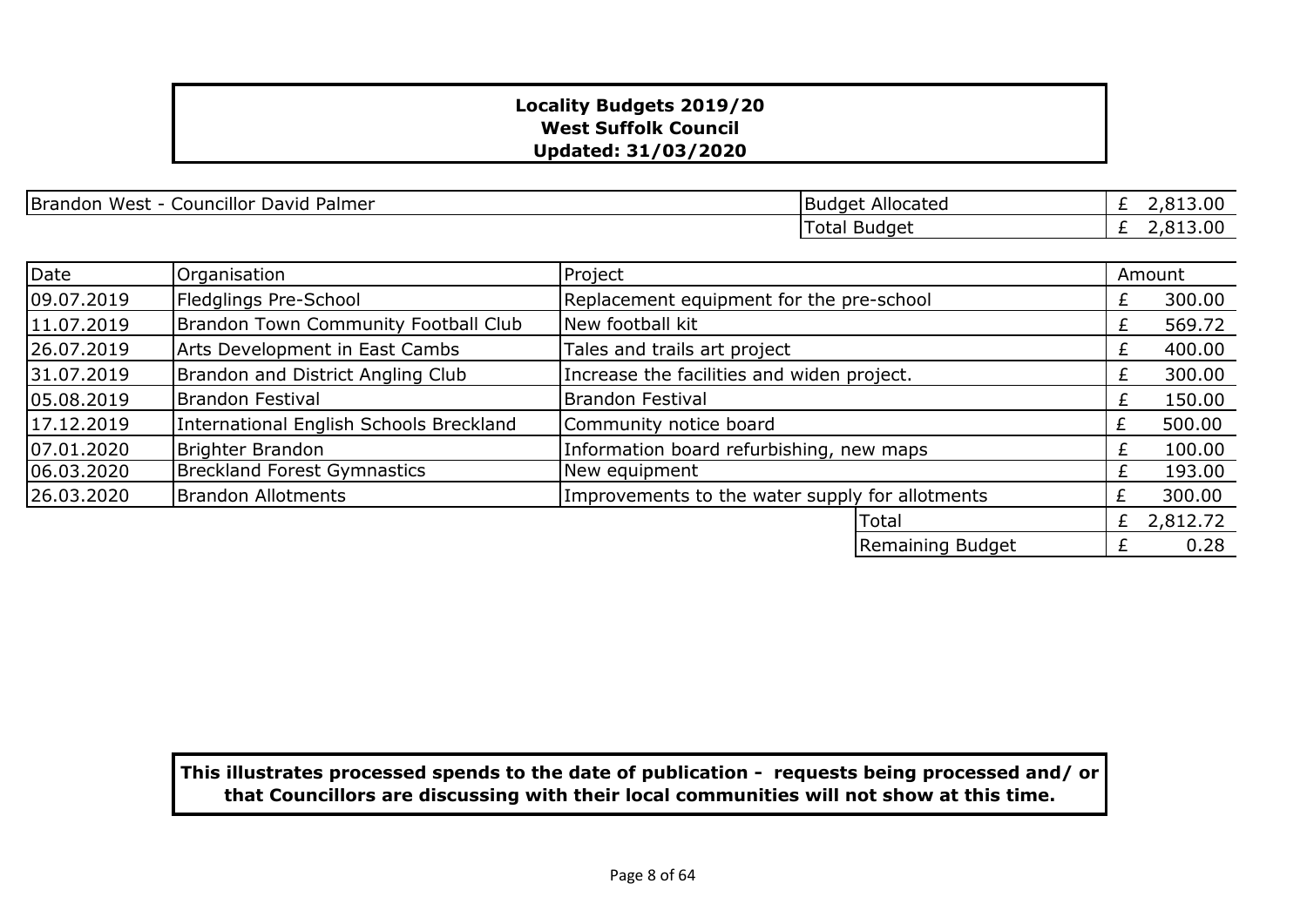Chedburgh & Chevington - Councillor Mike Chester **Budget Allocated** Budget Allocated

£ 2,813.00 £ 2,813.00 Total Budget

| Date       | Organisation                        | Project                                                    |   | Amount       |
|------------|-------------------------------------|------------------------------------------------------------|---|--------------|
| 26.03.2019 | <b>St Edmundsbury Cathedral</b>     | Abbey 1000 Community Celebration Day                       | £ | 1,000.00     |
| 01.02.2020 | Acorn Pre-School                    | Rebuild project                                            |   | 400.00       |
| 19.02.2020 | All Saints Parochial Church Council | Floor and ladder access to church tower roof of All Saints |   | 250.00       |
| 24.03.2020 | <b>St Edmundsbury Cathedral</b>     | Abbey 1000 Schools Mural Project                           |   | 313.00       |
| 26.03.2020 | Little Teacups Playgroup            | Play equipment                                             |   | 350.00       |
|            |                                     |                                                            |   |              |
|            |                                     |                                                            |   |              |
|            |                                     | Total                                                      |   | £ $2,313.00$ |
|            |                                     | Remaining Budget                                           |   | 500.00       |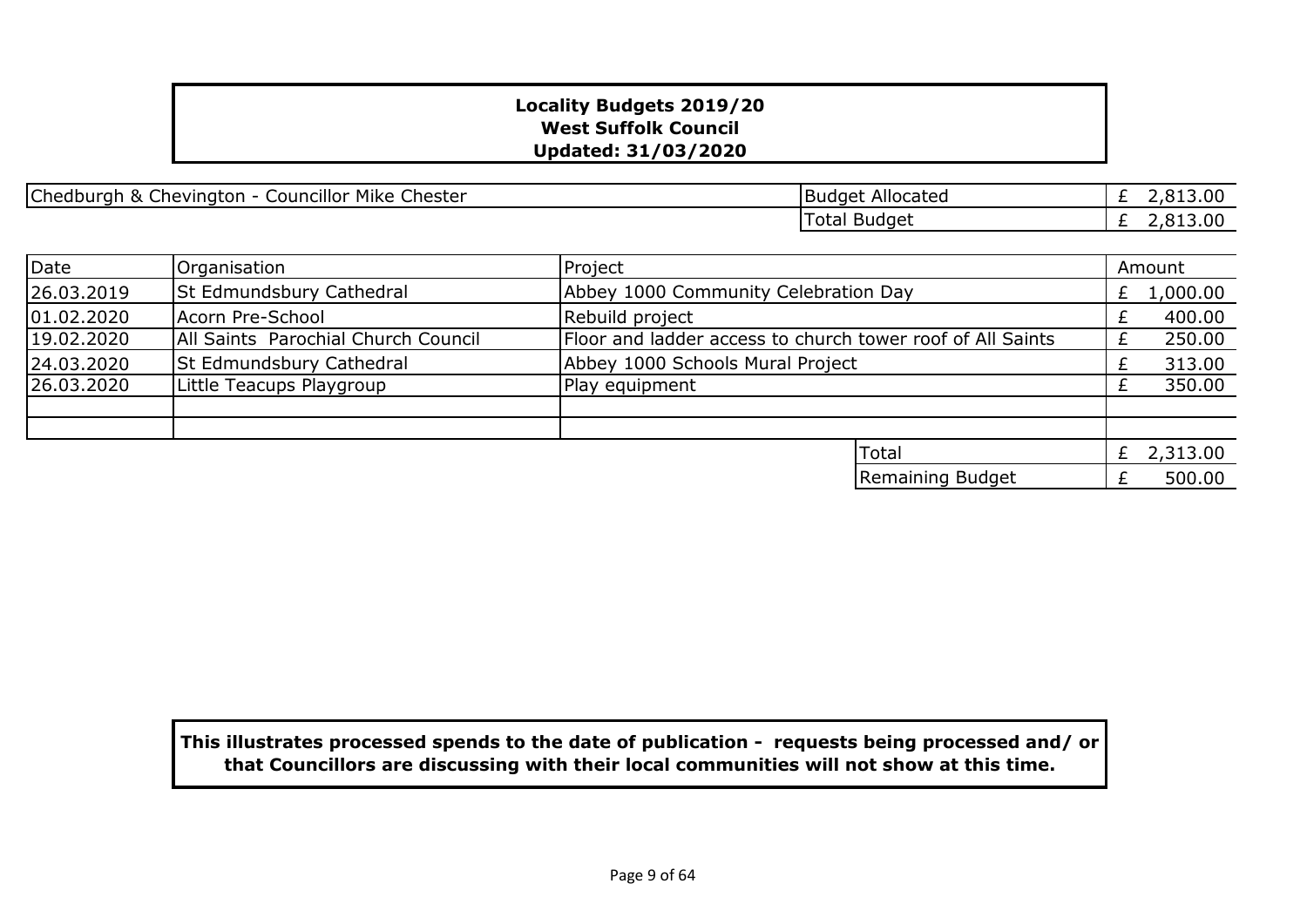| Clare, Hundon & Kedington - Councillor Jim Meikle | National Clare | Budget Allocated

£ 2,813.00 £ 2,813.00 Total Budget

| Date       | Organisation                                                                                               | Project                                         |                  |   | Amount   |
|------------|------------------------------------------------------------------------------------------------------------|-------------------------------------------------|------------------|---|----------|
|            |                                                                                                            |                                                 |                  |   |          |
| 07.11.2019 | <b>Clare Town Council</b>                                                                                  | Defibrillator                                   |                  |   | 300.00   |
| 07.11.2019 | Clare Town Council                                                                                         | Chiltern Street Speed Awareness sign            |                  |   | 300.00   |
| 17.03.2020 | Combined Halls of Clare                                                                                    | Installation of ground floor toilet             |                  |   | 300.00   |
| 19.03.2020 | Cavendish Bottle Bank                                                                                      | Recycling Centre project                        |                  | £ | 300.00   |
| 24.03.2020 | Clare Community Hub                                                                                        | Support and delivery of the Clare Community Hub |                  |   | 1,000.00 |
| 26.03.2020 | Stoke Good Neighbours C/o The<br>Community Heartbeat Trust Community                                       | Defibrillator                                   |                  | £ | 200.00   |
| 05.06.2020 | Stoke by Clare Parish Council (This payment was<br>committed during quarter 4 of 2019/2020 financial year) | Speed Reduction Scheme                          |                  |   | £300.00  |
|            |                                                                                                            |                                                 | Total            | £ | 2,700.00 |
|            |                                                                                                            |                                                 | Remaining Budget |   | 113.00   |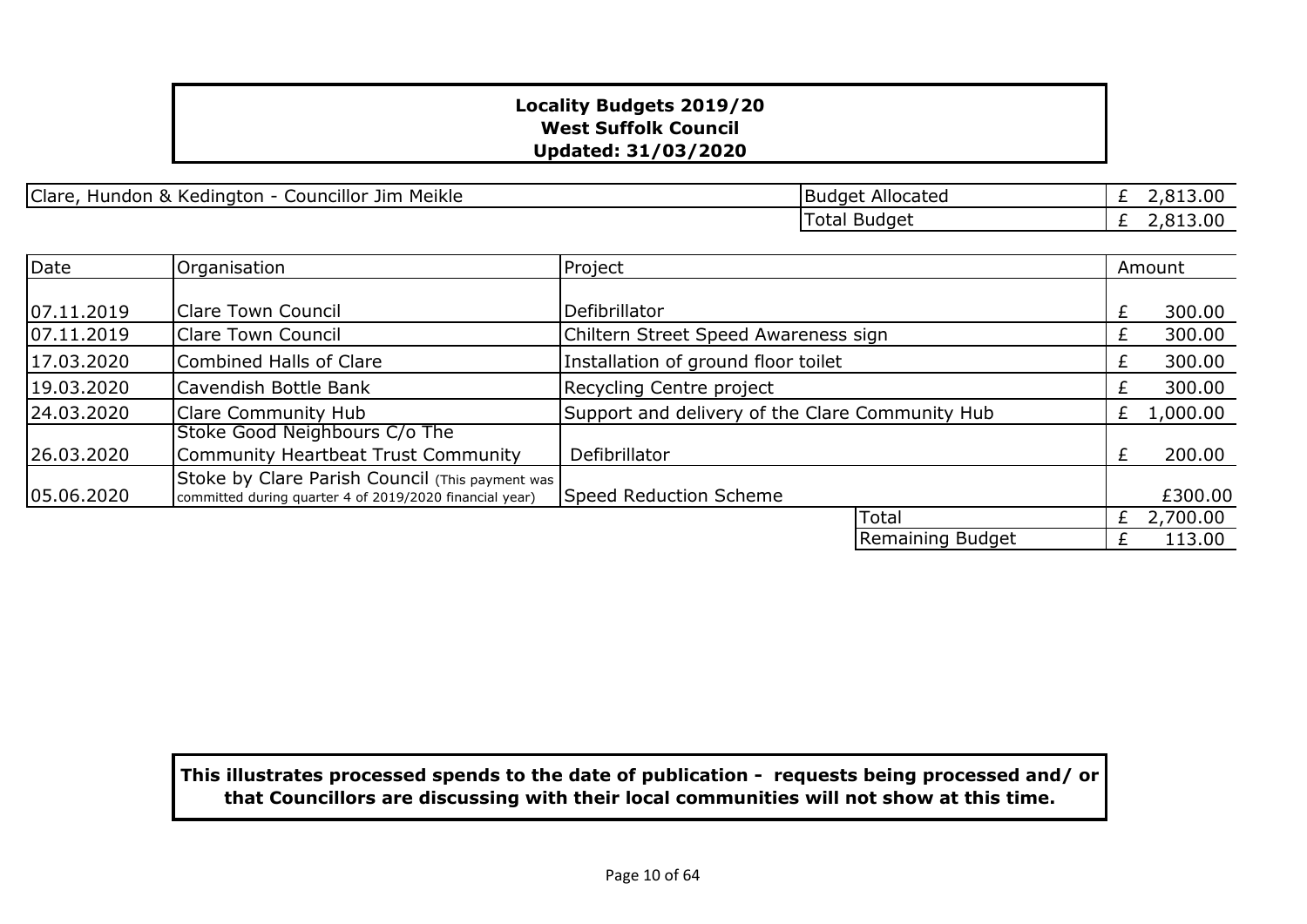Clare, Hundon & Kedington - Councillor Karen Richardson

| <b>Budget Allocated</b> | £ 2,813.00   |
|-------------------------|--------------|
| Total Budget            | $E$ 2,813.00 |

| Date       | Organisation                            | Project                                         |           | Amount   |
|------------|-----------------------------------------|-------------------------------------------------|-----------|----------|
| 22.07.2019 | The Cavendish Community Shop Limited    | Maintain presence of Cavendish Shop             |           | 250.00   |
| 19.11.2019 | Kedington Parish Council                | Dog waste bins for Risbridge Meadow             | £         | 406.00   |
|            | Kedington Primary Academy Parents,      |                                                 |           |          |
| 17.03.2020 | <b>Teachers and Friends Association</b> | Funding towards transport for Crucial Crew 2019 | £         | 100.00   |
| 19.03.2020 | Ketton Players                          | Development of youth performance in Kedington   |           | 200.00   |
| 19.03.2021 | Stoke by Clare Village Hall             | External storage at the Village Hall            |           | 750.00   |
| 26.03.2020 | Combined Halls of Clare                 | Installation of ground floor toilet             |           | 300.00   |
| 26.03.2020 | <b>Clare Community Hub</b>              | Support and delivery of the Clare Community Hub | £         | 350.00   |
| 26.03.2020 | Stoke by Clare Community Shop           | Maintain presence of Stoke by Clare shop        | $\ddot{}$ | 250.00   |
|            |                                         |                                                 |           |          |
|            |                                         |                                                 |           |          |
|            |                                         | Total                                           | £         | 2,606.00 |
|            |                                         | Remaining Budget                                |           | 207.00   |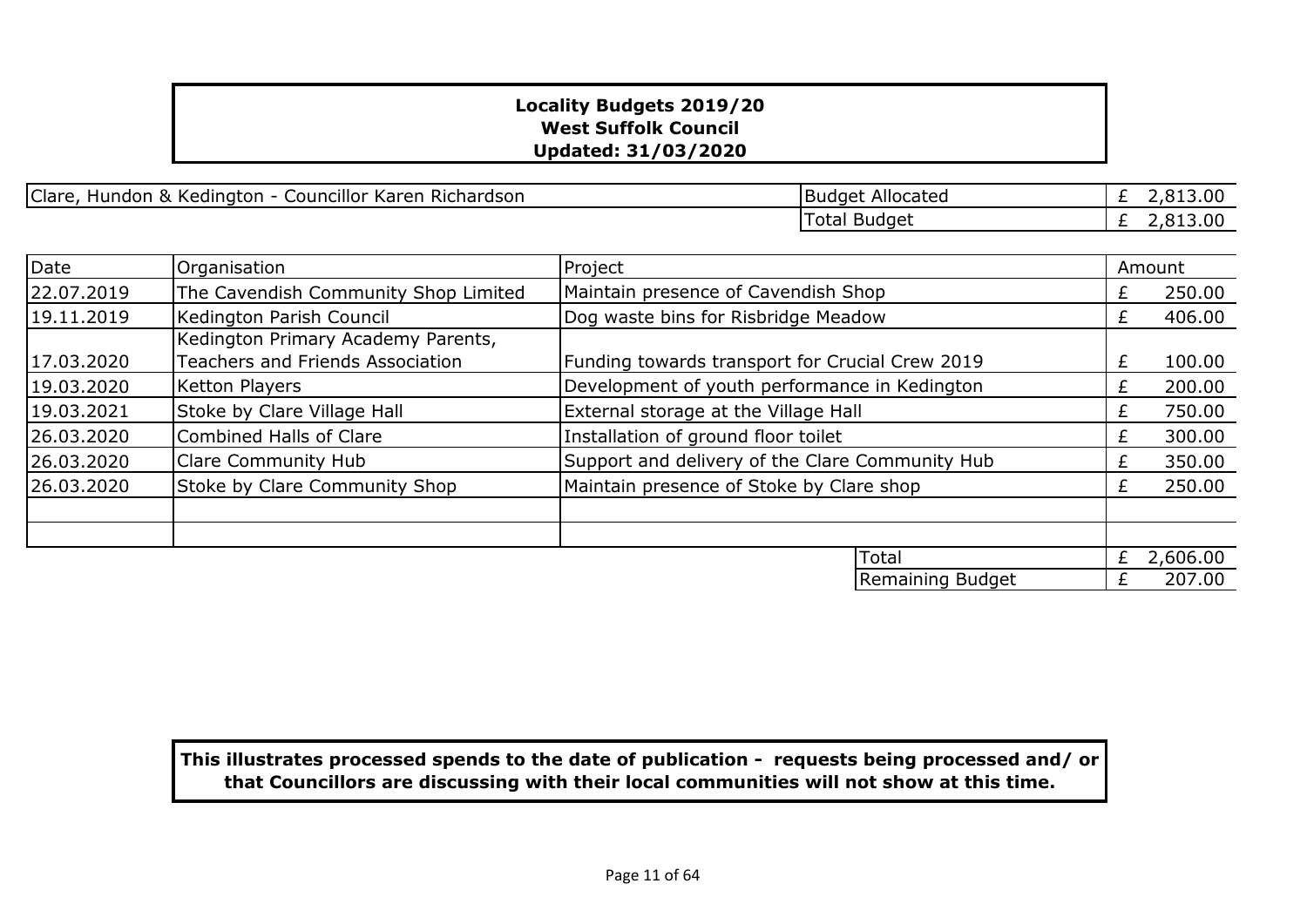| Clare,<br>. Kedinaton i<br>Rushbrook<br>Councillor Marion '<br>Hundon<br>$\mathbf x$ | Allocated<br>Budget | _ _ . U U<br>- |
|--------------------------------------------------------------------------------------|---------------------|----------------|
|                                                                                      | Budget<br>⊥ot1      | ,. ou<br>_     |

| Date       | Organisation                         | Project                                         |                                               |   | Amount   |
|------------|--------------------------------------|-------------------------------------------------|-----------------------------------------------|---|----------|
| 17.03.2020 | Ketton Players                       |                                                 | Development of youth performance in Kedington |   | 200.00   |
| 19.03.2020 | Stoke by Clare Village Hall          |                                                 | External storage at the Village Hall          |   | 750.00   |
| 19.03.2020 | Combined Halls of Clare              | Installation of ground floor toilet             |                                               |   | 300.00   |
| 19.03.2020 | Stradishall Parish Council           | Playing field project                           |                                               | £ | 876.05   |
| 26.03.2020 | Clare Community Hub                  | Support and delivery of the Clare Community Hub |                                               |   | 350.00   |
| 26.03.2020 | The Cavendish Community Shop Limited | Maintain presence of Cavendish Community        |                                               |   | 250.00   |
|            |                                      |                                                 |                                               |   |          |
|            |                                      |                                                 |                                               |   |          |
|            |                                      |                                                 | <b>Total</b>                                  | £ | 2,726.05 |
|            |                                      |                                                 | Remaining Budget                              |   | 86.95    |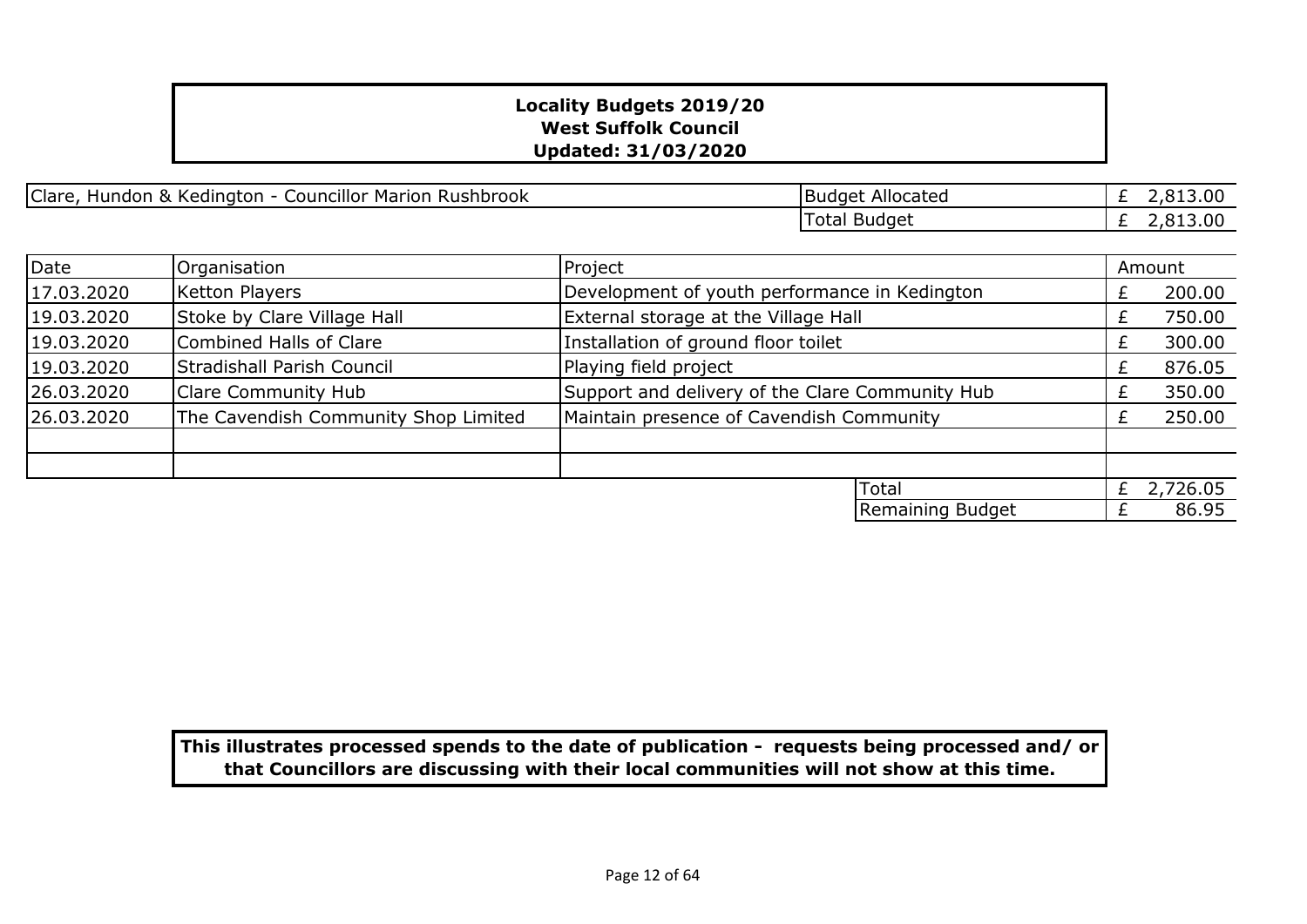Eastgate - Councillor Cliff Waterman Budget Allocated

£  $2,813.00$ £ 2,813.00 Total Budget

| Date       | Organisation                                 | Project                                                                |    | Amount   |
|------------|----------------------------------------------|------------------------------------------------------------------------|----|----------|
| 29.08.2019 | <b>Bury Bowls Club</b>                       | Access improvements to the bowls club for wider community<br>benefit   | £  | 1,200.00 |
|            | <b>West Suffolk Interfaith and Community</b> |                                                                        |    |          |
| 22.10.2019 | lForum                                       | Interfaith and community activities across Bury St Edmunds             | £. | 100.00   |
| 29.01.2020 | Theatre Royal Bury St Edmunds                | Abbey 1000 Mystery Plays                                               | £  | 500.00   |
| 06.03.2020 | Music In Our Bones                           | Bury Heart Song project                                                |    | 500.00   |
| 19.03.2020 | Bury St Edmunds Fairtrade Partnership        | Promotional material to engage with local business and<br>communities. |    | 150.00   |
|            |                                              |                                                                        |    |          |
|            |                                              | Total                                                                  | £  | 2,450.00 |
|            |                                              | Remaining Budget                                                       |    | 363.00   |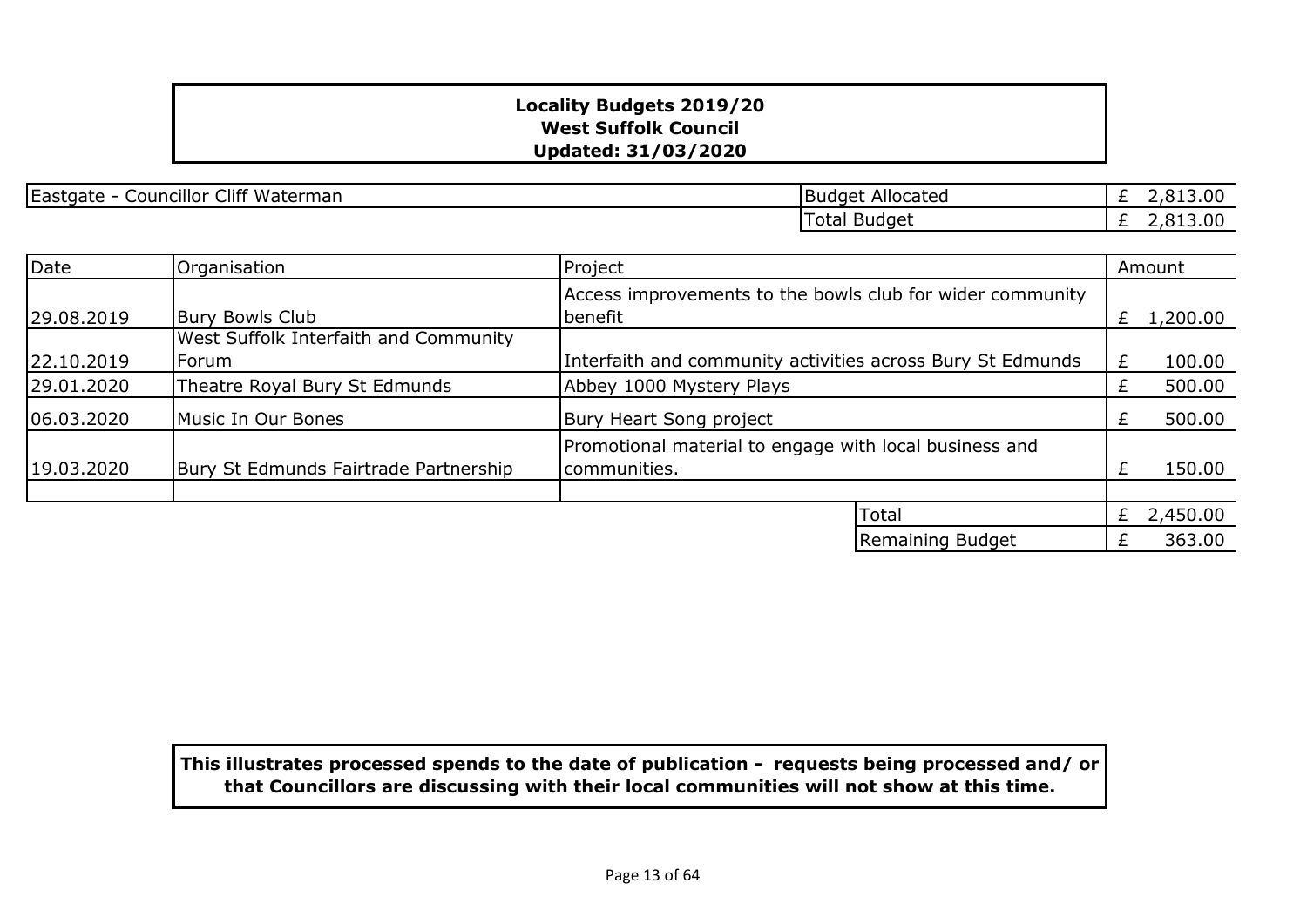| Exning<br><br>Cole<br>Councillor '<br>Simon | Allocated<br>.Budget | .00<br>$\sim$   |
|---------------------------------------------|----------------------|-----------------|
|                                             | Total Budget         | 13.00<br>$\sim$ |

| Date       | Organisation            | Project                 | Amount     |
|------------|-------------------------|-------------------------|------------|
| 05.03.2020 | St Martins Bell Ringers | <b>Bell restoration</b> | £ 2,500.00 |
|            |                         |                         |            |
|            |                         |                         |            |
|            |                         |                         |            |
|            |                         |                         |            |
|            |                         |                         |            |
|            |                         | <b>Total</b>            | 2,500.00   |
|            |                         | Remaining Budget        | 313.00     |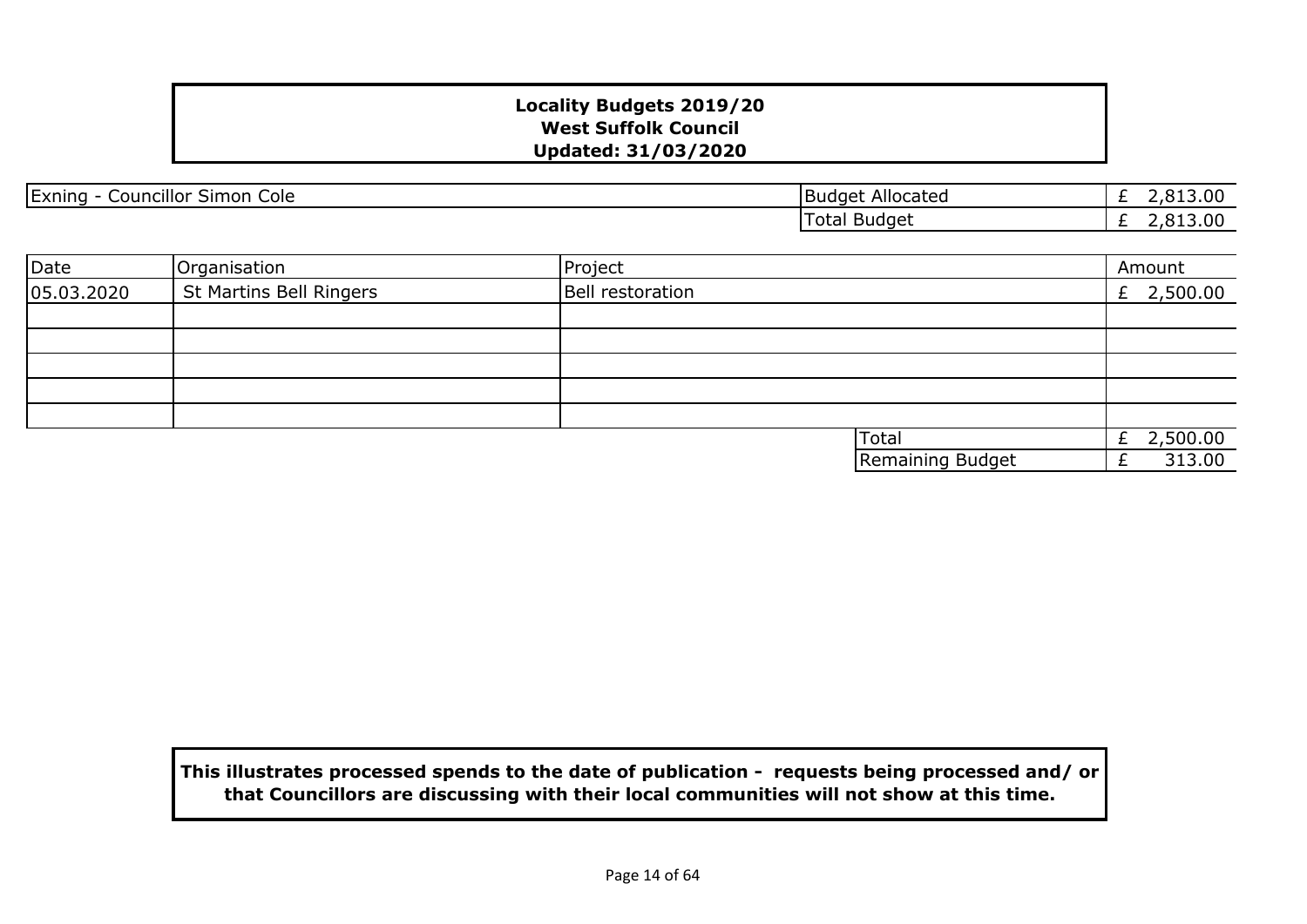Haverhill Central - Councillor Aron Luccarini Budget Allocated

£ 2,813.00 £ 2,813.00 Total Budget

| Date       | Organisation                        | Project                                                       |   | Amount   |
|------------|-------------------------------------|---------------------------------------------------------------|---|----------|
|            |                                     | Contribution to Junior Signpost project. Youth Skills and The |   |          |
| 12.08.2019 | Haverhill Community Trust           | Zone                                                          |   | 1,000.00 |
| 16.12.2019 | Friends of Haverhill Library        | Portable stacking shelves                                     |   | 500.00   |
|            | One Haverhill Partnership Haverhill |                                                               |   |          |
| 06.02.2020 | Community Trust                     | Shop front painting scheme                                    | £ | 1,000.00 |
| 12.03.2020 | Haverhill Family History Group      | Workshop sessions for pupils on Chauntry Mills                |   | 225.00   |
|            |                                     |                                                               |   |          |
|            |                                     | Total                                                         |   | 2,725.00 |
|            |                                     | Remaining Budget                                              |   | 88.00    |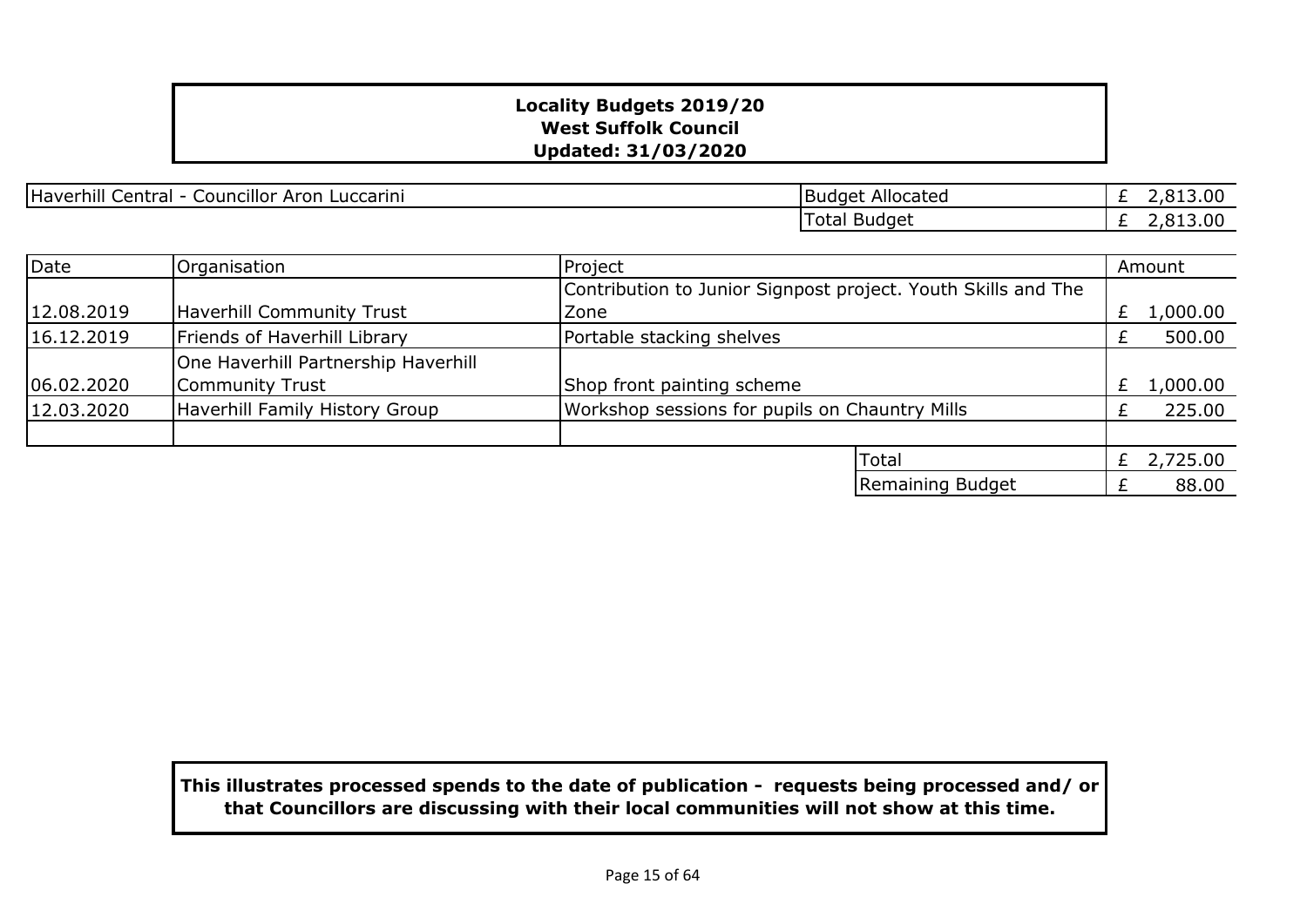Haverhill East - Councillor John Burns Burns Budget Allocated

£ 2,813.00  $\overline{£}$  2,813.00 Total Budget

| Date       | Organisation                                | Project                                  |                  |  | Amount       |
|------------|---------------------------------------------|------------------------------------------|------------------|--|--------------|
| 06.02.2019 | Friends of Haverhill Library                | Portable stacking shelves                |                  |  | 500.00       |
|            | One Haverhill Partnership Haverhill         |                                          |                  |  |              |
| 12.08.2019 | Community Trust                             | Shop front painting scheme               |                  |  | 500.00       |
| 06.03.2020 | Haverhill Gym Club                          | Refurbishment of balance beam area       |                  |  | 620.00       |
|            | <b>Haverhill Community Trust Volunteers</b> |                                          |                  |  |              |
| 06.03.2020 | Centre                                      | Creation of a Haverhill Volunteer Centre |                  |  | £ $1,190.00$ |
|            |                                             |                                          |                  |  |              |
|            |                                             |                                          |                  |  |              |
|            |                                             |                                          | Total            |  | 2,810.00     |
|            |                                             |                                          | Remaining Budget |  | 3.00         |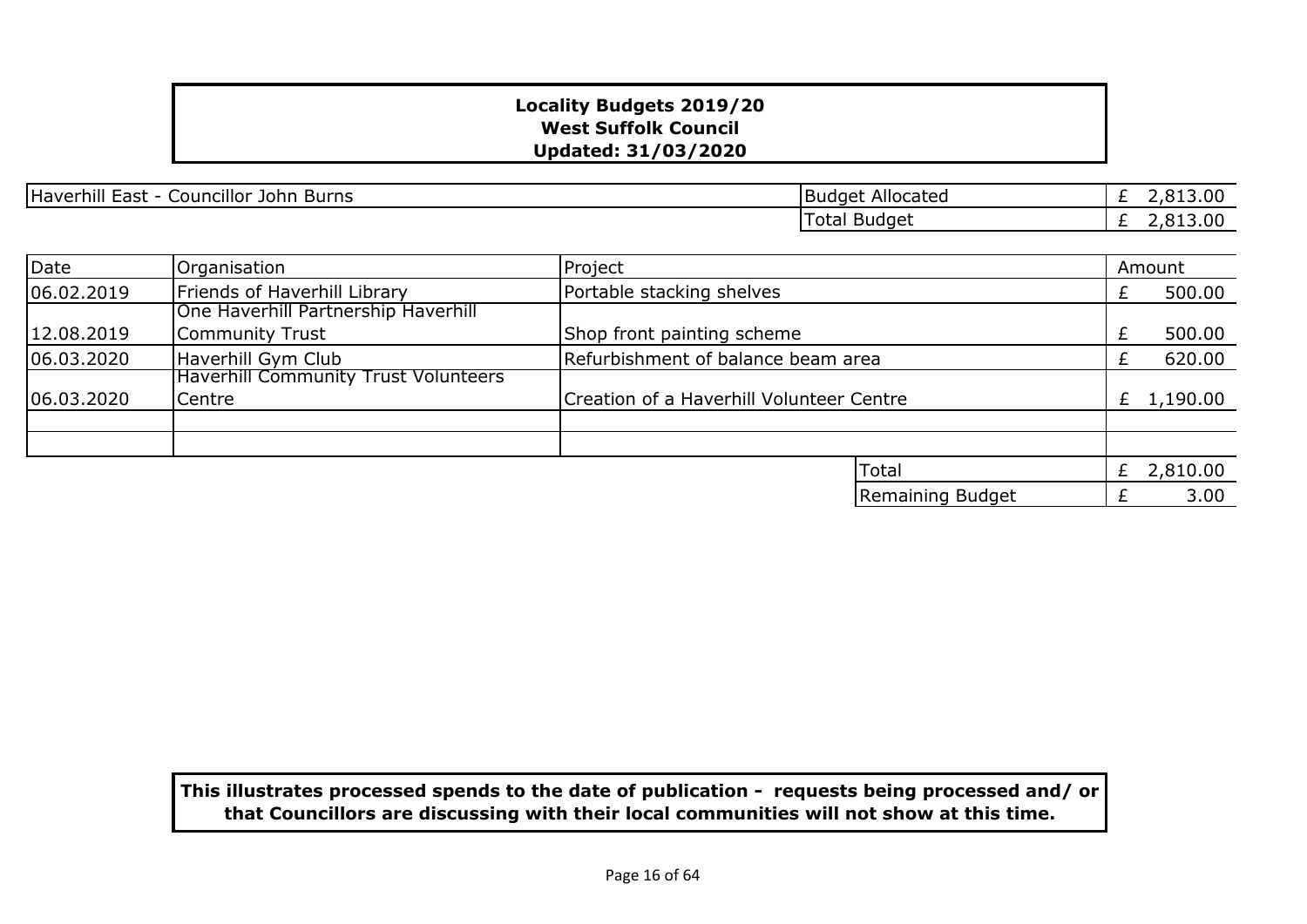Haverhill East - Councillor Patrick Hanlon Budget Allocated Budget Allocated

£ 2,813.00 £ 2,813.00 Total Budget

| Date       | Organisation                                           | Project                                                                                    |    | Amount   |
|------------|--------------------------------------------------------|--------------------------------------------------------------------------------------------|----|----------|
| 12.08.2019 | <b>Haverhill Community Trust Volunteers</b><br> Centre | Creation of a Haverhill Volunteer Centre                                                   | £. | 1,000.00 |
| 06.03.2020 | Chalksters Parents and Toddlers Group                  | Equipment and toys for Chalksters                                                          |    | 400.00   |
| 06.03.2020 | Haverhill Community Trust                              | Installation of Sensory Room and provision of tactile toys at<br>Youth Zone and Family Hub |    | 600.00   |
| 06.03.2020 | Haverhill Gym Club                                     | Refurbishment of balance beam area                                                         |    | 330.00   |
| 06.03.2020 | Haverhill Community Trust                              | Setting up an age 13-19 Youth Club night at the Zone                                       |    | 230.00   |
| 19.03.2020 | One Haverhill Partnership Haverhill<br>Community Trust | Shop front painting scheme                                                                 |    | 250.00   |
|            |                                                        | <b>Total</b>                                                                               | £  | 2,810.00 |
|            |                                                        | Remaining Budget                                                                           |    | 3.00     |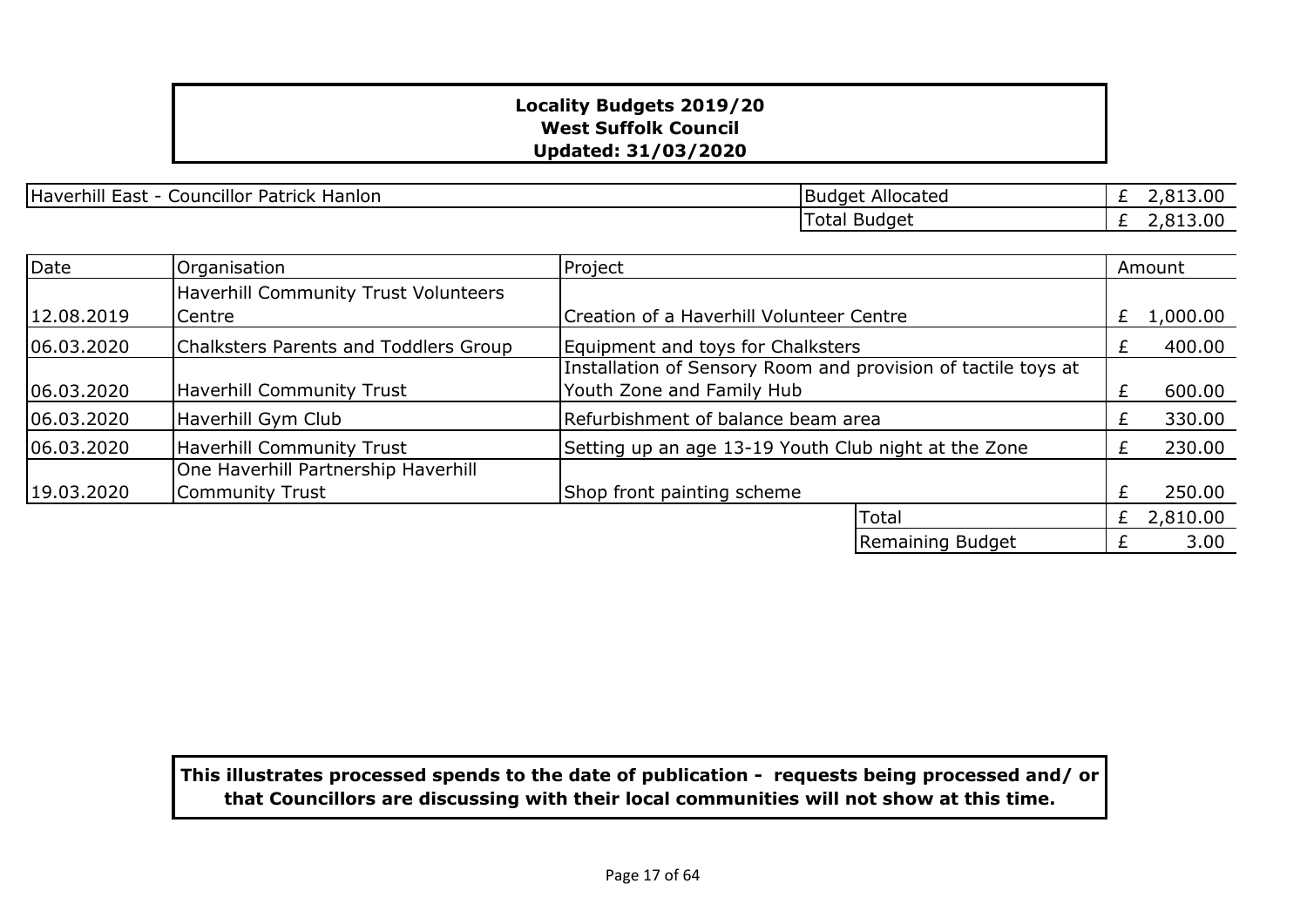| <br>Haverhill<br>Councillor<br>North<br>Mason<br>Joe<br>– יי | Allocated<br>'Budget | .00<br>$\sim$ |
|--------------------------------------------------------------|----------------------|---------------|
|                                                              | Total Budget         | .00<br>$\sim$ |

| Date       | Organisation                 | Project                                        | Amount        |
|------------|------------------------------|------------------------------------------------|---------------|
| 16.08.2019 | Castle Fields Preschool      | Kitchen development project.                   | 500.00        |
| 03.09.2019 | Castle Fields Preschool      | Fencing to expand delivery of activity         | 1,500.00<br>Ł |
| 15.01.2020 | Friends of Haverhill Library | Portable stacking shelves                      | 500.00        |
| 06.02.2020 | Open Mind Meaningful Support | Marketing Resources to help reach more people  | 150.00        |
| 10.03.2020 | Memories are Golden          | Refurbishment of the Dementia Hub in Haverhill | 100.00        |
|            |                              |                                                |               |
|            |                              |                                                |               |
|            |                              |                                                |               |
|            |                              |                                                |               |
|            |                              | Total                                          | 2,750.00<br>£ |

£ 63.00

Remaining Budget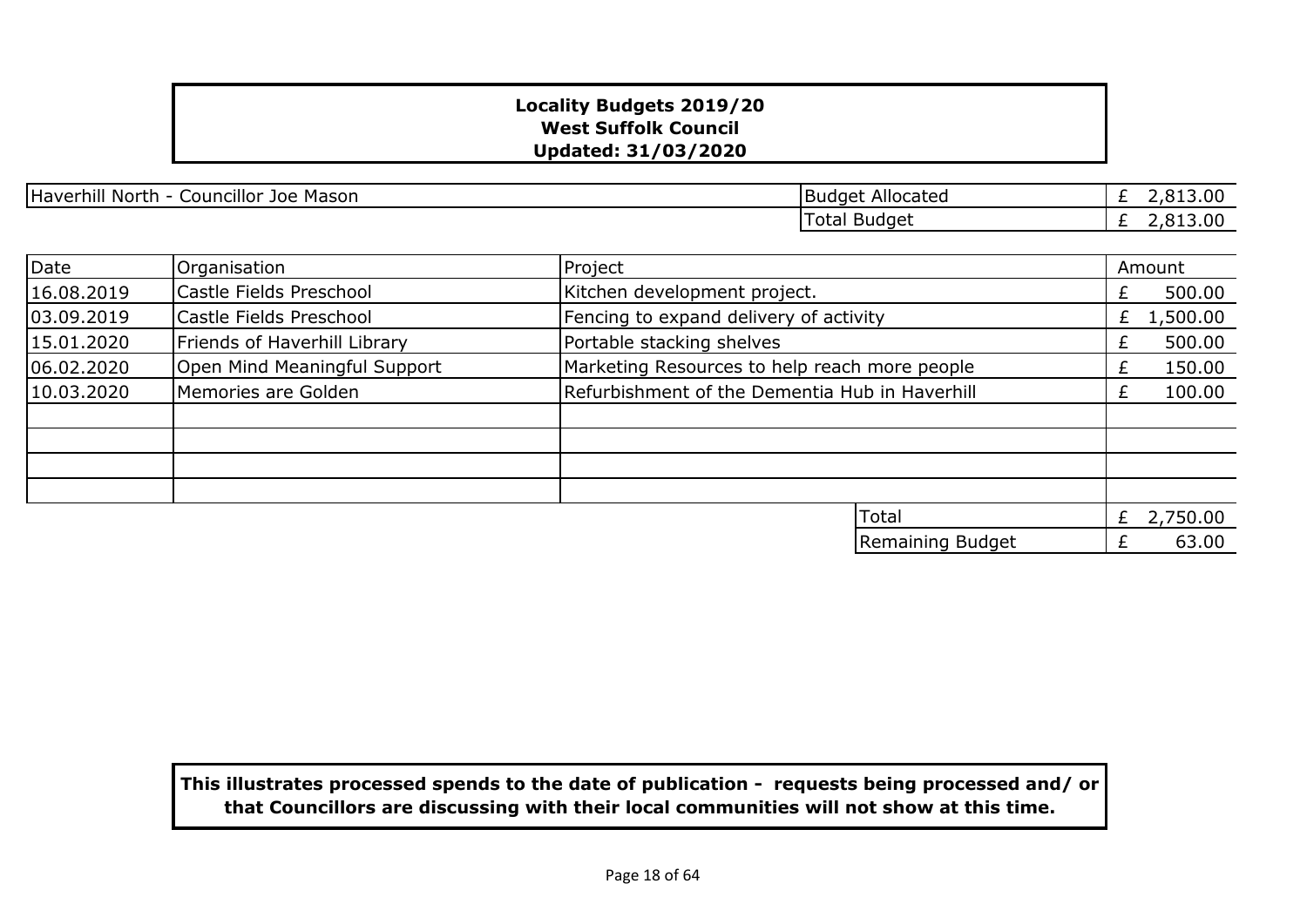Haverhill North - Councillor Elaine McManus Budget Allocated

£ 2,813.00 £ 2,813.00 Total Budget

| Date                                           | Organisation                     | Project                                                       |   | Amount   |
|------------------------------------------------|----------------------------------|---------------------------------------------------------------|---|----------|
| 16.08.2019                                     | Castle Fields Preschool          | Kitchen development project.                                  | £ | 500.00   |
| <b>Haverhill Community Trust</b><br>15.01.2020 |                                  | Haverhill in Bloom                                            | Ł | 500.00   |
|                                                |                                  | Installation of Sensory Room and provision of tactile toys at |   |          |
| 06.02.2020                                     | <b>Haverhill Community Trust</b> | Youth Zone and Family Hub                                     |   | 500.00   |
| 06.03.2020                                     | Friends of Haverhill Library     | Portable stacking shelves                                     |   | 500.00   |
| 17.03.2020                                     | Haverhill Gym Club               | Refurbishment of balance beam area                            |   | 500.00   |
| 19.03.2020                                     | Open Mind Meaningful Support     | Marketing Resources to help reach more people                 |   | 150.00   |
|                                                |                                  |                                                               |   |          |
|                                                |                                  | Total                                                         | £ | 2,650.00 |
|                                                |                                  | Remaining Budget                                              |   | 163.00   |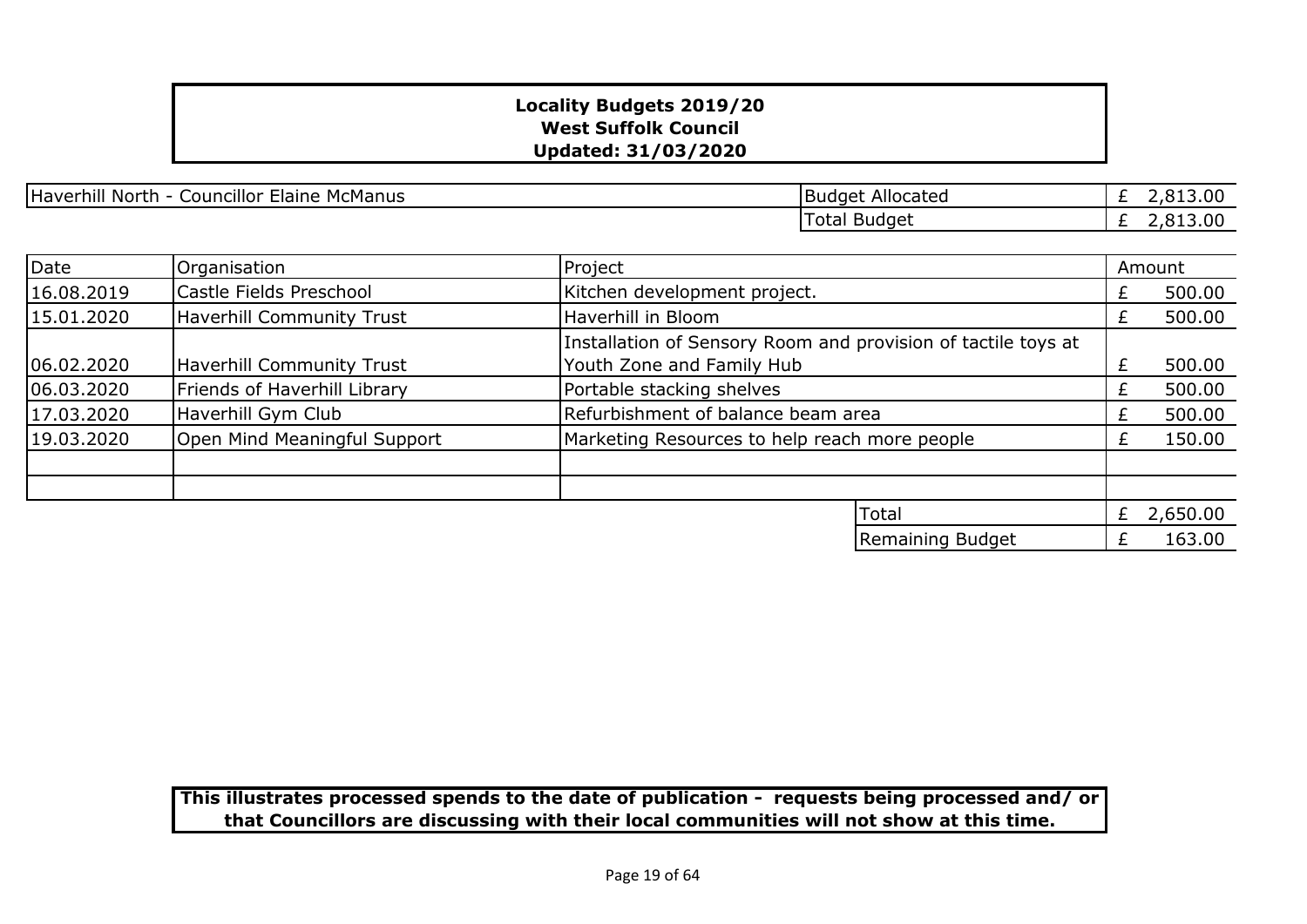|            | Haverhill North - Councillor Jason Crooks   |                                                     | <b>Budget Allocated</b> | £ | 2,813.00   |
|------------|---------------------------------------------|-----------------------------------------------------|-------------------------|---|------------|
|            |                                             |                                                     | <b>Total Budget</b>     | £ | 2,813.00   |
|            |                                             |                                                     |                         |   |            |
| Date       | Organisation                                | Project                                             |                         |   | Amount     |
| 30.01.2020 | Haverhill Community Trust                   | Access Ramp for Leiston Centre                      |                         | £ | 312.00     |
| 17.03.2020 | <b>West Suffolk Citizens Advice Bureaux</b> | New computers for Haverhill Citizens Advice Bureaux |                         |   | £ 2,500.00 |
|            |                                             |                                                     |                         |   |            |
|            |                                             |                                                     |                         |   |            |
|            |                                             |                                                     |                         |   |            |
|            |                                             |                                                     |                         |   |            |
|            |                                             |                                                     | Total                   | £ | 2,812.00   |
|            |                                             |                                                     | Remaining Budget        |   | 1.00       |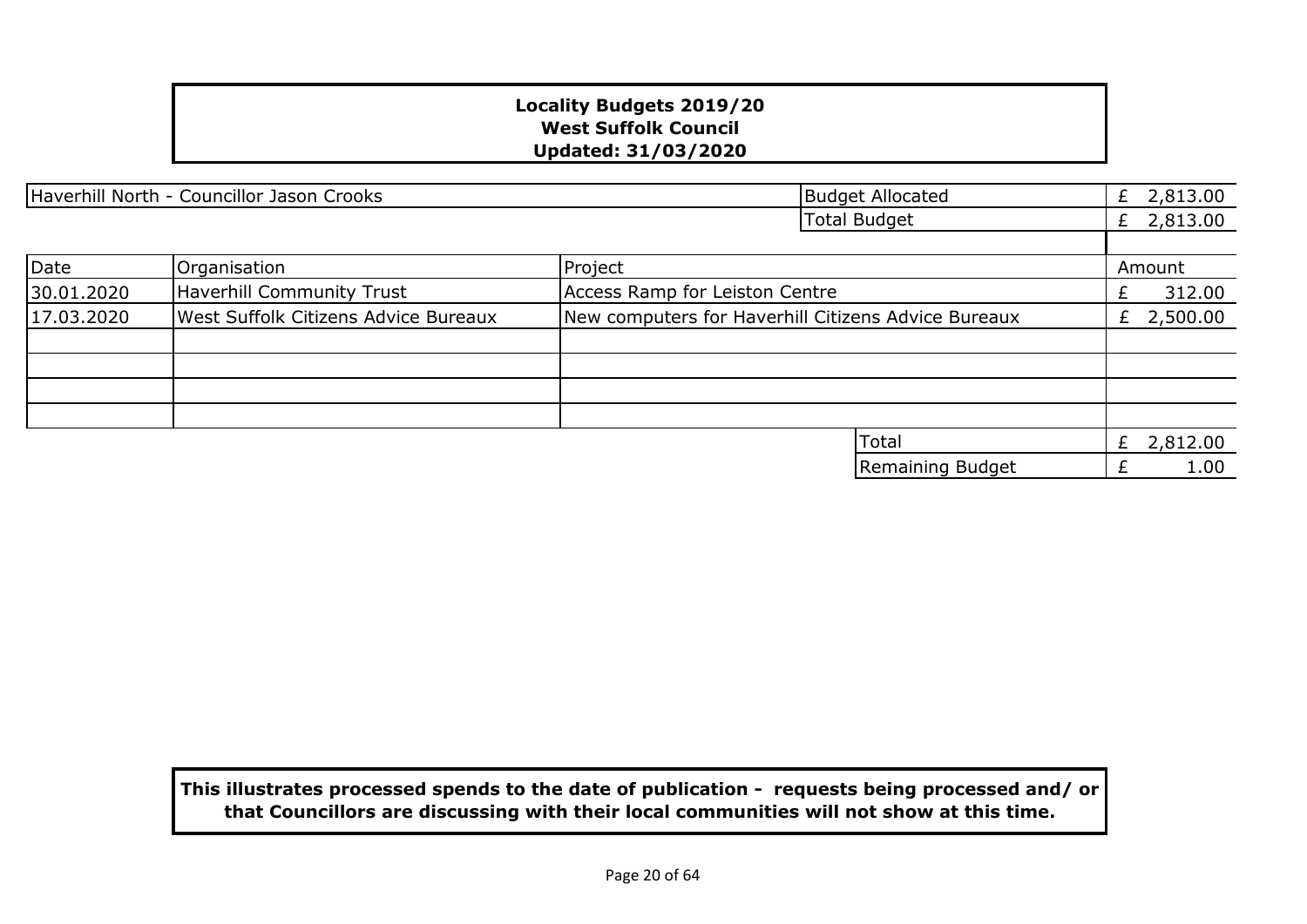$\overline{2,813.00}$ £ 2,813.00 Total Budget Budget Allocated

| Date       | Organisation              | Project                        |                  | Amount       |
|------------|---------------------------|--------------------------------|------------------|--------------|
| 17.03.2020 | Haverhill Community Trust | Access ramp for Leiston Centre |                  | £ $2,812.00$ |
|            |                           |                                |                  |              |
|            |                           |                                |                  |              |
|            |                           |                                |                  |              |
|            |                           |                                |                  |              |
|            |                           |                                |                  |              |
|            |                           |                                | <b>ITotal</b>    | 2,812.00     |
|            |                           |                                | Remaining Budget | 1.00         |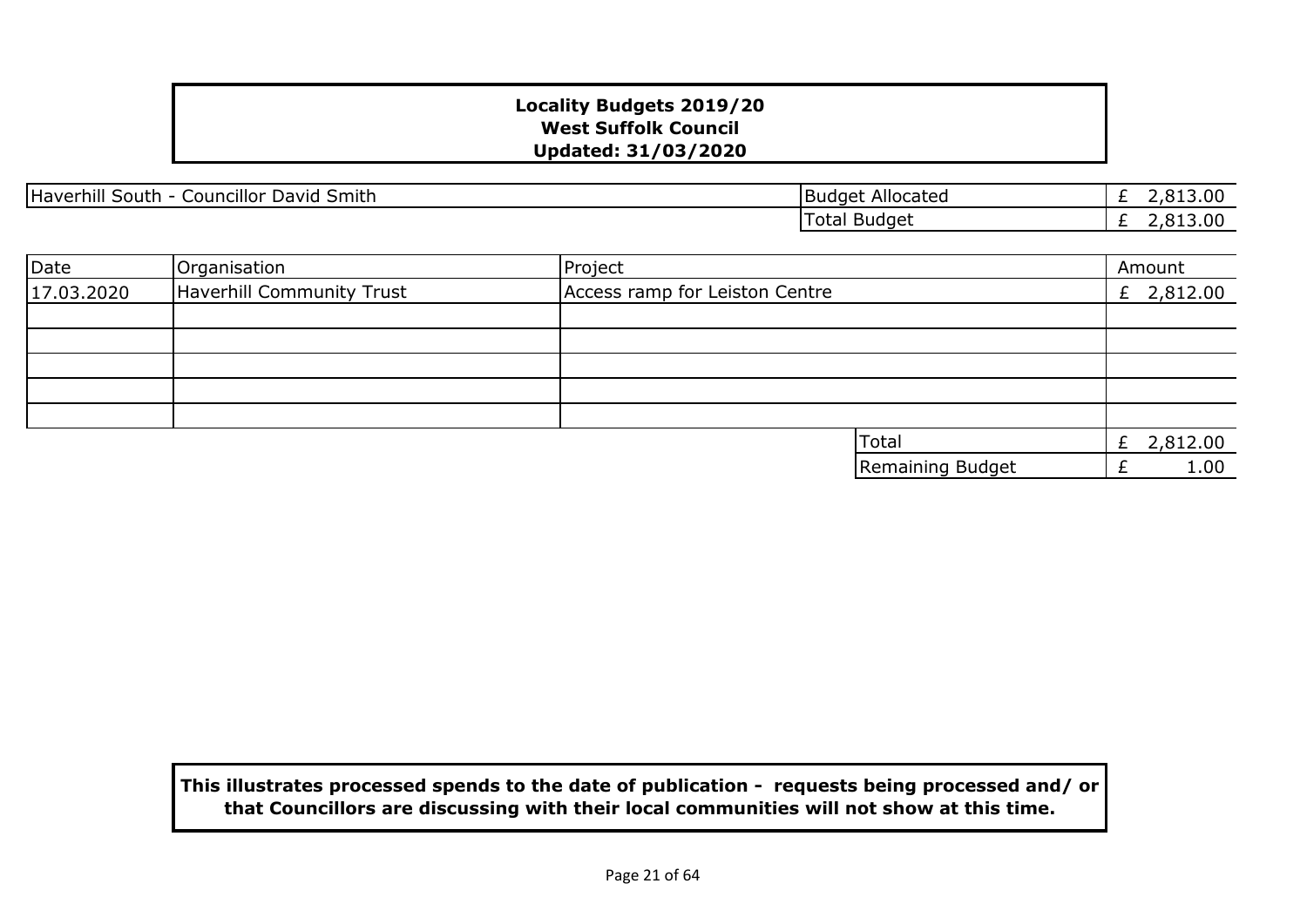Haverhill South East - Councillor Tony Brown Budget Allocated Budget Allocated

£ 2,813.00 £ 2,813.00 Total Budget

| Date       | Organisation                                           | Project                                           | Amount     |
|------------|--------------------------------------------------------|---------------------------------------------------|------------|
| 12.08.2019 | Friends of Coupals Primary Academy                     | Sports equipment for community use                | 244.00     |
| 13.02.2020 | Friends of East Town Park                              | New hedging (over 160 hedge plants), Sturmer Road | £ 2,000.00 |
| 12.03.2020 | One Haverhill Partnership Haverhill<br>Community Trust | Shop front painting scheme                        | 500.00     |
|            |                                                        |                                                   |            |
|            |                                                        |                                                   |            |
|            |                                                        | Total                                             | 2,744.00   |
|            |                                                        | Remaining Budget                                  | 69.00      |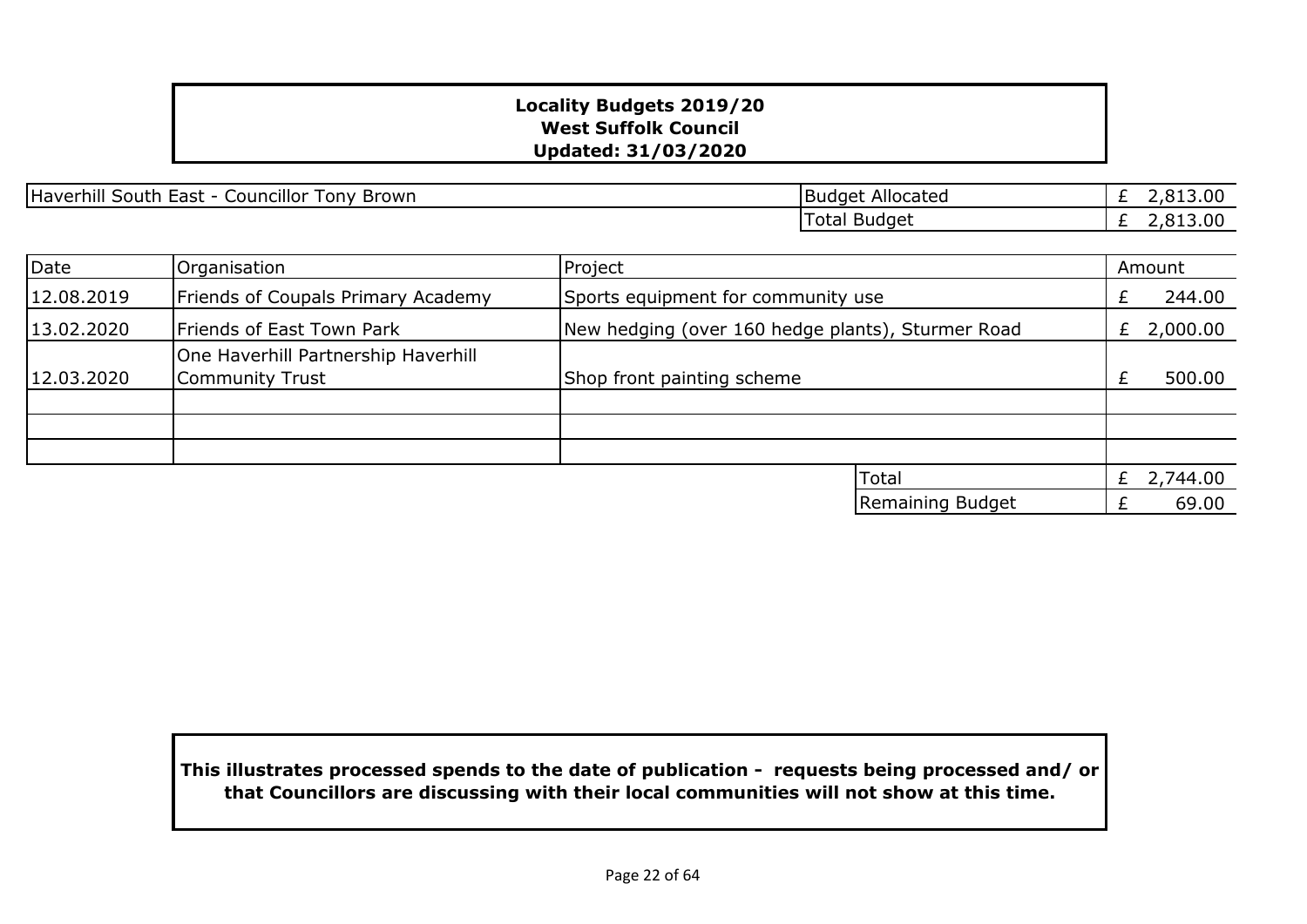| Haverhill West - Councillor Margaret Marks | Budget Allocated |
|--------------------------------------------|------------------|
|--------------------------------------------|------------------|

| <b>Budget Allocated</b> | £ 2,813.00 |
|-------------------------|------------|
| Total Budget            | £ 2,813.00 |

| Date       | Organisation                 | Project                                              |   | Amount   |
|------------|------------------------------|------------------------------------------------------|---|----------|
| 09.08.2019 | Our Special Friends          | Animal befriending scheme.                           |   | 500.00   |
| 16.08.2019 | Open Mind Meaningful Support | Castle Fields Preschool Development Project.         |   | 500.00   |
| 03.09.2019 | Friends of Haverhill Library | Portable stacking shelves                            |   | 500.00   |
| 15.01.2020 | Haverhill Gym Club           | Refurbishment of balance beam area                   |   | 550.00   |
| 06.02.2020 | Haverhill Community Trust    | Setting up an age 13-19 Youth Club night at the Zone |   | 500.00   |
| 06.03.2020 | Open Mind Meaningful Support | Marketing Resources to help reach more people        |   | 150.00   |
| 06.03.2020 | Memories are Golden          | Refurbishment of the Dementia Hub in Haverhill       |   | 100.00   |
|            |                              | <b>Total</b>                                         | £ | 2,800.00 |
|            |                              | Remaining Budget                                     |   | 13.00    |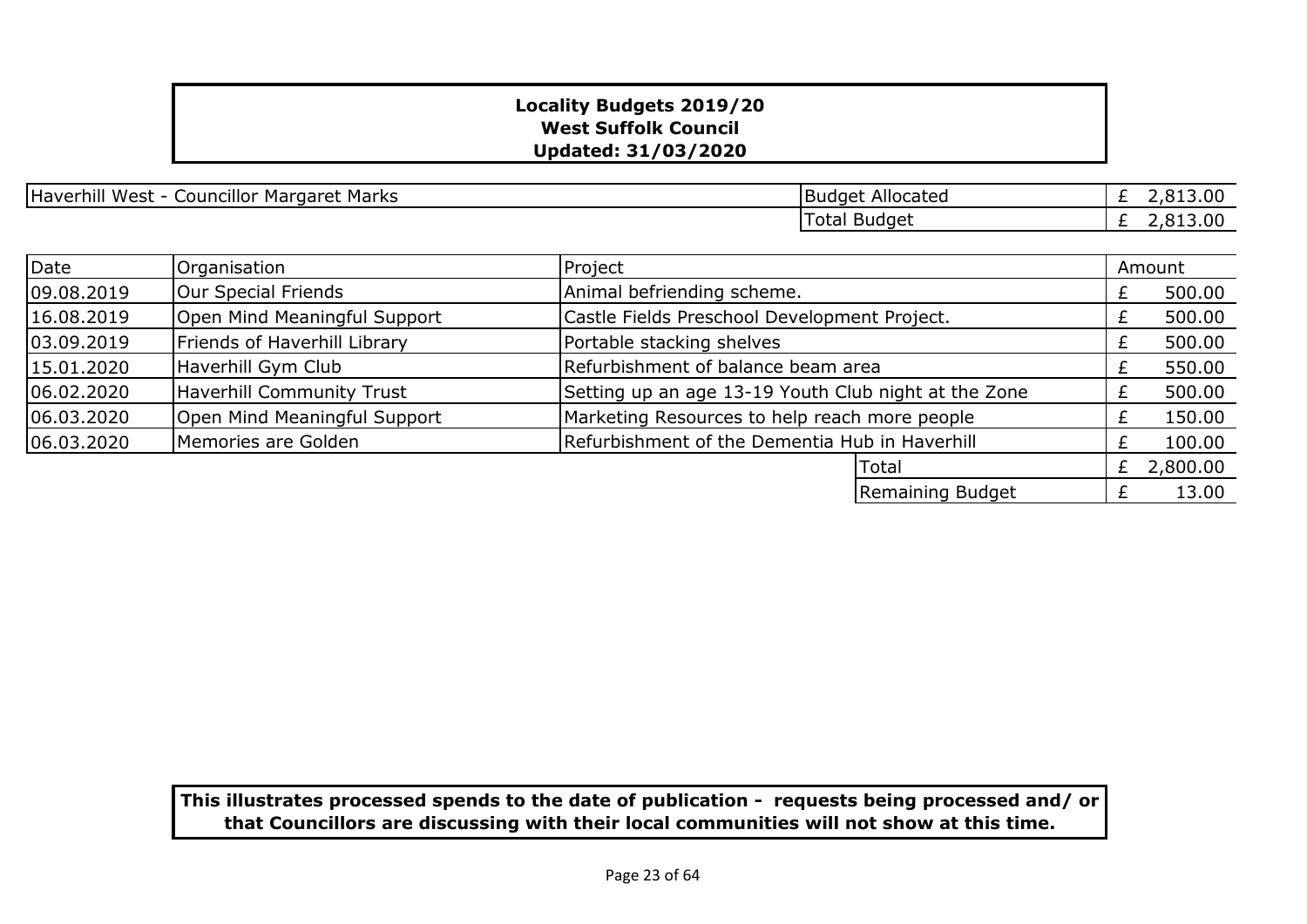Haverhill West - Councillor David Roach

| <b>Budget Allocated</b> | £ 2,813,00 |
|-------------------------|------------|
| Total Budget            | 2.813.00   |

| Date       | Organisation                     | Project                                                                                    |  | Amount   |
|------------|----------------------------------|--------------------------------------------------------------------------------------------|--|----------|
| 16.08.2019 | Open Mind Meaningful Support     | Castle Fields Preschool Development Project.                                               |  | 500.00   |
| 03.09.2019 | <b>Haverhill Community Trust</b> | Haverhill in Bloom                                                                         |  | 450.00   |
| 15.01.2020 | Haverhill Community Trust        | Installation of Sensory Room and provision of tactile toys at<br>Youth Zone and Family Hub |  | 450.00   |
| 06.02.2020 | Friends of Haverhill Library     | Portable stacking shelves                                                                  |  | 500.00   |
| 17.03.2020 | Open Mind Meaningful Support     | Marketing Resources to help reach more people                                              |  | 150.00   |
| 19.03.2020 | Memories are Golden              | Refurbishment of the Dementia Hub in Haverhill                                             |  | 450.00   |
|            |                                  |                                                                                            |  |          |
|            |                                  | Total                                                                                      |  | 2,500.00 |
|            |                                  | Remaining Budget                                                                           |  | 313.00   |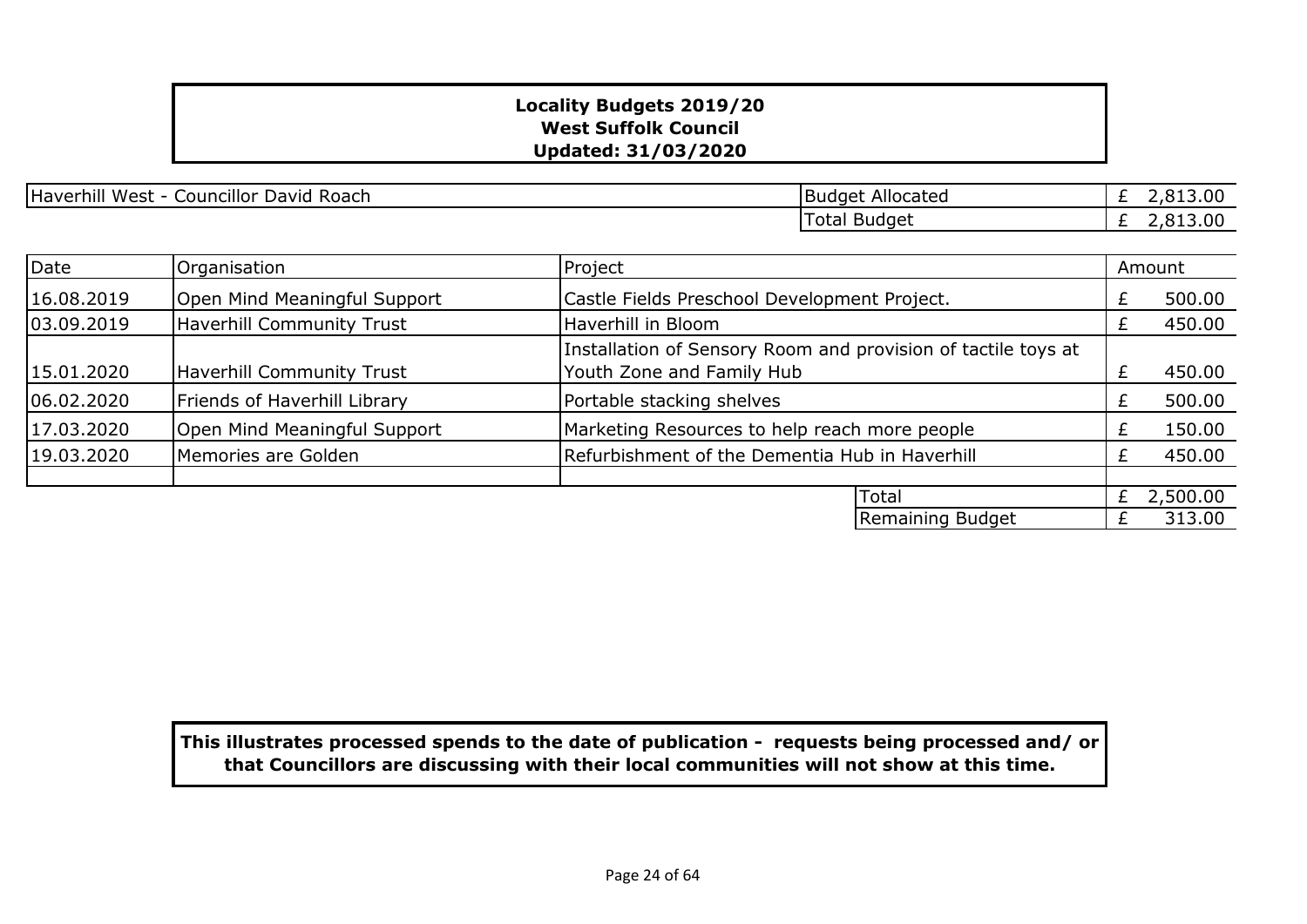| <br>Horringer<br>Clements<br>Councillor<br>l Arry<br>. | Allocated<br>IBudaet |   |
|--------------------------------------------------------|----------------------|---|
|                                                        | Total Budget         | , |

| Date       | Organisation                                             | Project                                  |                  | Amount       |
|------------|----------------------------------------------------------|------------------------------------------|------------------|--------------|
| 06.02.2020 | Horringer Acorn Project                                  | New community building in Horringer      |                  | 1,500.00     |
| 19.03.2020 | <b>St Edmundsbury Cathedral</b>                          | Abbey 1000 Community Celebration Day     |                  | 388.00       |
| 24.03.2020 | Ickworth Park School Parents and Teachers<br>Association | Funding towards school Community Kitchen |                  | 425.00       |
|            |                                                          |                                          |                  |              |
|            |                                                          |                                          | <b>Total</b>     | £ $2,313.00$ |
|            |                                                          |                                          | Remaining Budget | 500.00       |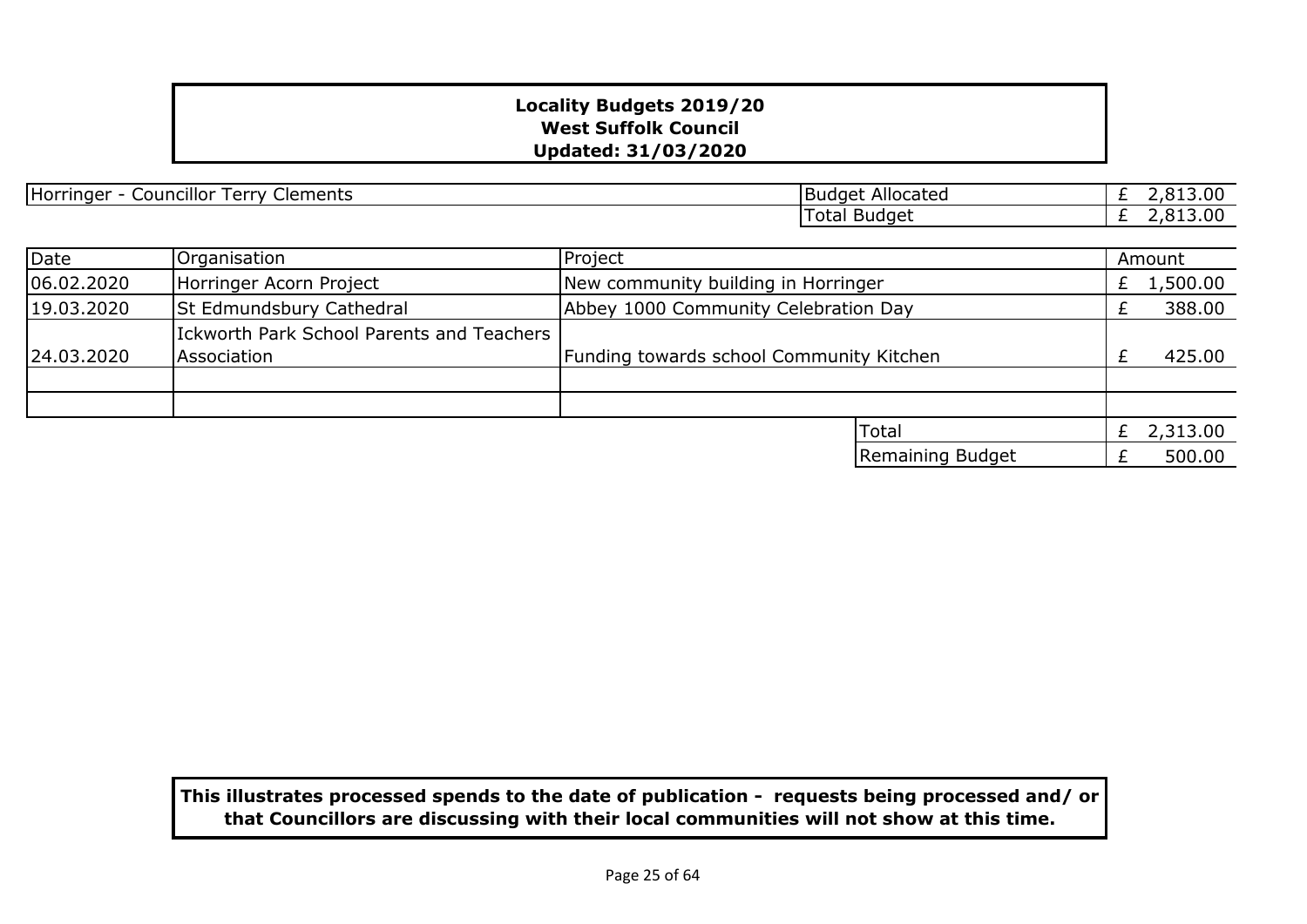Iceni - Councillor Mick Bradshaw Budget Allocated

£ 2,813.00 £ 2,813.00 Total Budget

| <b>Date</b> | Organisation                          | Project                                            |                  |   | Amount   |
|-------------|---------------------------------------|----------------------------------------------------|------------------|---|----------|
| 02.10.2019  | Quilting Angels Group                 | Additional resources for the Quilting Angels Group |                  |   | 250.00   |
|             | St Christopher's Parents and Teachers |                                                    |                  |   |          |
| 17.02.2020  | Association                           | Community Easter Egg Hunt                          |                  | £ | 150.00   |
| 17.02.2020  | Herringswell Village Hall             | Improvements to the village hall                   |                  |   | 375.00   |
| 05.03.2020  | Red Lodge Millennium Centre           | Cooking for the Community                          |                  |   | 200.00   |
| 05.03.2020  | Red Lodge Millennium Centre           | <b>Indoor Carpet Bowls Club</b>                    |                  |   | 200.00   |
| 05.03.2020  | Red Lodge Millennium Centre           | Youth Art Workshops                                |                  |   | 200.00   |
| 09.03.2020  | Red Lodge Millennium Centre           | VE Day celebrations - Over 65 party and family day |                  |   | 400.00   |
| 09.03.2020  | U9 Football Team                      | Set up costs for new youth team                    |                  |   | 200.00   |
|             |                                       |                                                    | Total            |   | 1,975.00 |
|             |                                       |                                                    | Remaining Budget |   | 838.00   |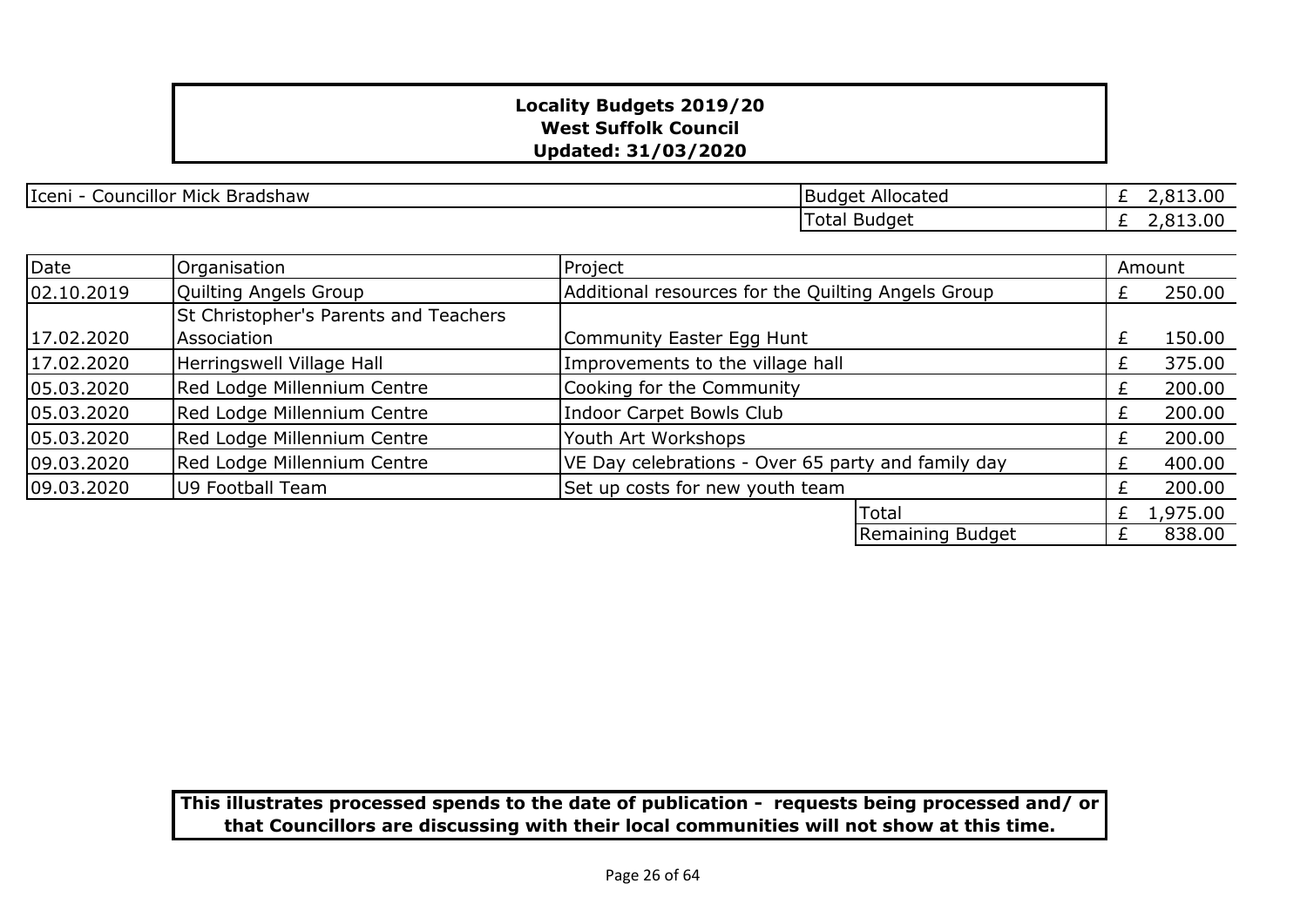Iceni - Councillor Dawn Dicker **Budget Allocated** 

£ 2,813.00 £ 2,813.00 Total Budget

| Date       | Organisation                          | Project                                            |                  |   | Amount   |
|------------|---------------------------------------|----------------------------------------------------|------------------|---|----------|
| 02.10.2019 | Quilting Angels Group                 | Additional resources for the Quilting Angels Group |                  |   | 250.00   |
|            | St Christopher's Parents and Teachers |                                                    |                  |   |          |
| 17.02.2020 | Association                           | Community Easter Egg Hunt                          |                  | £ | 150.00   |
| 17.02.2020 | Herringswell Village Hall             | Improvements to the village hall                   |                  | £ | 375.00   |
| 05.03.2020 | Red Lodge Millennium Centre           | Cooking for the Community                          |                  | £ | 200.00   |
| 05.03.2020 | Red Lodge Millennium Centre           | Indoor Carpet Bowls Club                           |                  |   | 200.00   |
| 05.03.2020 | Red Lodge Millennium Centre           | Youth Art Workshops                                |                  |   | 200.00   |
| 09.03.2020 | Red Lodge Millennium Centre           | VE Day celebrations - Over 65 party and family day |                  |   | 400.00   |
| 09.03.2020 | U9 Football Team                      | Set up costs for new youth team                    |                  | £ | 200.00   |
|            |                                       |                                                    |                  |   |          |
|            |                                       |                                                    | Total            | £ | 1,975.00 |
|            |                                       |                                                    | Remaining Budget |   | 838.00   |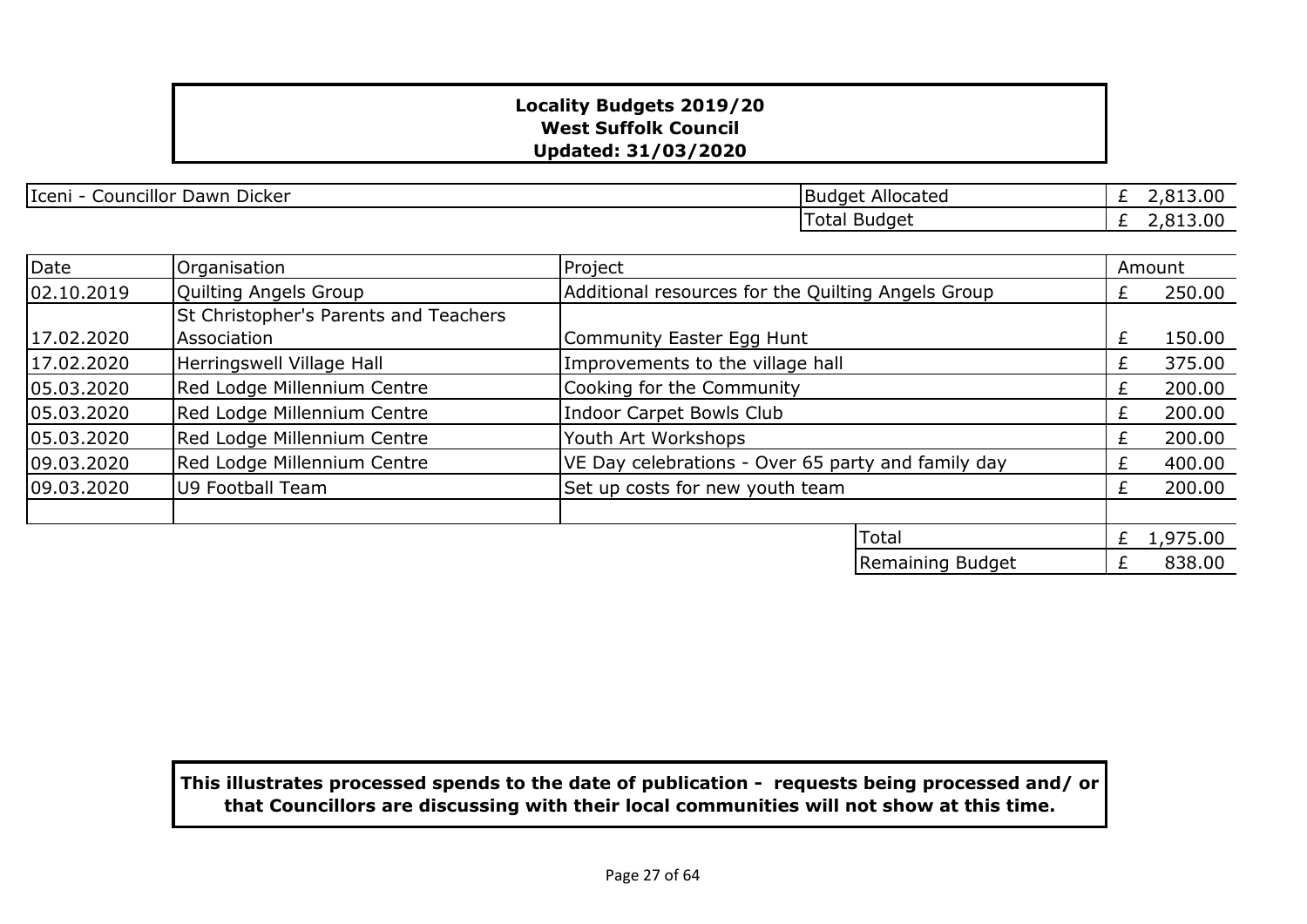| Griffiths<br>Ixworth<br>John<br>Councillor | Allocated<br>. Budaet | .00<br><b>CO</b> - |
|--------------------------------------------|-----------------------|--------------------|
|                                            | Budget<br>' otal      | .00<br>$\sim$      |

| Date       | Organisation                      | Project                                         | Amount   |
|------------|-----------------------------------|-------------------------------------------------|----------|
| 23.09.2019 | Friends of Ixworth Primary School | Health and wellbeing project - Vegetable garden | 116.91   |
| 05.03.2020 | Pakenham Water Mill               | Development project                             | 500.00   |
| 05.03.2020 | <b>Ixworth Primary School</b>     | Resurfacing of playground facility              | 1,696.09 |
|            |                                   |                                                 |          |
|            |                                   |                                                 |          |
|            |                                   |                                                 |          |
|            |                                   | <b>Total</b>                                    | 2,313.00 |
|            |                                   | Remaining Budget                                | 500.00   |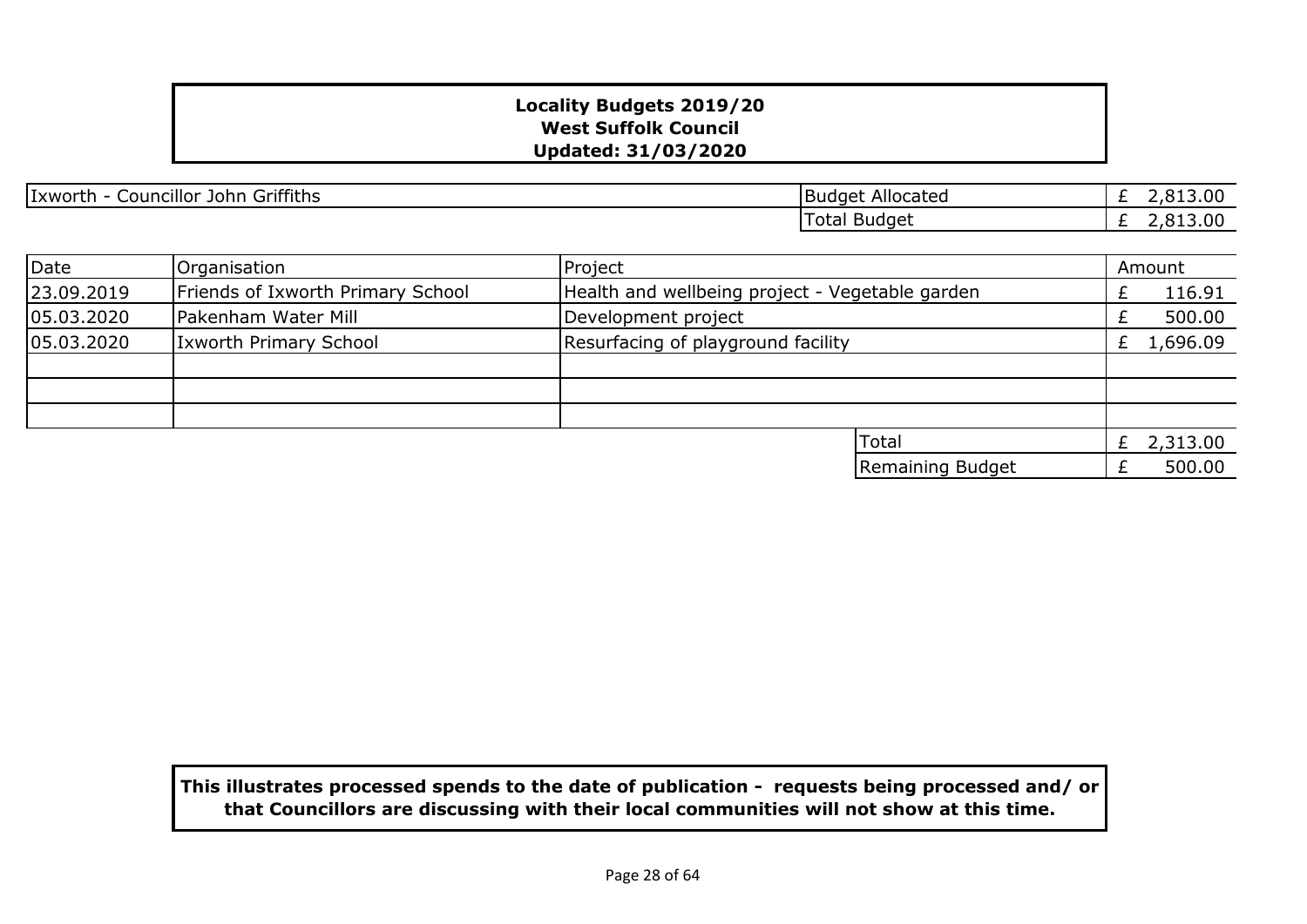Kentford and Moulton - Councillor Roger Dicker Budget Allocated Budget Allocated

£ 2,813.00 £ 2,813.00 Total Budget

| Date       | Organisation                                                      | Project                                        |                  |   | Amount   |
|------------|-------------------------------------------------------------------|------------------------------------------------|------------------|---|----------|
| 08.07.2019 | <b>Gazeley Parish Council</b>                                     | Gazeley Children's new play park project       |                  | Ł | 300.00   |
| 22.07.2019 | Higham Village Community Group                                    | Higham Defibrillator                           |                  | £ | 500.00   |
| 29.07.2019 | Higham Parish Council                                             | Notice boards and 2 No. grit bins              |                  | £ | 557.08   |
| 18.09.2019 | Moulton CEVC Primary School Parent<br><b>Teachers Association</b> | Art Project/Bus Shelter, Moulton and Kentford  |                  | £ | 891.62   |
| 19.02.2020 | Moulton Parish Council                                            | Dual use litter bin upgrade                    |                  | £ | 145.00   |
| 06.03.2020 | <b>Gazeley Events Committee</b>                                   | Gazeley Events newsletter printing for 2020/21 |                  | Ł | 219.30   |
| 19.03.2020 | Moulton Parish Council                                            | New nets for outdoor goals.                    |                  | £ | 200.00   |
|            |                                                                   |                                                |                  |   |          |
|            |                                                                   |                                                | Total            | £ | 2,813.00 |
|            |                                                                   |                                                | Remaining Budget | £ |          |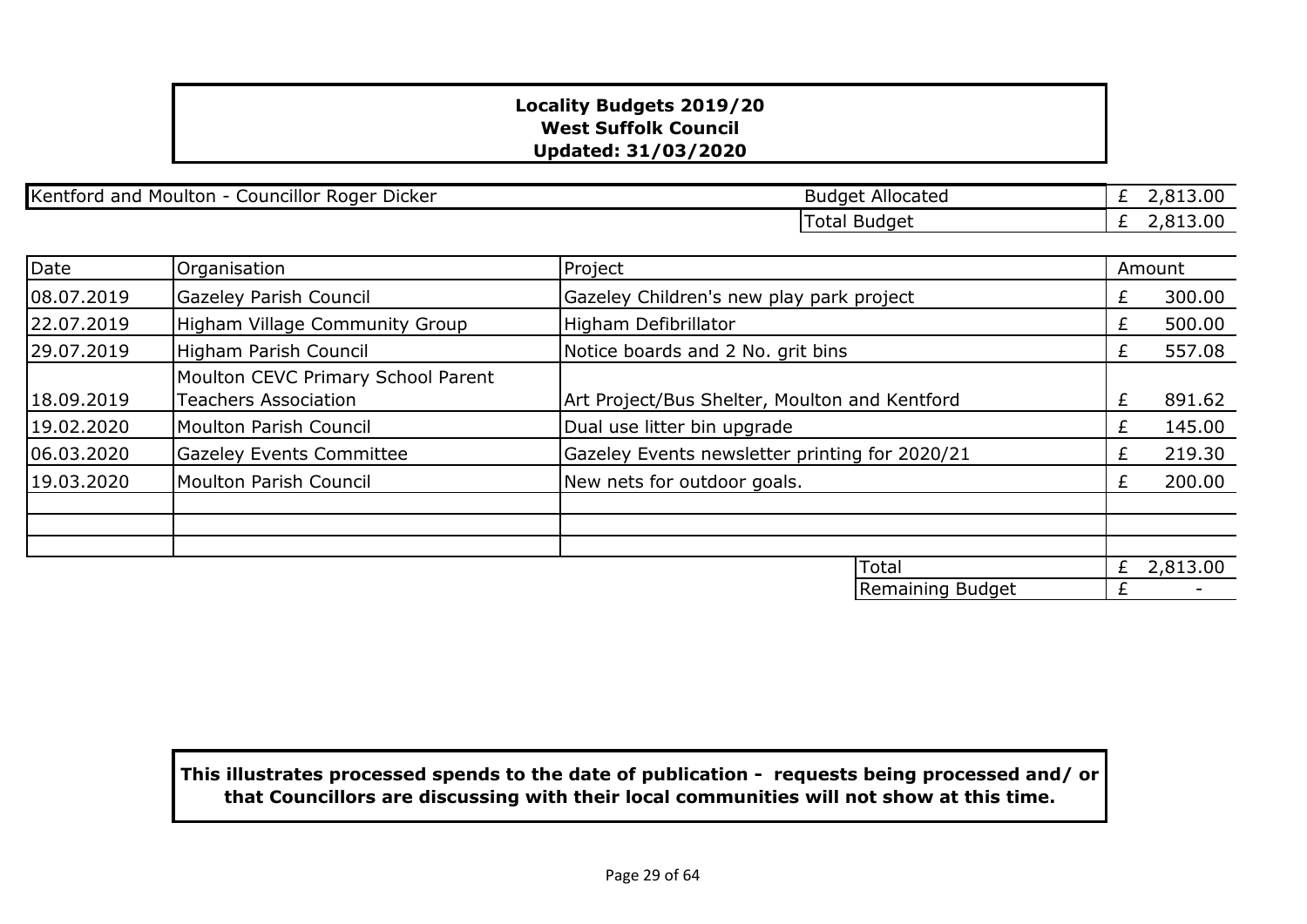| <br>Stepher<br>Laker <sup>.</sup><br>nheatr<br>Councillor<br>-rost | Allocated<br>Budget   | $-13.00$<br>_                |
|--------------------------------------------------------------------|-----------------------|------------------------------|
|                                                                    | otal<br><b>Budget</b> | 13.00<br><b>01</b><br>$\sim$ |

| Date       | Organisation                        | Project                                                                                                  |                  | Amount   |
|------------|-------------------------------------|----------------------------------------------------------------------------------------------------------|------------------|----------|
| 19.07.2019 | Lakenheath Heritage Group           | Lakenheath Heritage Trail                                                                                |                  | 250.00   |
| 18.02.2020 | Lakenheath Cricket Club             | New grass cutter                                                                                         |                  | 400.00   |
| 14.03.2020 | Elveden Village Hall                | Staging upgrades (Stage curtains)                                                                        |                  | 500.00   |
| 27.03.2020 | Lakenheath Football Club            | Replacement goalposts                                                                                    |                  | 400.00   |
| 17.05.2020 | Lakenheath Playing Fields Committee | <b>IVE Day Celebrations</b> (This payment was committed during quarter 4 of<br>2019/2020 financial year) |                  | 500.00   |
|            |                                     |                                                                                                          |                  |          |
|            |                                     |                                                                                                          | <b>Total</b>     | 2,050.00 |
|            |                                     |                                                                                                          | Remaining Budget | 763.00   |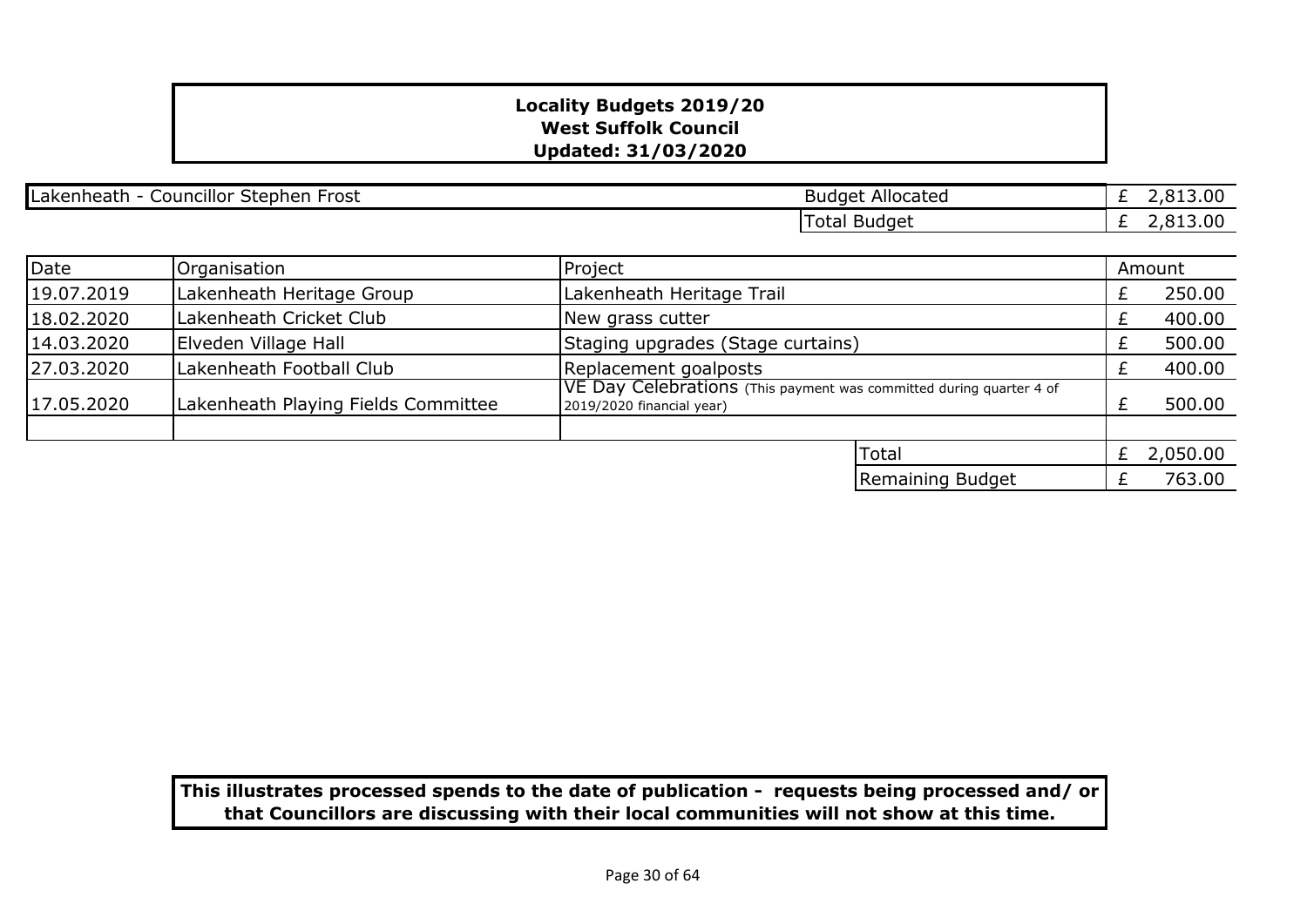Lakenheath - Councillor David Gathercole **Budget Allocated** Budget Allocated

£ 2,813.00  $\overline{E}$  2,813.00 Total Budget

| Date       | Organisation                        | Project                                                                                          |   | Amount   |
|------------|-------------------------------------|--------------------------------------------------------------------------------------------------|---|----------|
| 02.10.2019 | 1st Lakenheath Scout and Guides     | Scout hut roof repairs                                                                           | £ | 250.00   |
| 06.12.2019 | Lakenheath Heritage Group           | Lakenheath Heritage Trail                                                                        |   | 250.00   |
| 18.02.2020 | Lakenheath Youth Football Club      | Mini goals and sheltered dug-outs                                                                | £ | 750.00   |
| 19.02.2020 | Lakenheath Playing Fields Committee | WW1 Permanent memorial                                                                           |   | 250.00   |
| 17.05.2020 | Lakenheath Playing Fields Committee | VE Day Celebrations (This payment was committed during quarter 4 of<br>2019/2020 financial year) |   | 500.00   |
|            |                                     |                                                                                                  |   |          |
|            |                                     |                                                                                                  |   |          |
|            |                                     |                                                                                                  |   |          |
|            |                                     | Total                                                                                            | £ | 2,000.00 |
|            |                                     | Remaining Budget                                                                                 |   | 813.00   |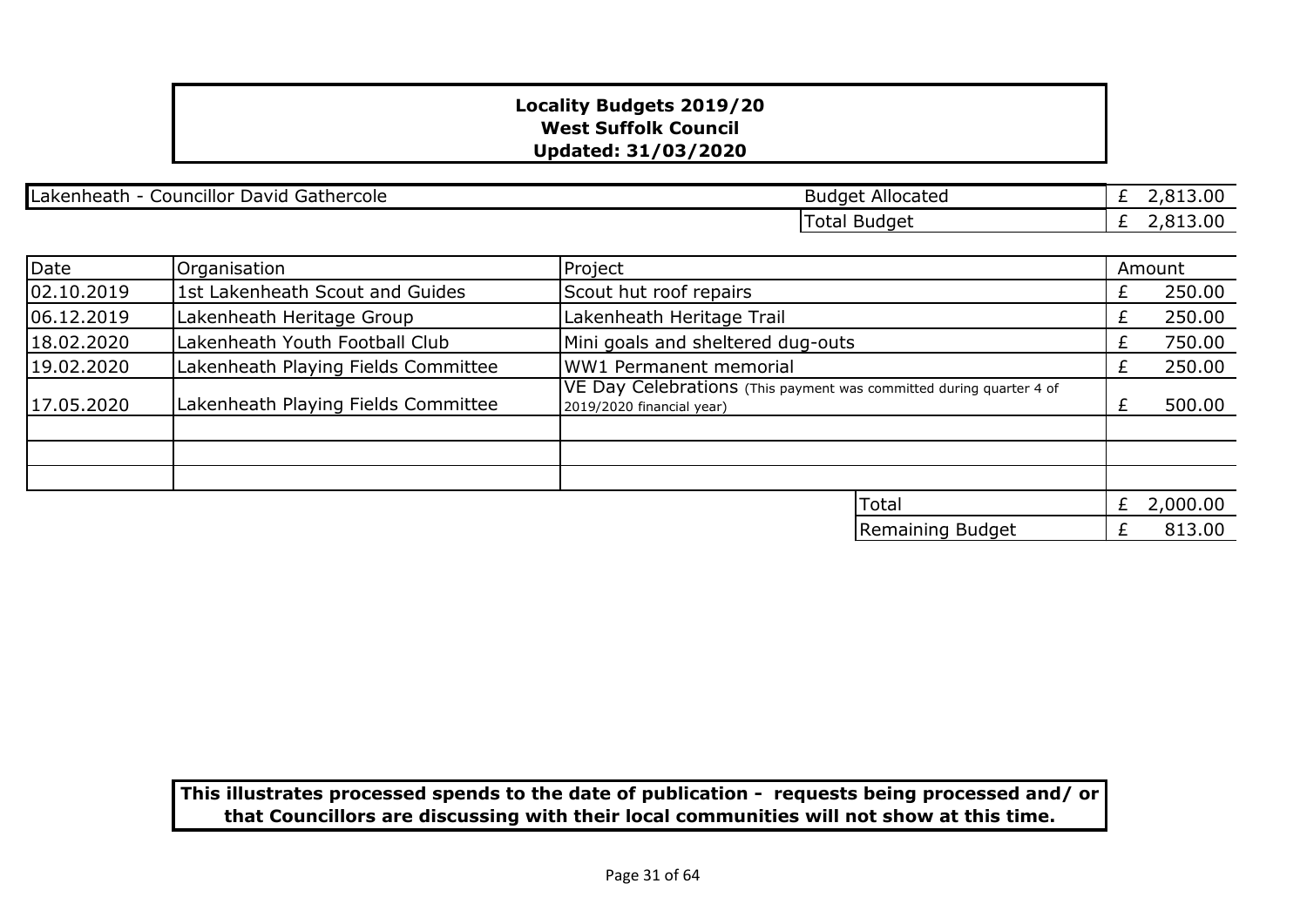Manor - Councillor Brian Harvey **Budget Allocated** Budget Allocated

 $\sqrt{2}$  2,912.00 Total Budget

|  | 5,013.00 |
|--|----------|
|  | 2,813.00 |

| Date       | Organisation                                      | Project                                      |                  |    | Amount   |
|------------|---------------------------------------------------|----------------------------------------------|------------------|----|----------|
| 22.07.2019 | All Saints Church                                 | 10th Anniversary Swift Special               |                  | £  | 250.00   |
| 29.07.2019 | Balmforth Estate Agents T/a Bell Lane<br>Solstice | Community Solstice event                     |                  | £  | 250.00   |
| 21.01.2020 | Tuddenham Village Hall                            | Community engagement social evening          |                  | Ł. | 250.00   |
| 21.01.2020 | Freckenham Village Hall Committee                 | Energy saving measures for the village hall  |                  | Ł  | 350.00   |
| 04.02.2020 | Freckenham Parish Council                         | Community presentation of neighbourhood plan |                  | £  | 350.00   |
| 04.02.2020 | Tuddenhall Village Fete Committee                 | Tuddenham village fete                       |                  | £  | 467.00   |
| 10.02.2020 | Mildenhall and District Sea Cadets                | Improvements to the building                 |                  | £  | 200.00   |
| 06.03.2020 | Tuddenham Village Hall                            | New community noticeboard                    |                  | £  | 250.00   |
|            |                                                   |                                              |                  |    |          |
|            |                                                   |                                              | Total            | £  | 2,367.00 |
|            |                                                   |                                              | Remaining Budget |    | 446.00   |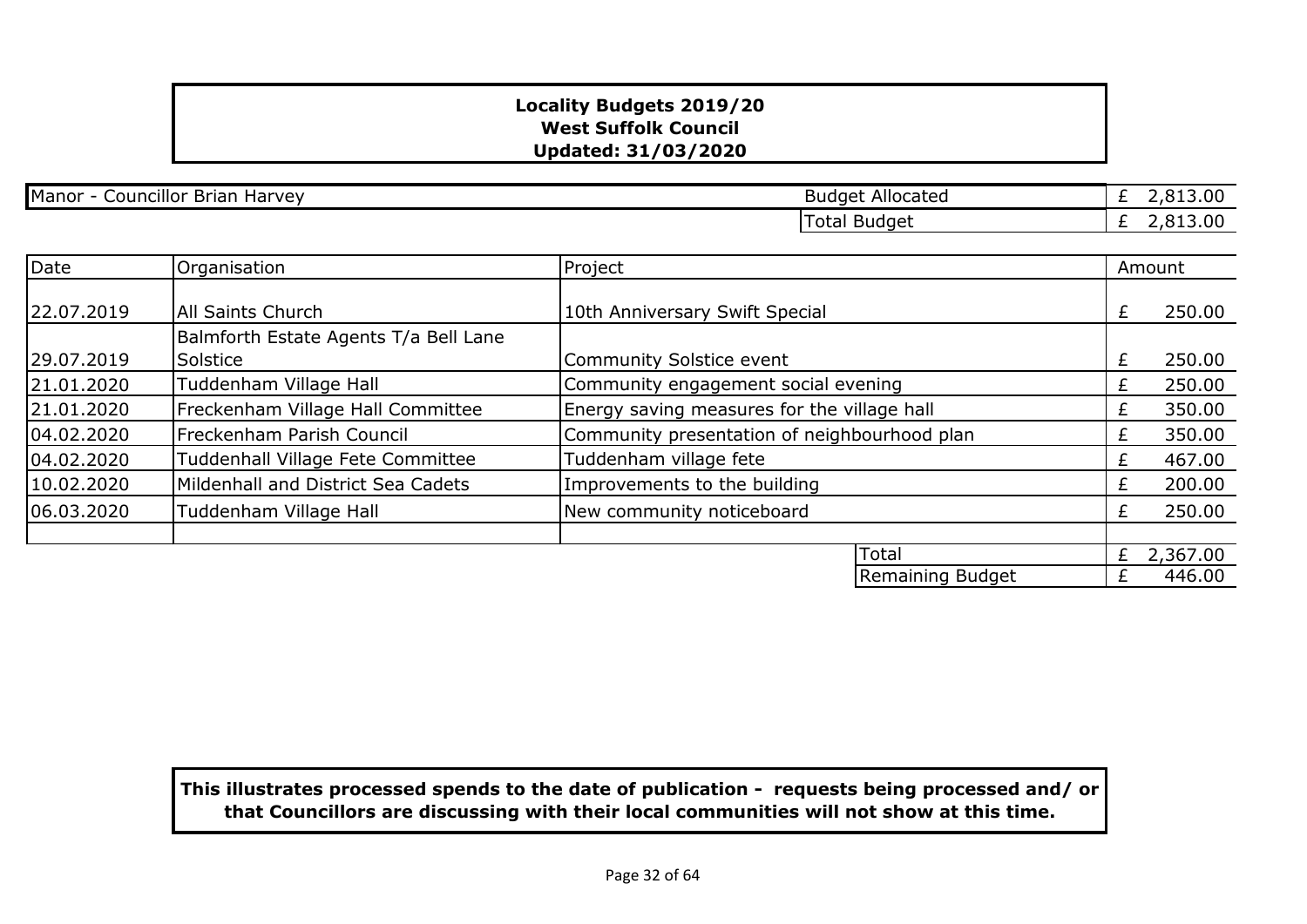Mildenhall Great Heath - Councillor Richard Alecock Budget Allocated

 $\frac{1}{2}$  2,813.00 Total Budget

|  | 2,019.00 |
|--|----------|
|  | 2,813.00 |

| Date       | Organisation                          | Project                                                                 |                  |   | Amount   |
|------------|---------------------------------------|-------------------------------------------------------------------------|------------------|---|----------|
|            |                                       |                                                                         |                  |   |          |
| 21.10.2019 | Mildenhall Town Women's Football Club | Contribution towards coaching costs of football club                    |                  | £ | 150.00   |
| 21.10.2019 | Women's Walk and Craft Group          | Contribution towards the running costs of the craft club                |                  | £ | 200.00   |
| 05.11.2019 | Kimberley Ann's Theatre School        | Celebration of KATS performance at the Royal Albert Hall                |                  | £ | 250.00   |
| 05.11.2019 | Mildenhall Sea Cadets                 | Improvements to the Sea Cadets building                                 |                  | £ | 100.00   |
| 07.11.2019 | Mildenhall and District Swimming Club | Inter Club Colour Gala                                                  |                  | £ | 100.00   |
| 24.01.2020 | 2nd Mildenhall Guides                 | Outdoor activity day 2020                                               |                  | £ | 183.00   |
| 28.01.2020 | Royal British Legion Mildenhall       | VE 75th anniversary event                                               |                  | £ | 100.00   |
| 04.02.2020 | Lunch Bunch                           | Christmas celebration event                                             |                  | £ | 280.00   |
| 04.02.2020 | Performance without limits            | PWL Community engagement element                                        |                  | £ | 100.00   |
| 13.03.2020 | <b>Mildenhall Scouts</b>              | Scouts supervisor leadership training                                   |                  | £ | 100.00   |
| 19.03.2020 | Mildenhall Social Club                | Support for Outreach Holiday Club                                       |                  | £ | 250.00   |
|            |                                       | Mildenhall Matters Project (This payment was committed during quarter 4 |                  |   |          |
| 11.06.2020 | Mildenhall Matters                    | of 2019/2020 financial year)                                            |                  | £ | 500.00   |
|            |                                       |                                                                         | Total            | £ | 2,313.00 |
|            |                                       |                                                                         | Remaining Budget | £ | 500.00   |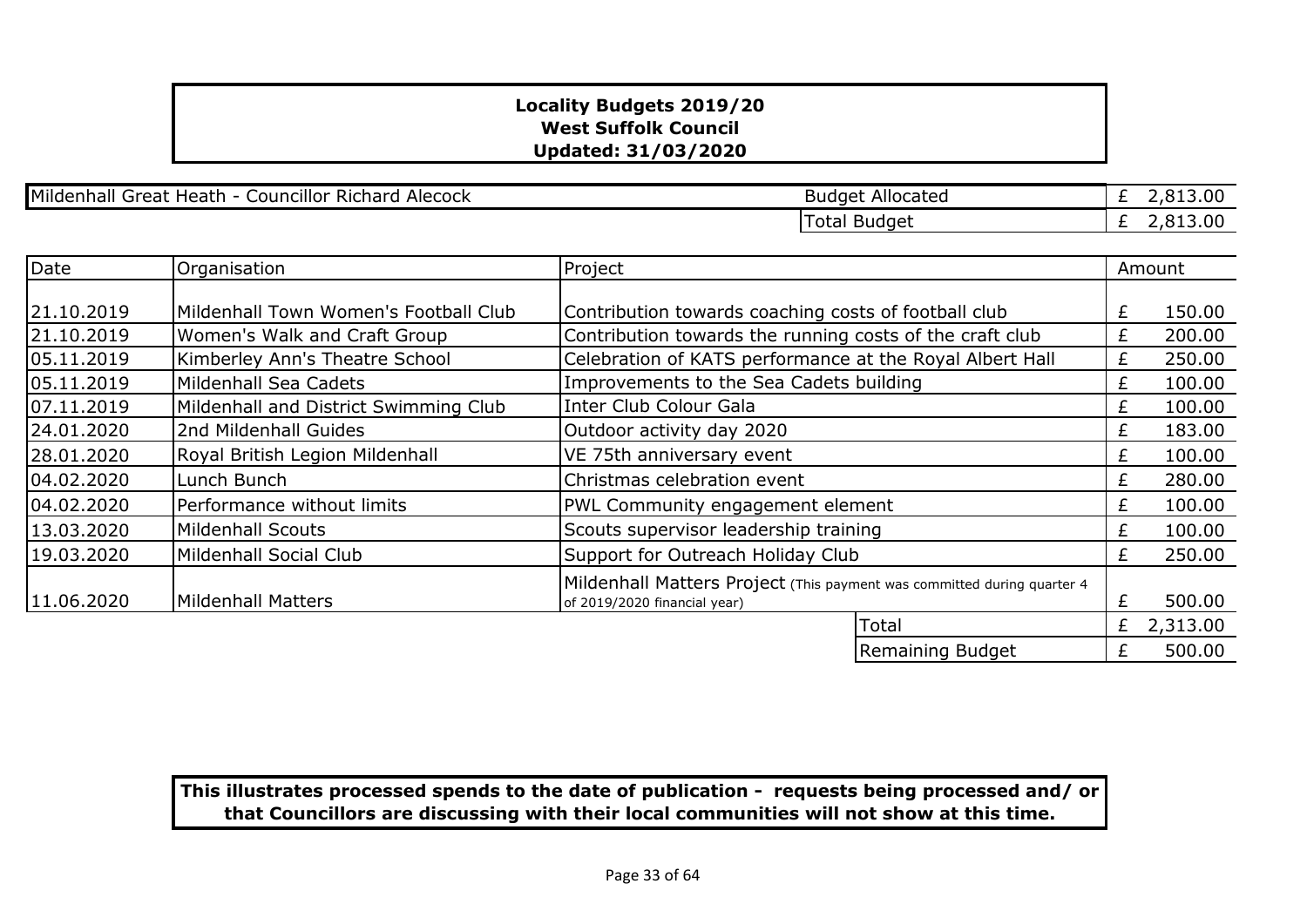Mildenhall Kingsway and Market - Councillor Ian Shipp

| <b>Budget Allocated</b> | £ 2,813.00   |
|-------------------------|--------------|
| Total Budget            | £ $2,813.00$ |

| Date       | Organisation                          | Project                                                                                                 |                  |   | Amount   |
|------------|---------------------------------------|---------------------------------------------------------------------------------------------------------|------------------|---|----------|
| 21.10.2019 | Mildenhall Town Women's Football Club | Contribution towards coaching costs of football club                                                    |                  | £ | 150.00   |
| 21.10.2019 | Women's Walk and Craft Group          | Contribution towards the running costs of the craft club                                                |                  | £ | 200.00   |
| 05.11.2019 | Kimberley Ann's Theatre School        | Celebration of KATS performance at the Royal Albert Hall                                                |                  | £ | 250.00   |
| 05.11.2020 | Mildenhall Sea Cadets                 | Improvements to the Sea Cadets building                                                                 |                  | £ | 100.00   |
| 07.11.2019 | Mildenhall and District Swimming Club | Inter Club Colour Gala                                                                                  |                  | £ | 100.00   |
| 24.01.2020 | 2nd Mildenhall Guides                 | Outdoor activity day 2020                                                                               |                  | £ | 183.00   |
| 28.01.2020 | Royal British Legion Mildenhall       | Victory in Europe 75th anniversary event                                                                |                  | £ | 100.00   |
| 04.02.2020 | Lunch Bunch                           | Christmas celebration event                                                                             |                  | £ | 280.00   |
| 04.02.2020 | Performance without limits            | PWL Community engagement element                                                                        |                  | £ | 100.00   |
| 13.03.2020 | Mildenhall Scouts                     | Scouts supervisor leadership training                                                                   |                  | £ | 100.00   |
| 19.03.2020 | Mildenhall Social Club                | Support for Outreach Holiday Club                                                                       |                  | £ | 250.00   |
| 11.06.2020 | Mildenhall Matters                    | Mildenhall Matters Project (This payment was committed during quarter 4<br>of 2019/2020 financial year) |                  | £ | 500.00   |
|            |                                       |                                                                                                         | Total            | £ | 1,813.00 |
|            |                                       |                                                                                                         | Remaining Budget | £ | 1,000.00 |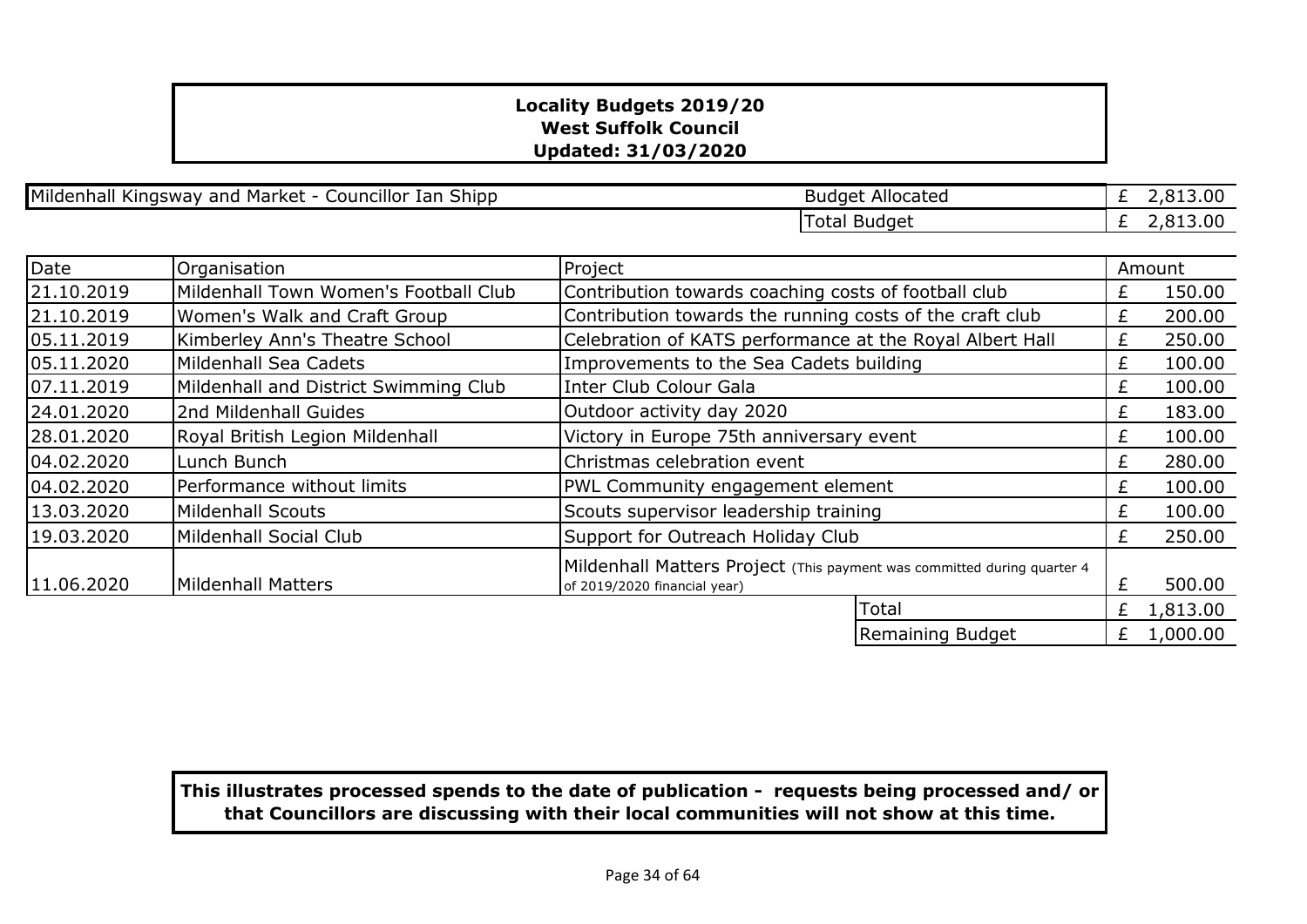Mildenhall Queensway - Councillor Andy Neal

| <b>Budget Allocated</b> | £ 2,813.00 |
|-------------------------|------------|
| Total Budget            | £ 2,813,00 |

| Date       | Organisation                          | Project                                                                                                 |   | Amount   |
|------------|---------------------------------------|---------------------------------------------------------------------------------------------------------|---|----------|
| 15.09.2019 | Mildenhall Town Women's Football Club | Coaching costs of Mildenhall Town Women's Football Club                                                 | £ | 150.00   |
| 15.10.2019 | Mildenhall Social Club                | Support for Outreach Holiday Club                                                                       | £ | 250.00   |
| 01.11.2019 | Women's Walk and Craft Group          | Running costs of the craft club                                                                         | £ | 200.00   |
| 01.11.2019 | Lunch Bunch                           | Lunch Bunch Christmas celebration event                                                                 | £ | 280.00   |
| 05.11.2019 | Kimberley Ann's Theatre School        | Celebration of KATS performance at the Royal Albert Hall                                                | £ | 250.00   |
| 21.01.2020 | Mildenhall and District Swimming Club | Inter Club Colour Gala                                                                                  | £ | 100.00   |
| 24.01.2020 | <b>Mildenhall Sea Cadets</b>          | Improvements to the Sea Cadets building                                                                 |   | 100.00   |
| 24.01.2020 | Performance without limits            | <b>PWL Community Engagement Element</b>                                                                 |   | 100.00   |
| 28.01.2020 | <b>Mildenhall Scouts</b>              | Supervisor leadership training                                                                          |   | 100.00   |
| 18.02.2020 | Royal British Legion Mildenhall       | Victory in Europe 75th Anniversary event                                                                |   | 100.00   |
| 13.03.2020 | 2nd Mildenhall Guides                 | Outdoor activity day                                                                                    |   | 183.00   |
| 11.06.2020 | <b>Mildenhall Matters</b>             | Mildenhall Matters Project (This payment was committed during quarter 4<br>of 2019/2020 financial year) | £ | 500.00   |
|            |                                       | Total                                                                                                   | £ | 2,313.00 |
|            |                                       | Remaining Budget                                                                                        | £ | 500.00   |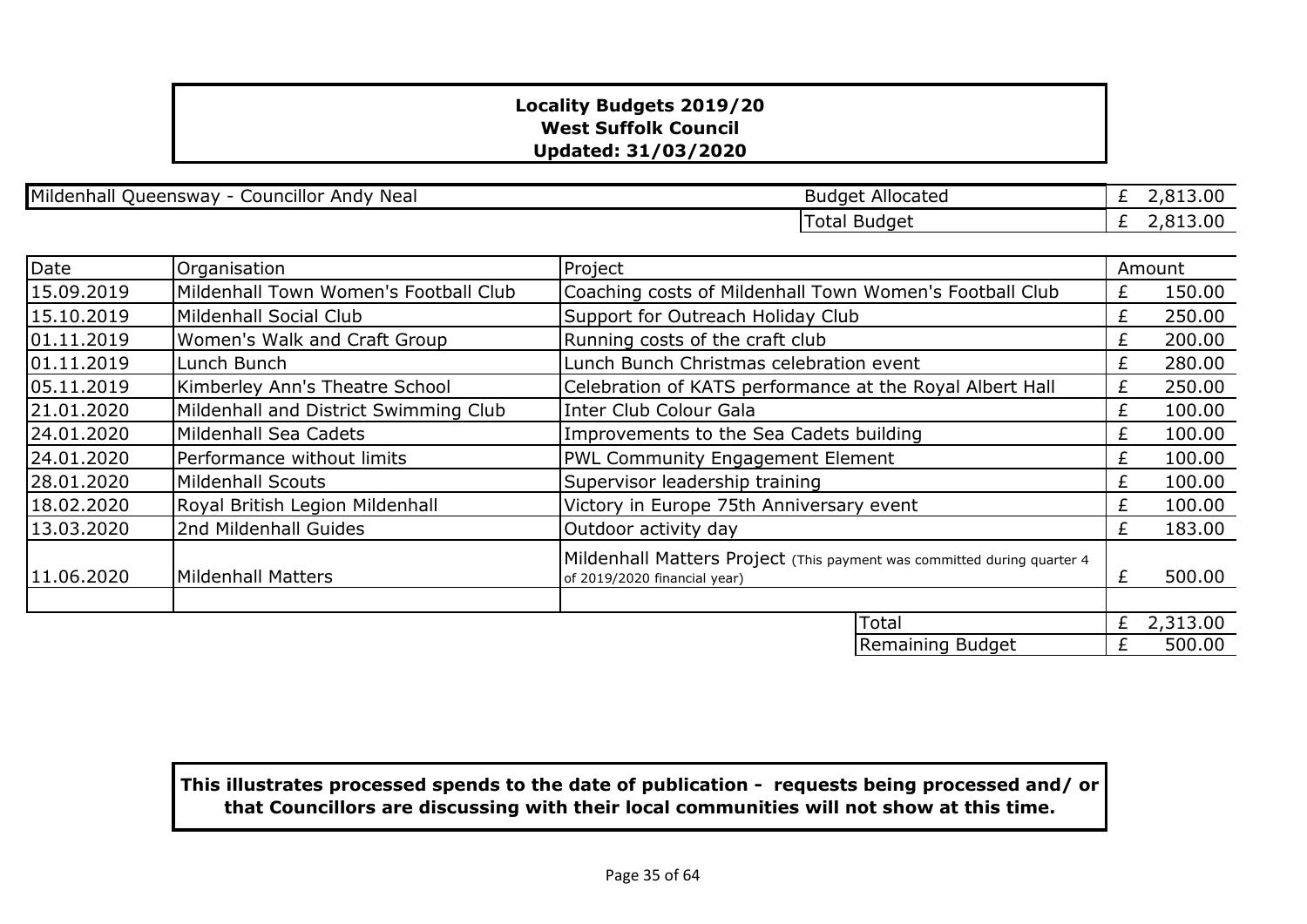| Minden<br><br><b>Lveriti</b><br>Councillor Robert<br>LVEIILL | Allocated<br>Budget | 3.00<br>$\sim$<br>$\sim$ |
|--------------------------------------------------------------|---------------------|--------------------------|
|                                                              | Total Budget        | 13.00<br>$\sim$ $\sim$   |

| Date       | Organisation                      | Project                                |                  | Amount       |
|------------|-----------------------------------|----------------------------------------|------------------|--------------|
| 07.07.2019 | Bury St Edmunds Friendship Centre | Centre for Older Adults                |                  | 220.00       |
| 08.08.2019 | Bury Water Meadows Group          | Increasing biodiversity along the Lark |                  | 970.00       |
| 24.03.2020 | St Edmundsbury Cathedral          | Abbey 1000 celebration day             |                  | £ $1,123.00$ |
| 26.03.2020 | St Edmundsbury Cathedral          | Abbey 1000 schools mural project       |                  | 500.00       |
|            |                                   |                                        |                  |              |
|            |                                   |                                        |                  |              |
|            |                                   |                                        | <b>ITotal</b>    | 2,813.00     |
|            |                                   |                                        | Remaining Budget |              |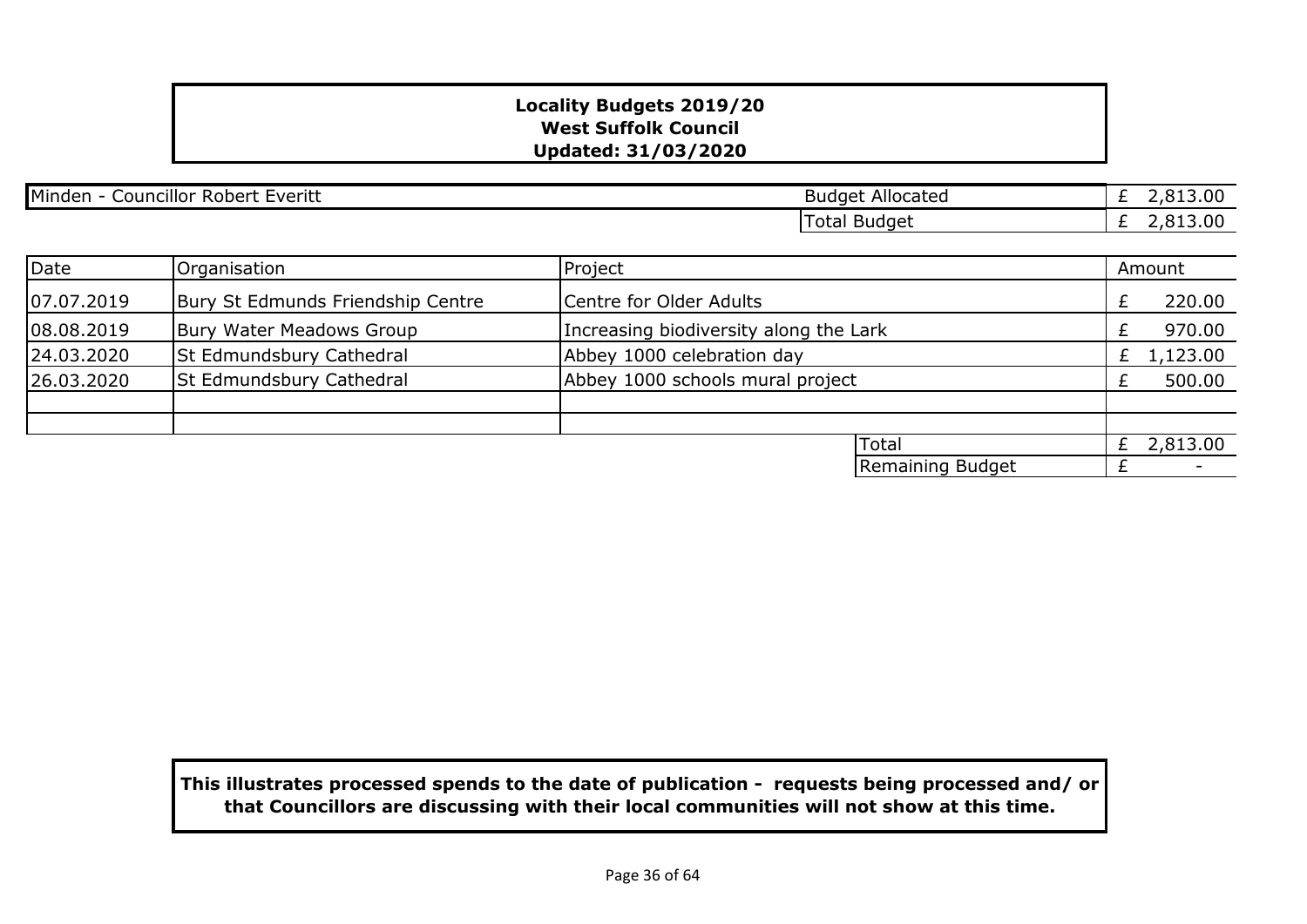| Minden - Councillor Clive Springett |                             | <b>Budget Allocated</b>          | 2,813.00<br>£ |
|-------------------------------------|-----------------------------|----------------------------------|---------------|
|                                     |                             | <b>Total Budget</b>              | £ $2,813.00$  |
|                                     |                             |                                  |               |
| Date                                | Organisation                | Project                          | Amount        |
| 10.02.2020                          | <b>Westbury Social Club</b> | Improvements to facilities       | 500.00        |
| 24.03.2020                          | St Edmundsbury Cathedral    | Abbey 1000 celebration day       | 1,000.00<br>£ |
| 26.03.2020                          | St Edmundsbury Cathedral    | Abbey 1000 schools mural project | 500.00        |
|                                     |                             |                                  |               |
|                                     |                             |                                  |               |
|                                     |                             | Total                            | £ 2,000.00    |
|                                     |                             | Remaining Budget                 | 813.00<br>Ł   |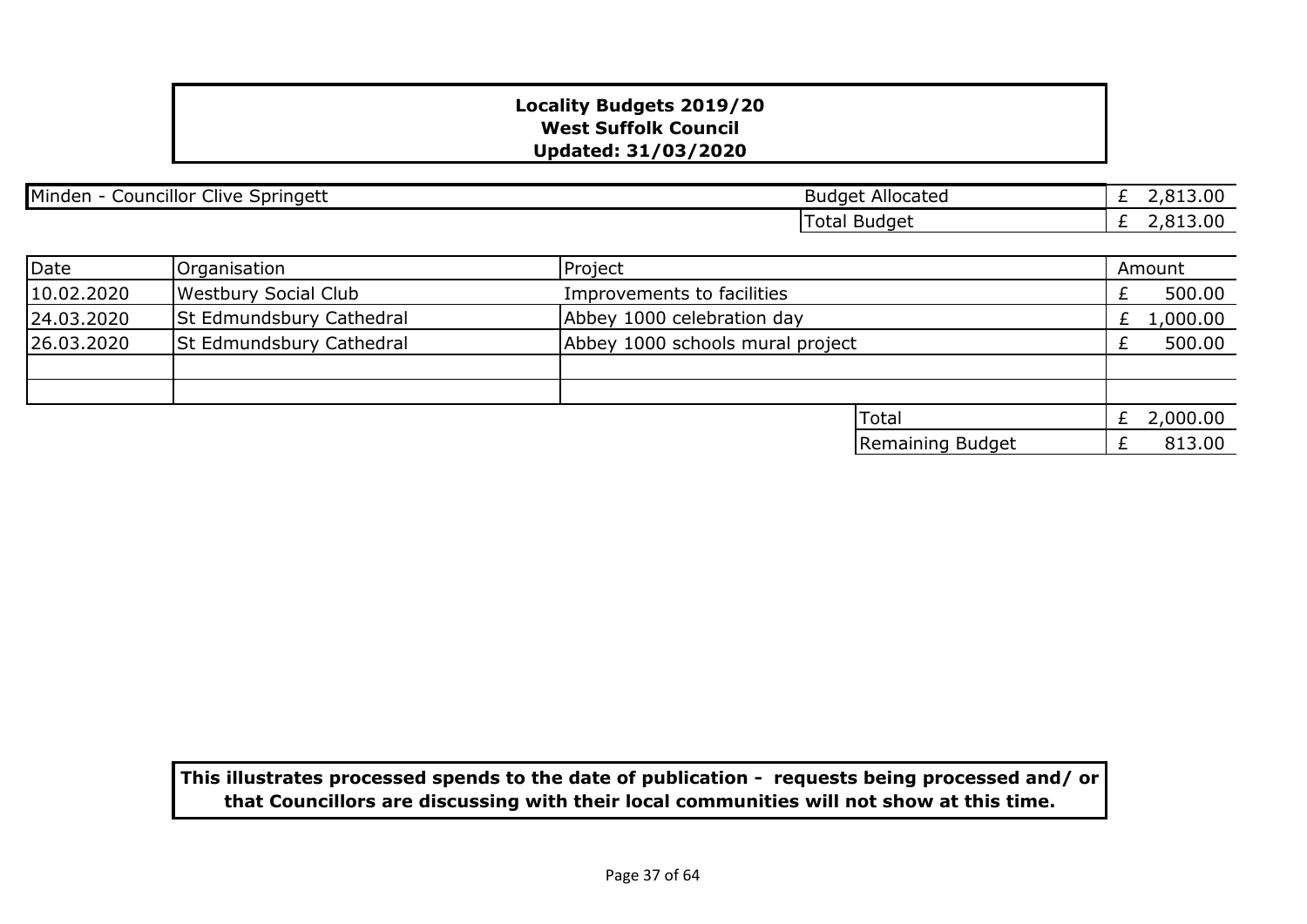| Moreton Hall - Councillor Trevor Beckwith |                          | <b>Budget Allocated</b>    | £ $2,813.00$  |
|-------------------------------------------|--------------------------|----------------------------|---------------|
|                                           |                          | <b>Total Budget</b>        | £ $2,813.00$  |
|                                           |                          |                            |               |
| Date                                      | Organisation             | Project                    | Amount        |
| 13.02.2020                                | Community Art Project    | Community art project      | 2,000.00<br>£ |
| 19.03.2020                                | Music In Our Bones       | Bury heart song project    | 250.00<br>£   |
| 24.03.2020                                | St Edmundsbury Cathedral | Abbey 1000 celebration day | 250.00<br>Ł.  |
|                                           |                          |                            |               |
|                                           |                          |                            |               |
|                                           |                          |                            |               |
|                                           |                          |                            |               |
|                                           |                          | <b>Total</b>               | 2,500.00<br>£ |
|                                           |                          | Remaining Budget           | 313.00        |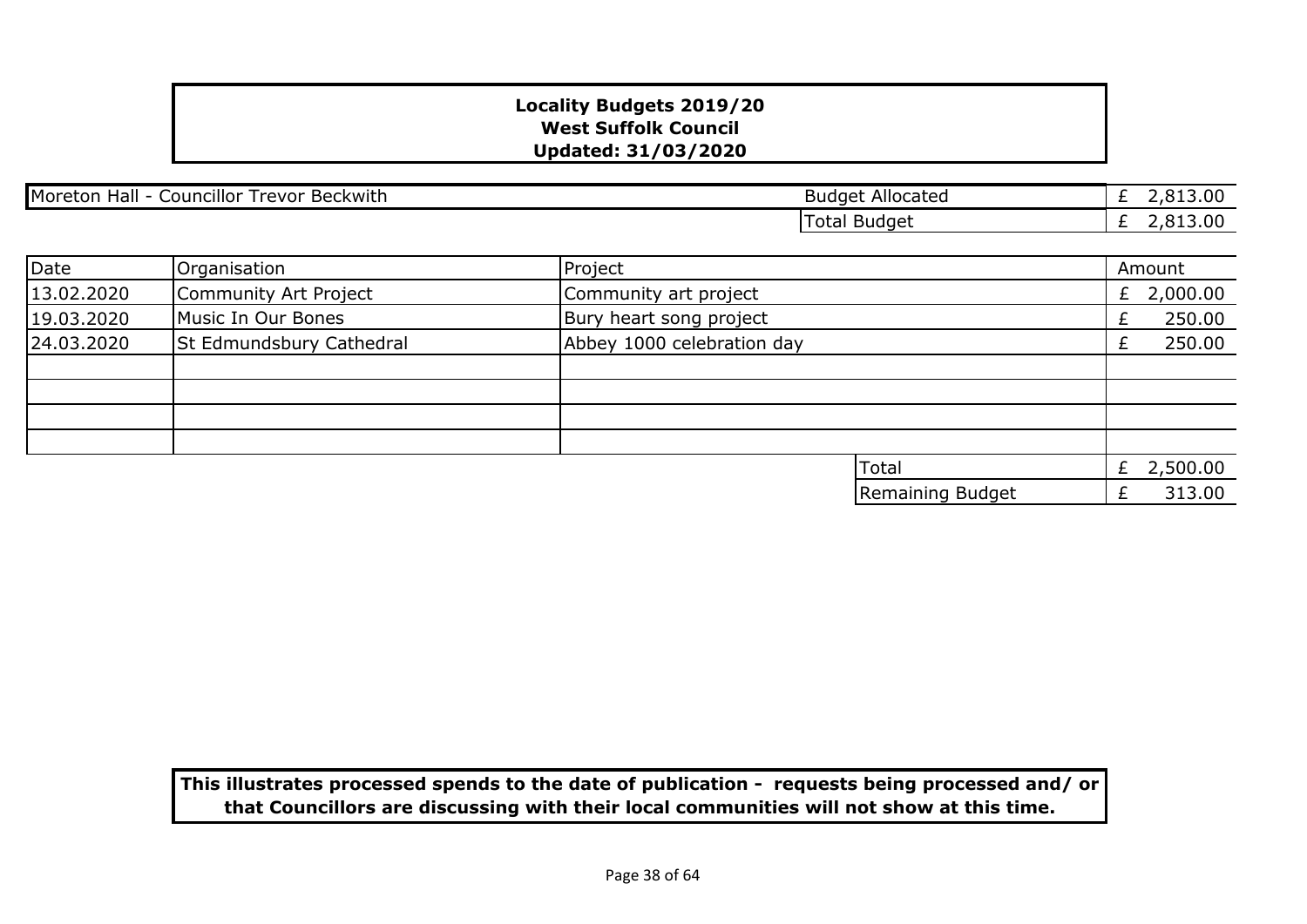| Moreton Hall - Councillor Peter Thompson |  |
|------------------------------------------|--|
|                                          |  |

£ 2,813.00  $\overline{E}$  2,813.00 **Budget Allocated** Total Budget

| Date       | Organisation                      | Project                    |                  | Amount       |
|------------|-----------------------------------|----------------------------|------------------|--------------|
| 13.02.2020 | Community Art Project             | Community art project      |                  | £ $1,000.00$ |
| 23.03.2020 | Bury St Edmunds Community Project | Defibrator                 |                  | 750.00       |
| 24.03.2020 | St Edmundsbury Cathedral          | Abbey 1000 celebration day |                  | 500.00       |
|            |                                   |                            |                  |              |
|            |                                   |                            |                  |              |
|            |                                   |                            |                  |              |
|            |                                   |                            |                  |              |
|            |                                   |                            | <b>Total</b>     | 2,250.00     |
|            |                                   |                            | Remaining Budget | 563.00       |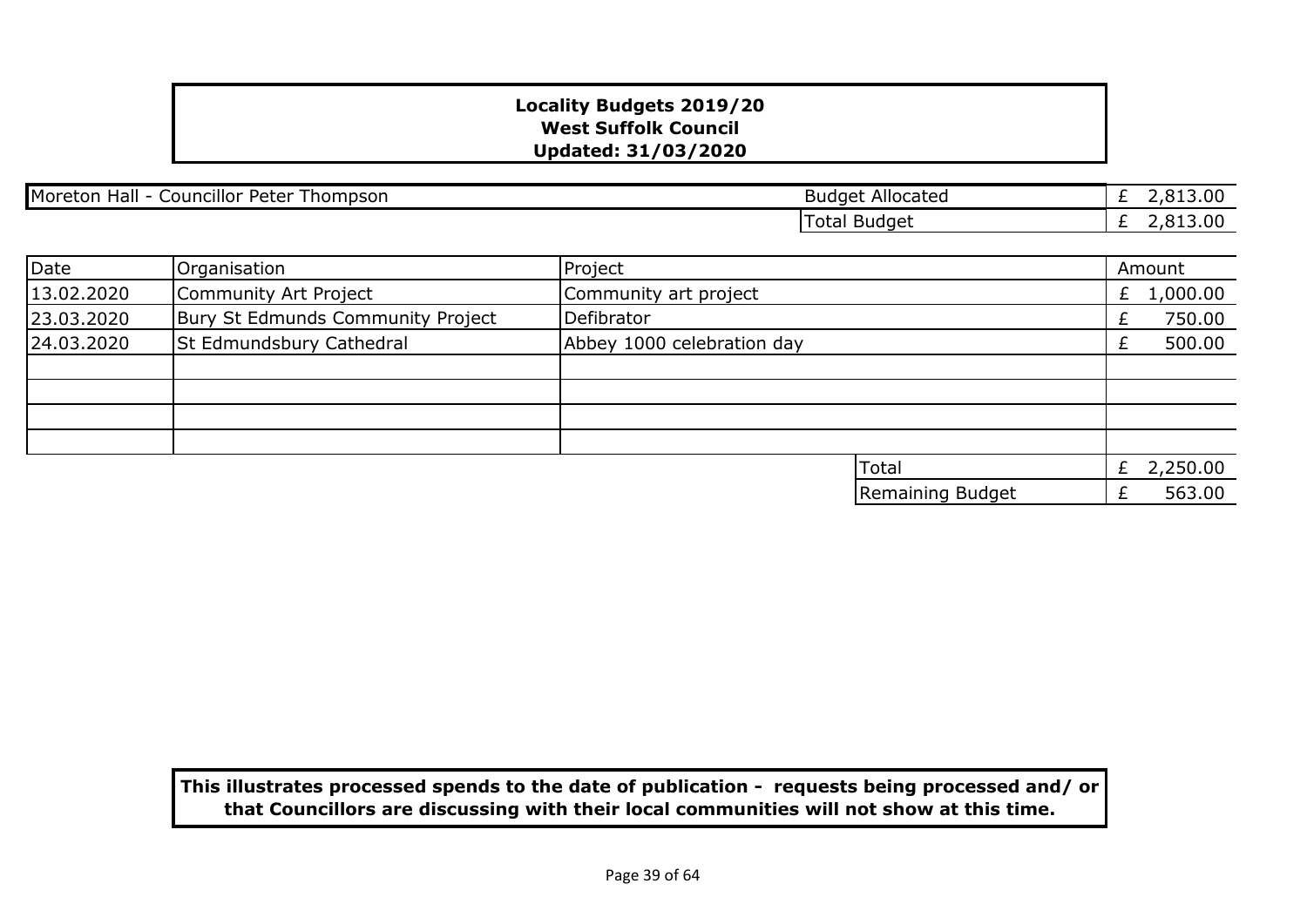| Moreton Hall - Councillor Frank Warby |                          | <b>Budget Allocated</b>    | 2,813.00<br>£  |
|---------------------------------------|--------------------------|----------------------------|----------------|
|                                       |                          | <b>Total Budget</b>        | 2,813.00<br>£  |
|                                       |                          |                            |                |
| Date                                  | Organisation             | Project                    | Amount         |
| 13.02.2020                            | Community Art Project    | Community art project      | 800.00<br>÷.   |
| 18.03.2020                            | Moreton Hall Youth Club  | Equipment for young people | 1,013.00<br>£. |
| 24.03.2020                            | St Edmundsbury Cathedral | Abbey 1000 celebration day | 500.00<br>£    |
|                                       |                          |                            |                |
|                                       |                          |                            |                |
|                                       |                          |                            |                |
|                                       |                          |                            |                |
|                                       |                          | Total                      | £ $2,313.00$   |
|                                       |                          | Remaining Budget           | 500.00<br>£    |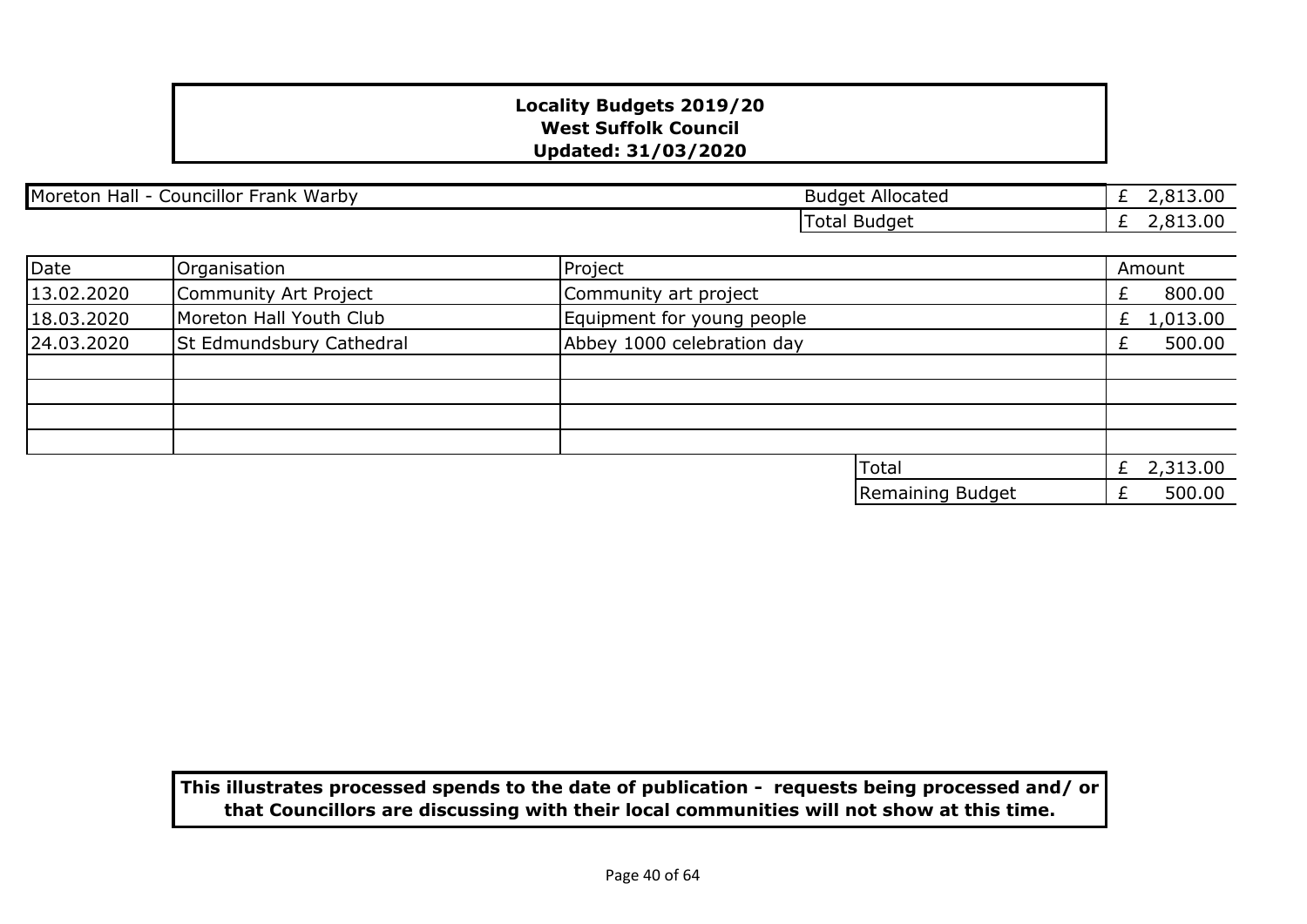£ 2,813.00  $\overline{2,813.00}$ 

| Newmarket<br>Councillor<br>Hood<br>Rachel<br>- East - | Allocated<br><b>Budget</b>         |
|-------------------------------------------------------|------------------------------------|
|                                                       | <b>Budget</b><br><sup>r</sup> otal |

| Date       | Organisation                | Project                                                                     | Amount       |
|------------|-----------------------------|-----------------------------------------------------------------------------|--------------|
| 17.03.2020 | The Voluntary Network       | Community lighting and cctv skate park                                      | £ $1,405.00$ |
| 19.03.2020 | <b>St Marys Fundraisers</b> | Science, Technology, Engineering and Mathematics (STEM)<br>Robotics project | £ $1,405.00$ |
|            |                             |                                                                             |              |
|            |                             |                                                                             |              |
|            |                             |                                                                             |              |
|            |                             |                                                                             |              |
|            |                             | Total                                                                       | 2,810.00     |
|            |                             | Remaining Budget                                                            | 3.00         |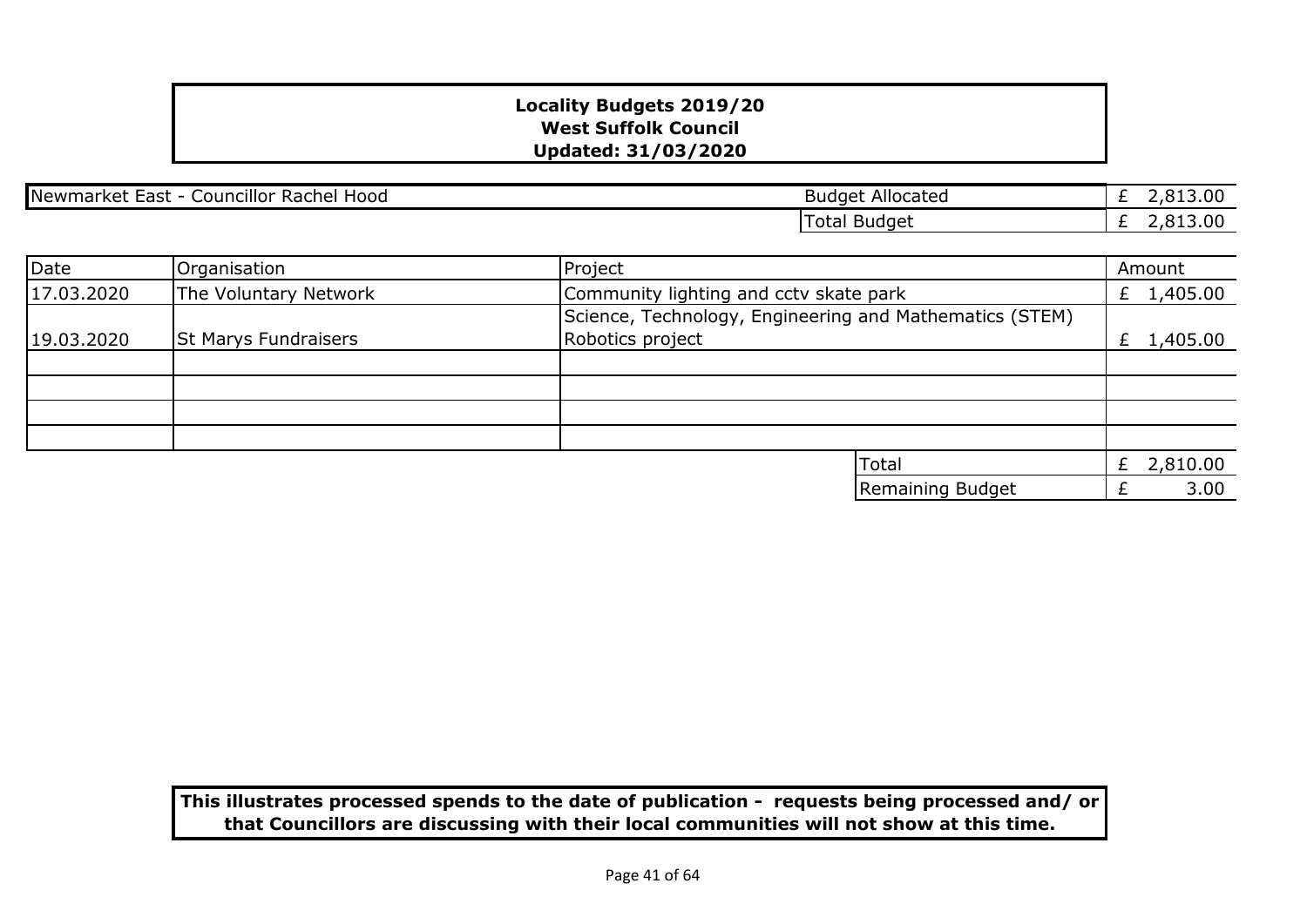Newmarket East - Councillor Robert Nobbs | Newmarket East - Councillor Robert Nobbs

£ 2,813.00 £ 2,813.00 Total Budget

| Date       | Organisation                | Project                                                                     | Amount     |
|------------|-----------------------------|-----------------------------------------------------------------------------|------------|
| 17.03.2020 | The Voluntary Network       | Community lighting and cctv skate park                                      | £ 1,405.00 |
| 19.03.2020 | <b>St Marys Fundraisers</b> | Science, Technology, Engineering and Mathematics (STEM)<br>Robotics project | £ 1,405.00 |
|            |                             |                                                                             |            |
|            |                             |                                                                             |            |
|            |                             |                                                                             |            |
|            |                             |                                                                             |            |
|            |                             | Total                                                                       | £ 2,810.00 |
|            |                             | Remaining Budget                                                            | 3.00       |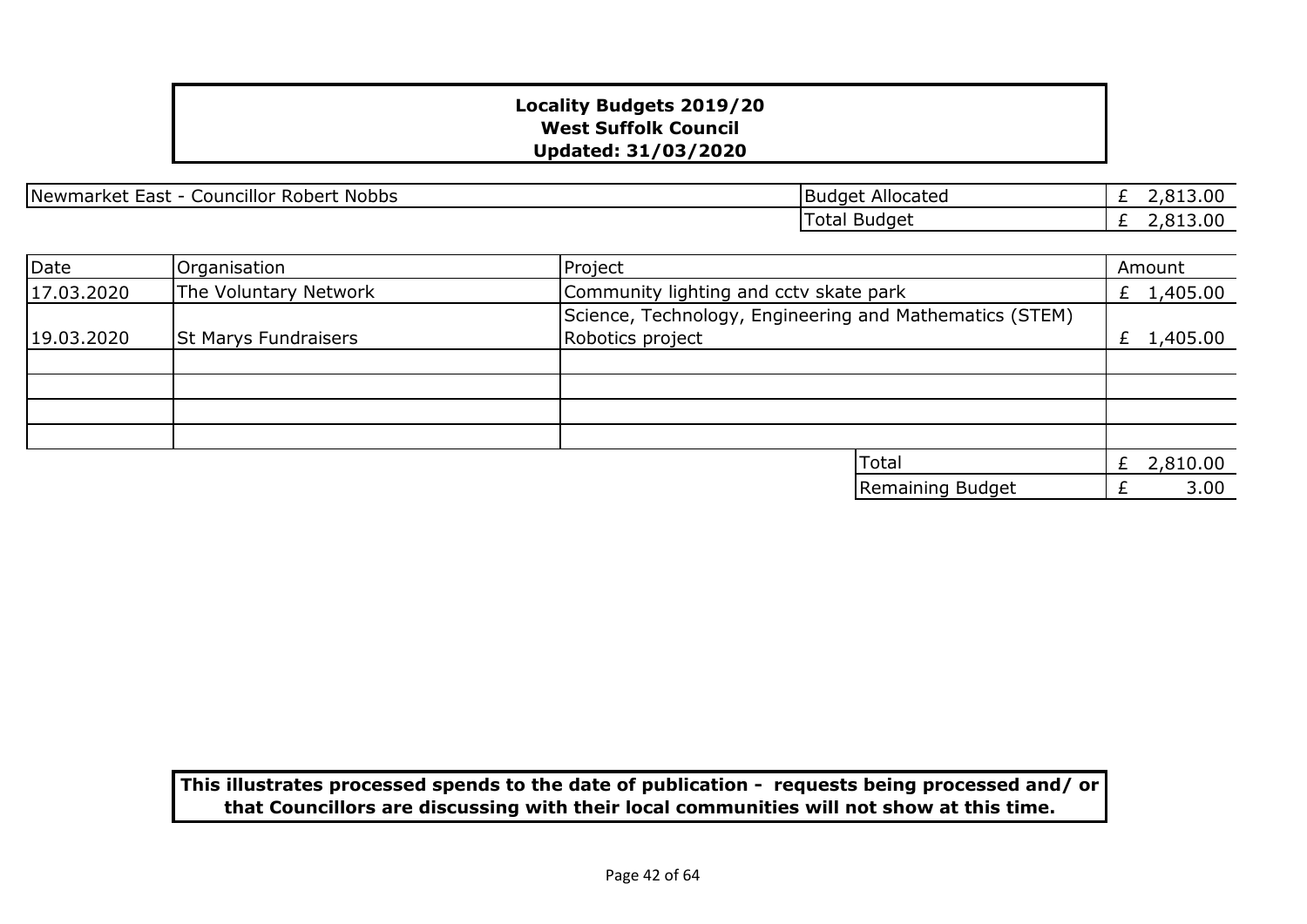Newmarket North - Councillor Michael Anderson

| <b>Budget Allocated</b> |  | £ 2,813.00 |
|-------------------------|--|------------|
| Total Budget            |  | £ 2,813.00 |

| Date       | Organisation                    | Project                                                                     |  | Amount       |
|------------|---------------------------------|-----------------------------------------------------------------------------|--|--------------|
| 09.10.2019 | <b>British Legion</b>           | Remembrance service community event                                         |  | 200.00       |
| 14.02.2020 | Newmarket Community Partnership | Family art workshops                                                        |  | 100.00       |
| 09.03.2020 | Laureate PTA                    | Book swap inside out Laureate Family School Hub                             |  | 1,260.40     |
| 17.03.2020 | The Voluntary Network           | Community lighting and cctv skate park                                      |  | 626.00       |
| 19.03.2020 | <b>St Marys Fundraisers</b>     | Science, Technology, Engineering and Mathematics (STEM)<br>Robotics project |  | 626.00       |
|            |                                 |                                                                             |  |              |
|            |                                 | Total                                                                       |  | £ $2,812.40$ |
|            |                                 | Remaining Budget                                                            |  | 0.60         |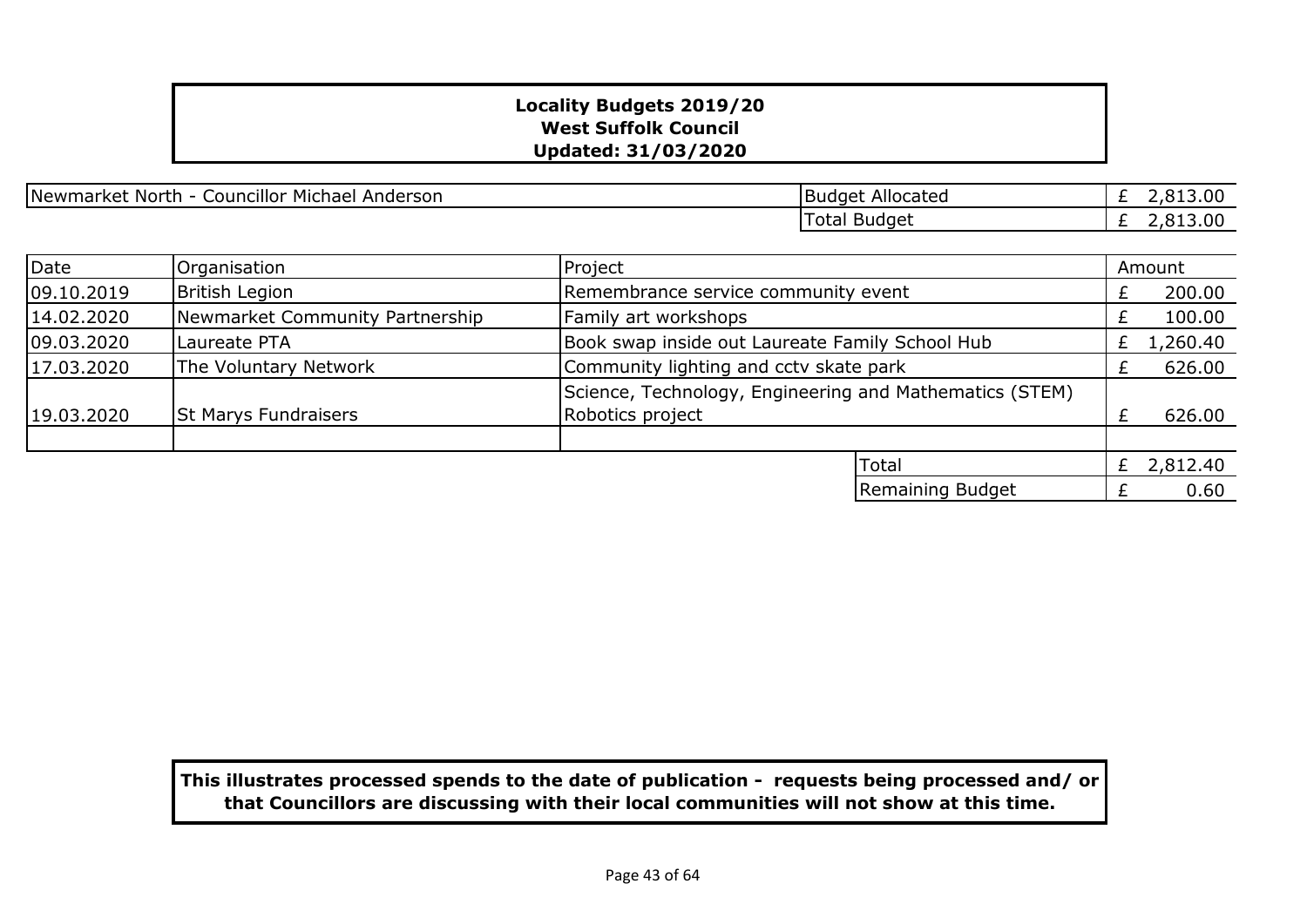Newmarket North - Councillor Robin Millar/Karen Soons

| <b>Budget Allocated</b> | £ 2,813.00 |
|-------------------------|------------|
| <b>Total Budget</b>     | £ 2,813,00 |

| Date       | Organisation                | Project                                                                     | Amount   |
|------------|-----------------------------|-----------------------------------------------------------------------------|----------|
| 09.10.2019 | <b>British Legion</b>       | Remembrance service community event                                         | 200.00   |
| 17.03.2020 | The Voluntary Network       | Community lighting and cctv skate park                                      | 1,306.50 |
| 19.03.2020 | <b>St Marys Fundraisers</b> | Science, Technology, Engineering and Mathematics (STEM)<br>Robotics project | 1,306.50 |
|            |                             |                                                                             |          |
|            |                             | Total                                                                       | 2,813.00 |
|            |                             | Remaining Budget                                                            |          |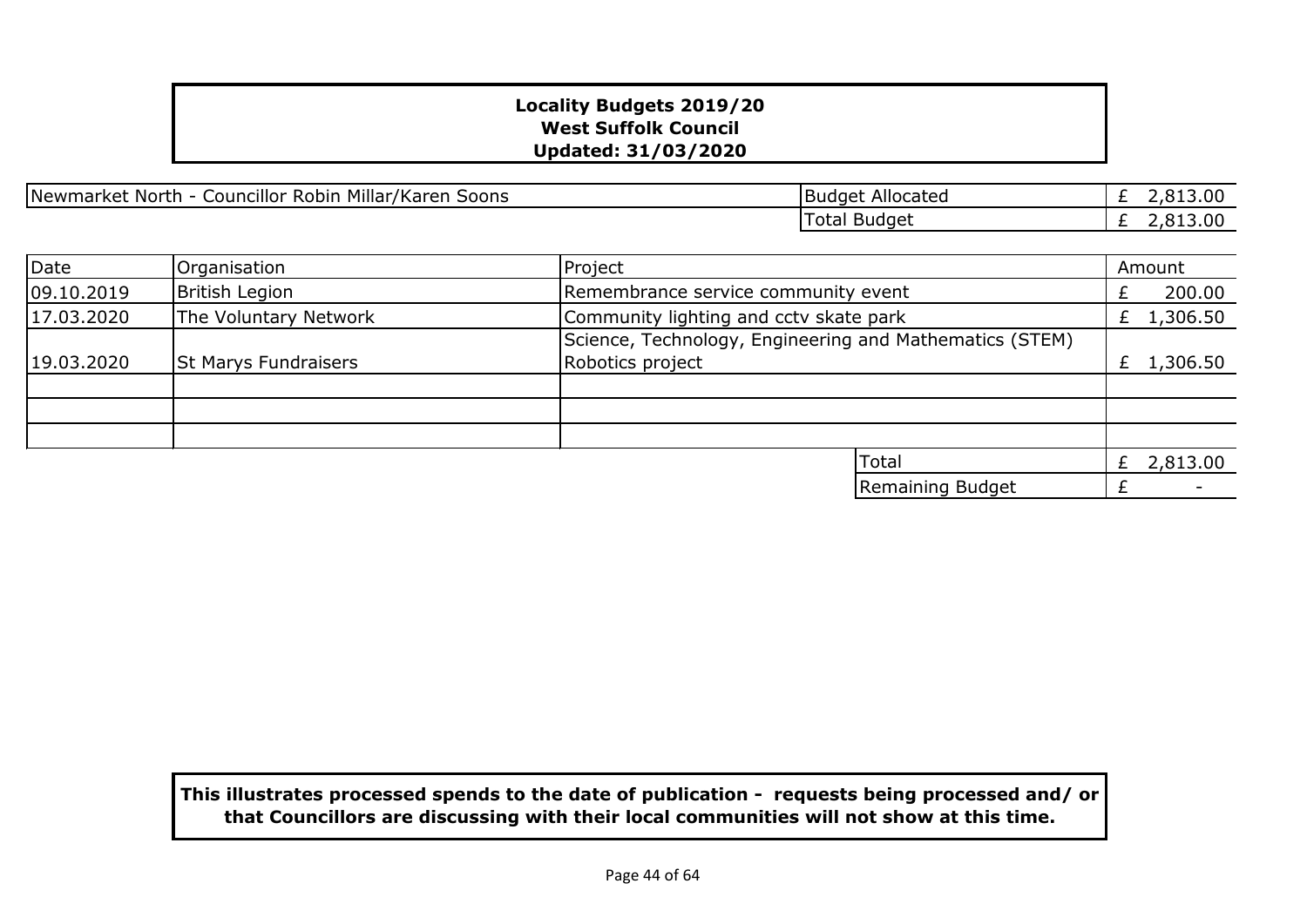Newmarket West - Councillor Andy Drummond and Budget Allocated

£ 2,813.00 £ 2,813.00 Total Budget

| Date       | Organisation                | Project                                                                     | Amount       |
|------------|-----------------------------|-----------------------------------------------------------------------------|--------------|
| 17.03.2020 | The Voluntary Network       | Community lighting and cctv skate park                                      | £ $1,406.50$ |
| 19.03.2020 | <b>St Marys Fundraisers</b> | Science, Technology, Engineering and Mathematics (STEM)<br>Robotics project | £ 1,406.50   |
|            |                             |                                                                             |              |
|            |                             |                                                                             |              |
|            |                             |                                                                             |              |
|            |                             |                                                                             |              |
|            |                             | Total                                                                       | 2,813.00     |
|            |                             | Remaining Budget                                                            |              |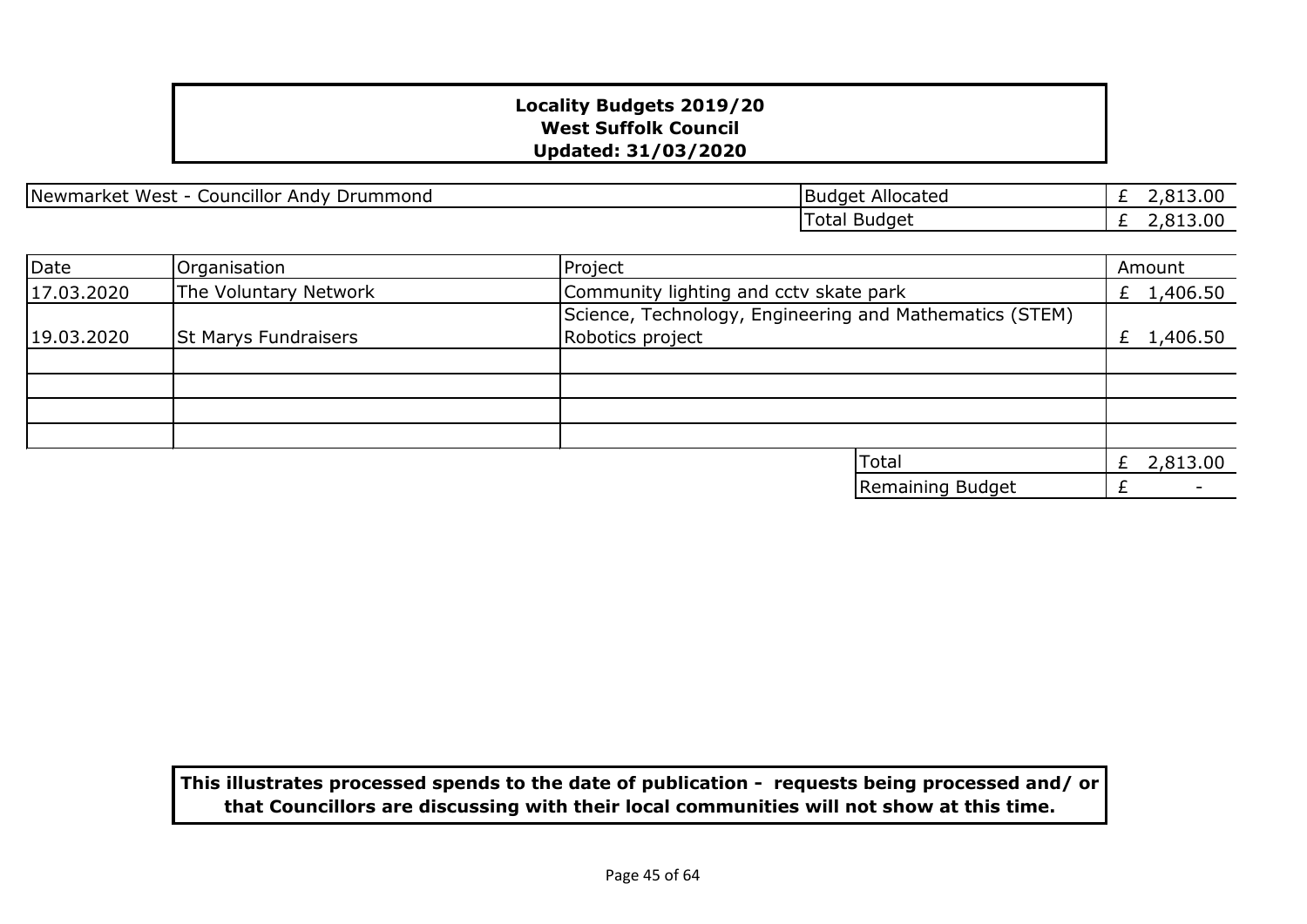| Newmarket West - Councillor James Lay | Budget Allocated |
|---------------------------------------|------------------|
|---------------------------------------|------------------|

| <b>Budget Allocated</b> | £ 2,813.00 |
|-------------------------|------------|
| Total Budget            | £ 2,813.00 |

| Date       | Organisation                   | Project                                                 | Amount       |
|------------|--------------------------------|---------------------------------------------------------|--------------|
| 12.03.2020 | Newmarket Lawn Tennis Club LTD | Clay court project                                      | £ 2,000.00   |
| 17.03.2020 | The Voluntary Network          | Community lighting and ccty skate park                  | 406.50       |
|            |                                | Science, Technology, Engineering and Mathematics (STEM) |              |
| 19.03.2020 | <b>St Marys Fundraisers</b>    | Robotics project                                        | 406.50       |
|            |                                |                                                         |              |
|            |                                |                                                         |              |
|            |                                |                                                         |              |
|            |                                | Total                                                   | £ $2,813.00$ |
|            |                                | Remaining Budget                                        |              |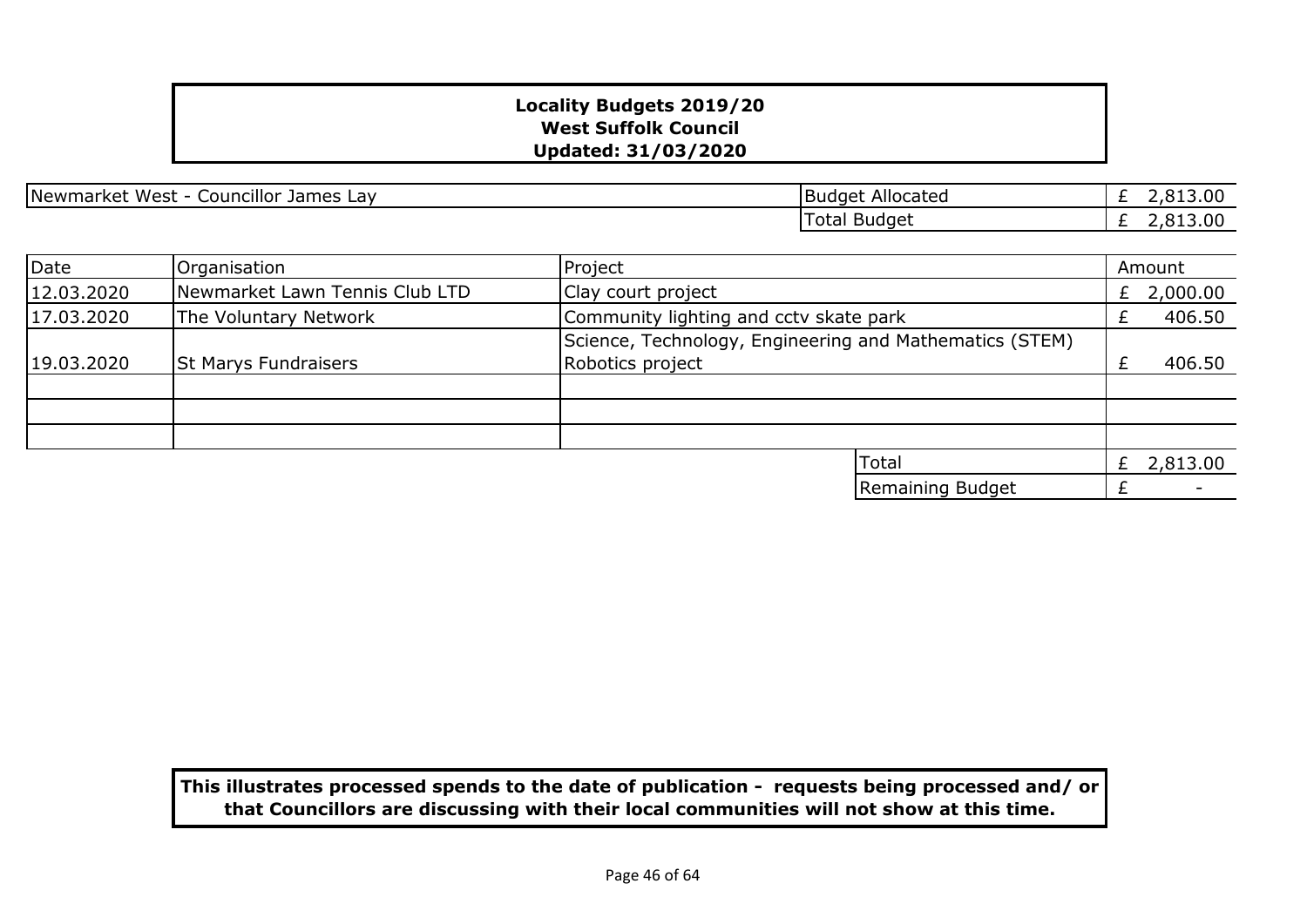Pakenham and Troston - Councillor Simon Brown Budget Allocated

£ 2,813.00  $\overline{E}$  2,813.00 Total Budget

| Date       | Organisation        | Project             | Amount        |
|------------|---------------------|---------------------|---------------|
| 03.03.2020 | Pakenham Water Mill | Development project | £ 2,813.00    |
|            |                     |                     |               |
|            |                     |                     |               |
|            |                     |                     |               |
|            |                     |                     |               |
|            |                     |                     |               |
|            |                     |                     |               |
|            |                     | Total               | 2,813.00<br>£ |
|            |                     | Remaining Budget    |               |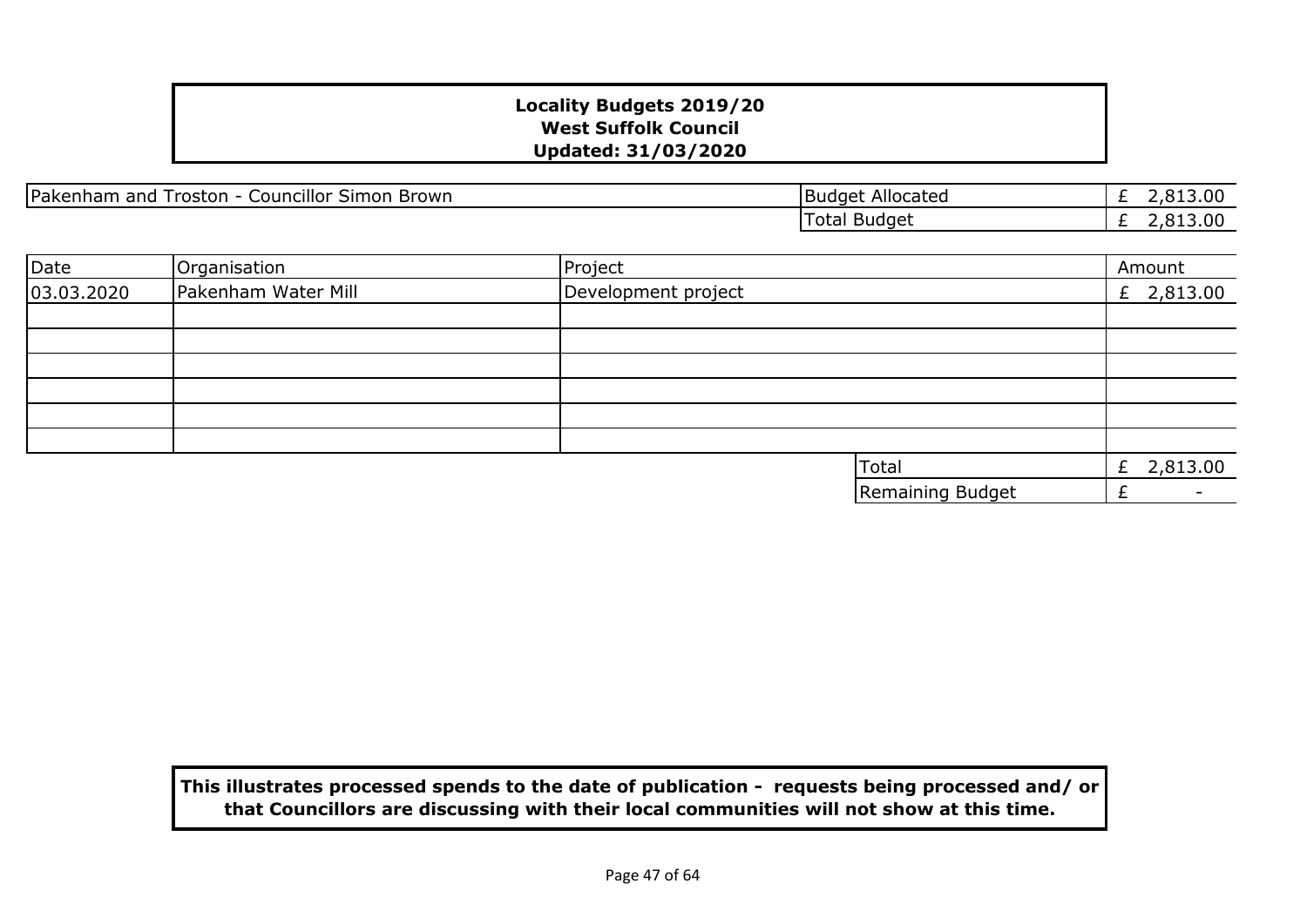Risby - Councillor Susan Glossop Budget Allocated

£ 2,813.00 £ 2,813.00 Total Budget

| Date       | Organisation                                         | Project                                              |                  |    | Amount                   |
|------------|------------------------------------------------------|------------------------------------------------------|------------------|----|--------------------------|
| 21.01.2020 | Risby Wildlife Project                               | Risby Wildlife Project                               |                  | Ł. | 730.00                   |
| 28.01.2020 | River Lark community volunteer<br><i>s</i> programme | <b>Equipment for volunteers</b>                      |                  | ÷. | 800.00                   |
| 10.02.2020 | Icklingham Parish Council                            | De-Fib Installation                                  |                  |    | 800.00                   |
| 20.02.2020 | St Edmundsbury Sailing and Canoe<br>Association      | Lackford Lakes Sailing Club picnic area improvements |                  |    | 483.00                   |
|            |                                                      |                                                      |                  |    |                          |
|            |                                                      |                                                      | Total            | £  | 2,813.00                 |
|            |                                                      |                                                      | Remaining Budget |    | $\overline{\phantom{0}}$ |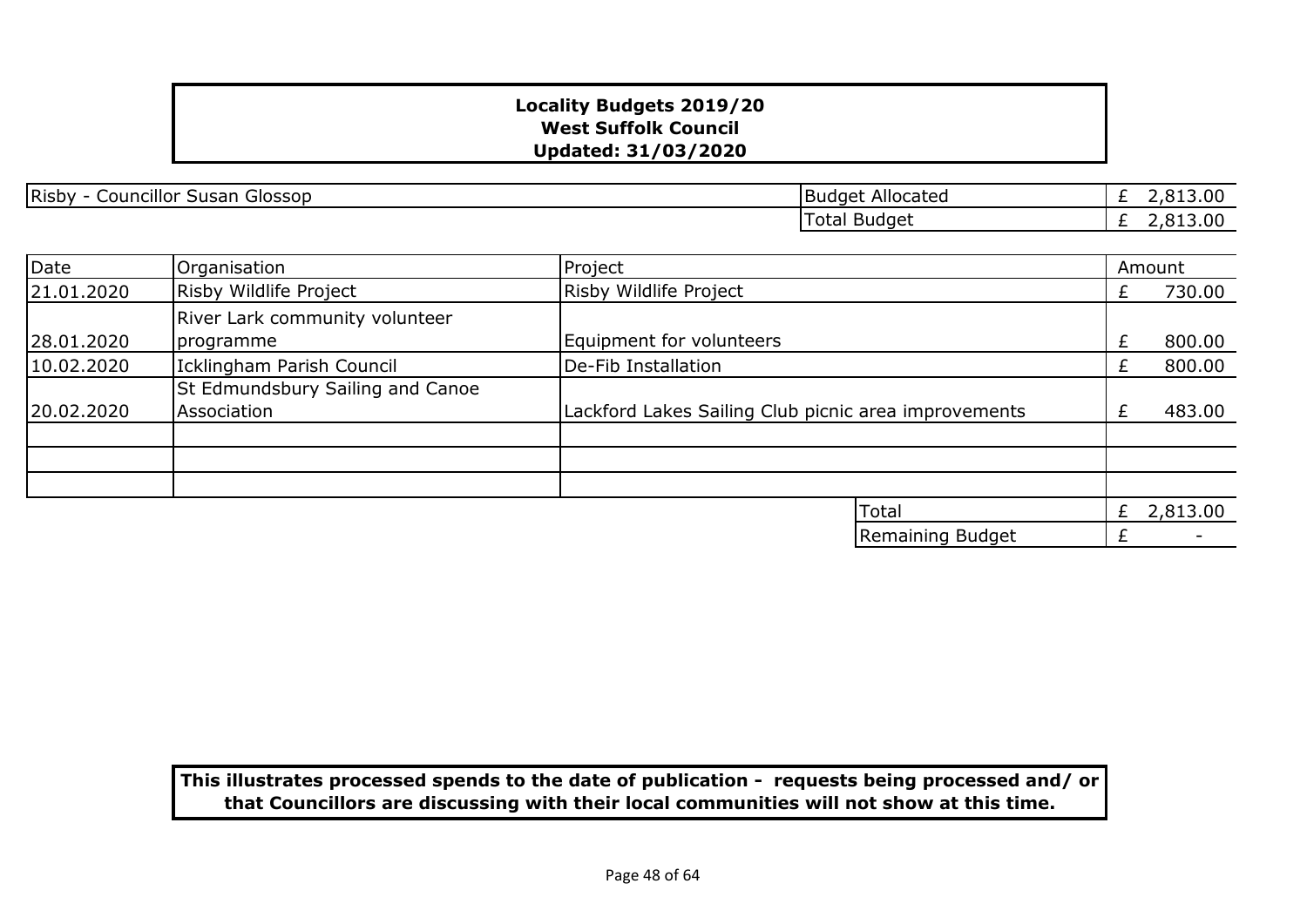Rougham - Councillor Sara Mildmay-White Budget Allocated

£ 2,813.00  $\overline{E}$  2,813.00 Total Budget

| Date       | Organisation                        | Project                         |                  |    | Amount       |
|------------|-------------------------------------|---------------------------------|------------------|----|--------------|
| 14.11.2019 | Rougham Playing Field Association   | Enhancements to sports hall     |                  |    | £ $1,000.00$ |
| 13.01.2020 | Stanningfield Community Association | Playground development project  |                  | £. | 1,000.00     |
| 23.03.2020 | Bradfield Parish Council            | Bradfield St George Apple Press |                  |    | 600.00       |
|            |                                     |                                 |                  |    |              |
|            |                                     |                                 |                  |    |              |
|            |                                     |                                 |                  |    |              |
|            |                                     |                                 |                  |    |              |
|            |                                     |                                 | Total            | £  | 2,600.00     |
|            |                                     |                                 | Remaining Budget |    | 213.00       |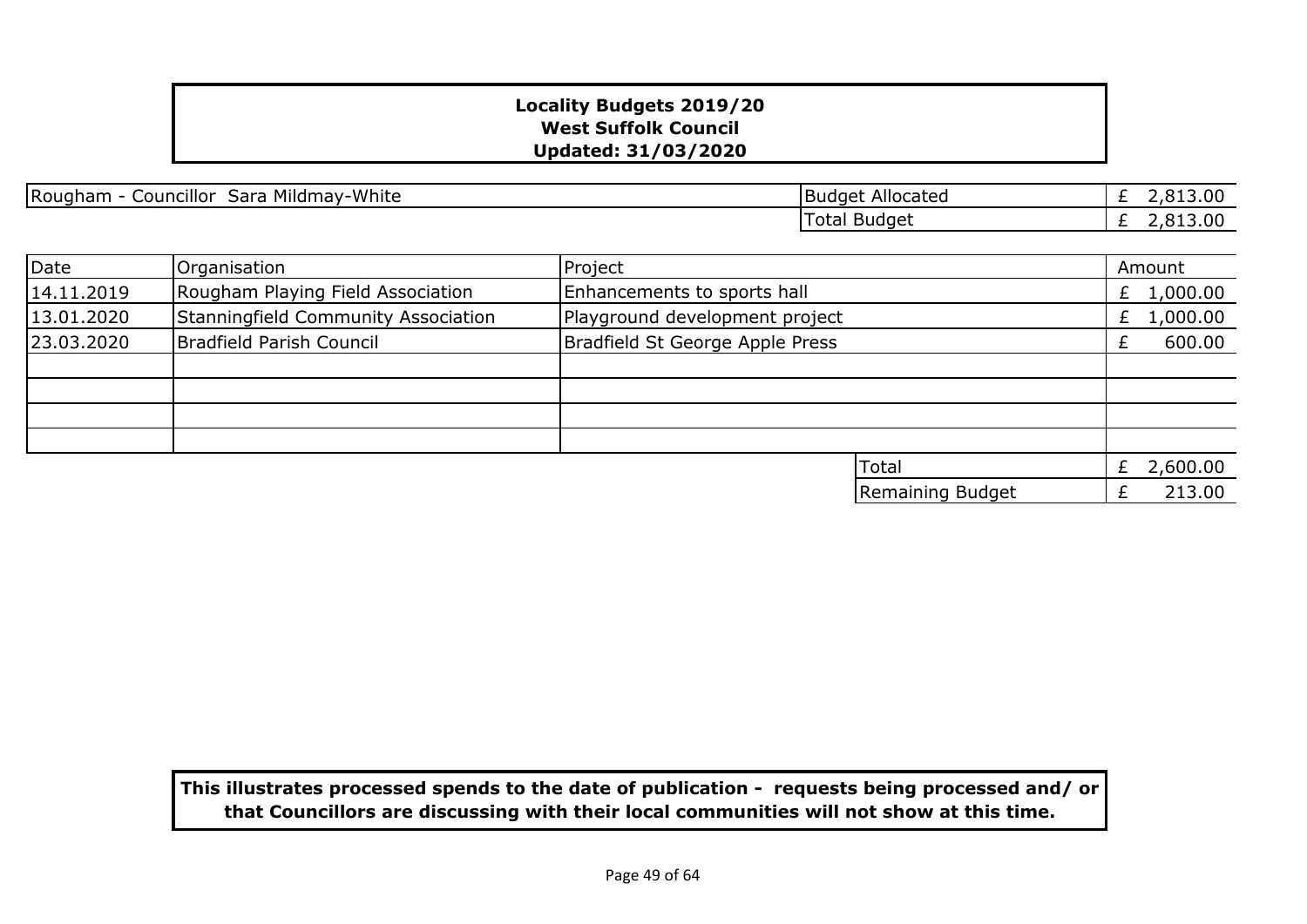Southgate - Councillor Patrick Chung Budget Allocated

£ 2,813.00  $\overline{E}$  2,813.00 Total Budget

| Date       | Organisation                          | Project                                                    |  | Amount   |
|------------|---------------------------------------|------------------------------------------------------------|--|----------|
|            | West Suffolk Interfaith and Community |                                                            |  |          |
| 17.09.2019 | Forum                                 | Interfaith and community activities across Bury St Edmunds |  | 150.00   |
| 12.11.2019 | Friends of Hardwick Primary School    | 50th Anniversary celebrations                              |  | 400.00   |
| 22.11.2019 | Bury St Edmunds Rickshaw              | <b>Volunteer Training</b>                                  |  | 300.00   |
| 09.01.2020 | Bury St Edmunds Cricket Club          | Accessibility changes to scoreboard                        |  | 500.00   |
| 06.03.2020 | Theatre Royal Bury St Edmunds         | 1000 Mystery Plays                                         |  | 1,000.00 |
| 19.03.2020 | Horringer Pre School                  | Horringer Acorn Project, new community building            |  | 400.00   |
|            |                                       |                                                            |  |          |
|            |                                       | Total                                                      |  | 2,750.00 |
|            |                                       | Remaining Budget                                           |  | 63.00    |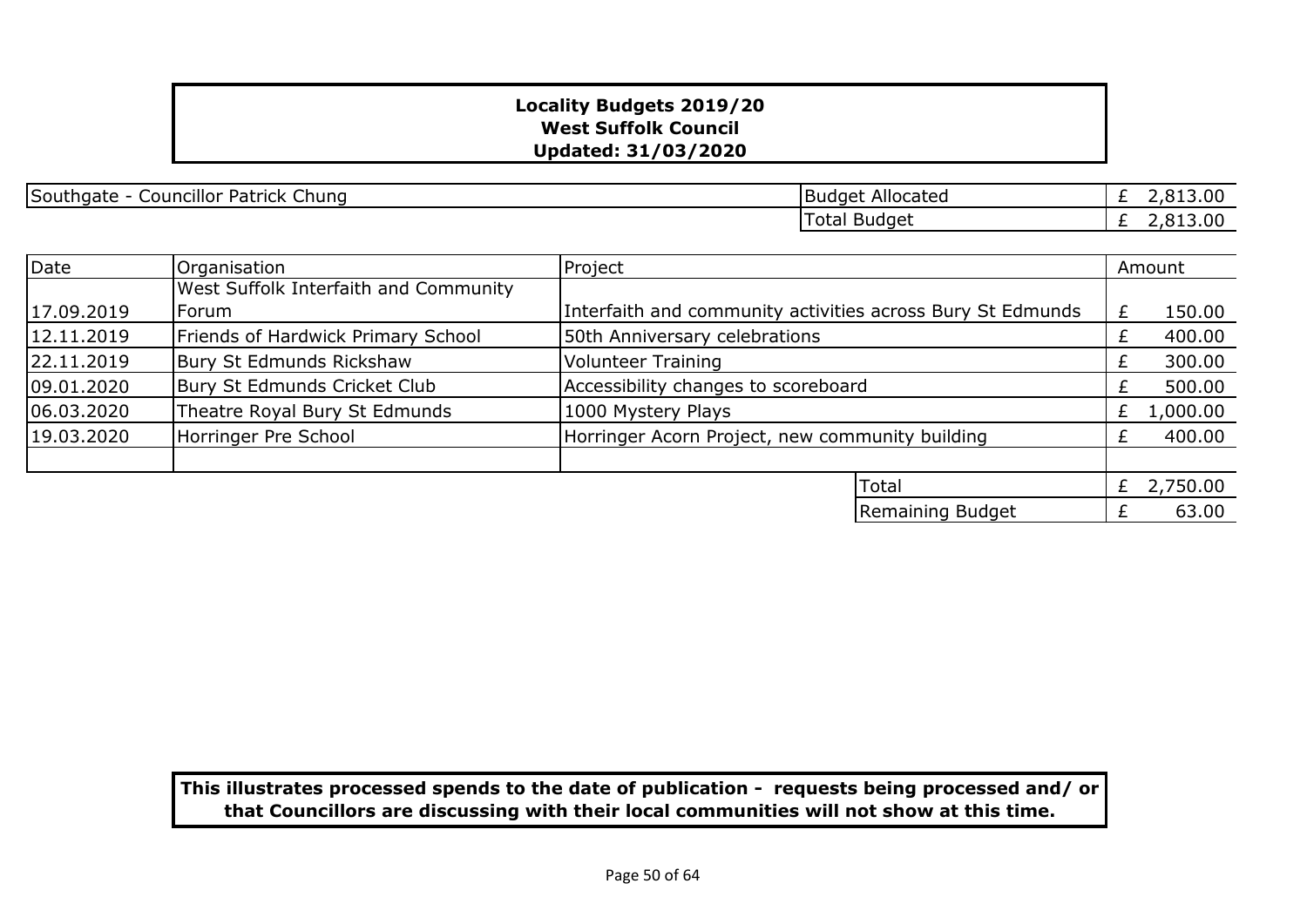| Councillor<br>Williamson<br>Southgate<br>Ann | Allocated<br><b>Budget</b> | .00<br>$\sim$ |
|----------------------------------------------|----------------------------|---------------|
|                                              | Total Budget               | .00<br>$\sim$ |

| Date       | Organisation                       | Project                             |                  |  | Amount   |
|------------|------------------------------------|-------------------------------------|------------------|--|----------|
| 06.09.2019 | Abbeycroft Leisure                 | Women on Wheels in Bury St Edmunds  |                  |  | 696.00   |
| 08.10.2019 | Southgate Community Project        | Fun and food project                |                  |  | 250.00   |
| 12.11.2019 | Friends of Hardwick Primary School | 50th Anniversary celebrations       |                  |  | 400.00   |
| 09.01.2020 | Bury St Edmunds Cricket Club       | Accessibility changes to scoreboard |                  |  | 500.00   |
| 06.03.2020 | Liquid youth club                  | Equipment for club members          |                  |  | 465.00   |
|            |                                    |                                     |                  |  |          |
|            |                                    |                                     |                  |  |          |
|            |                                    |                                     | <b>Total</b>     |  | 2,311.00 |
|            |                                    |                                     | Remaining Budget |  | 502.00   |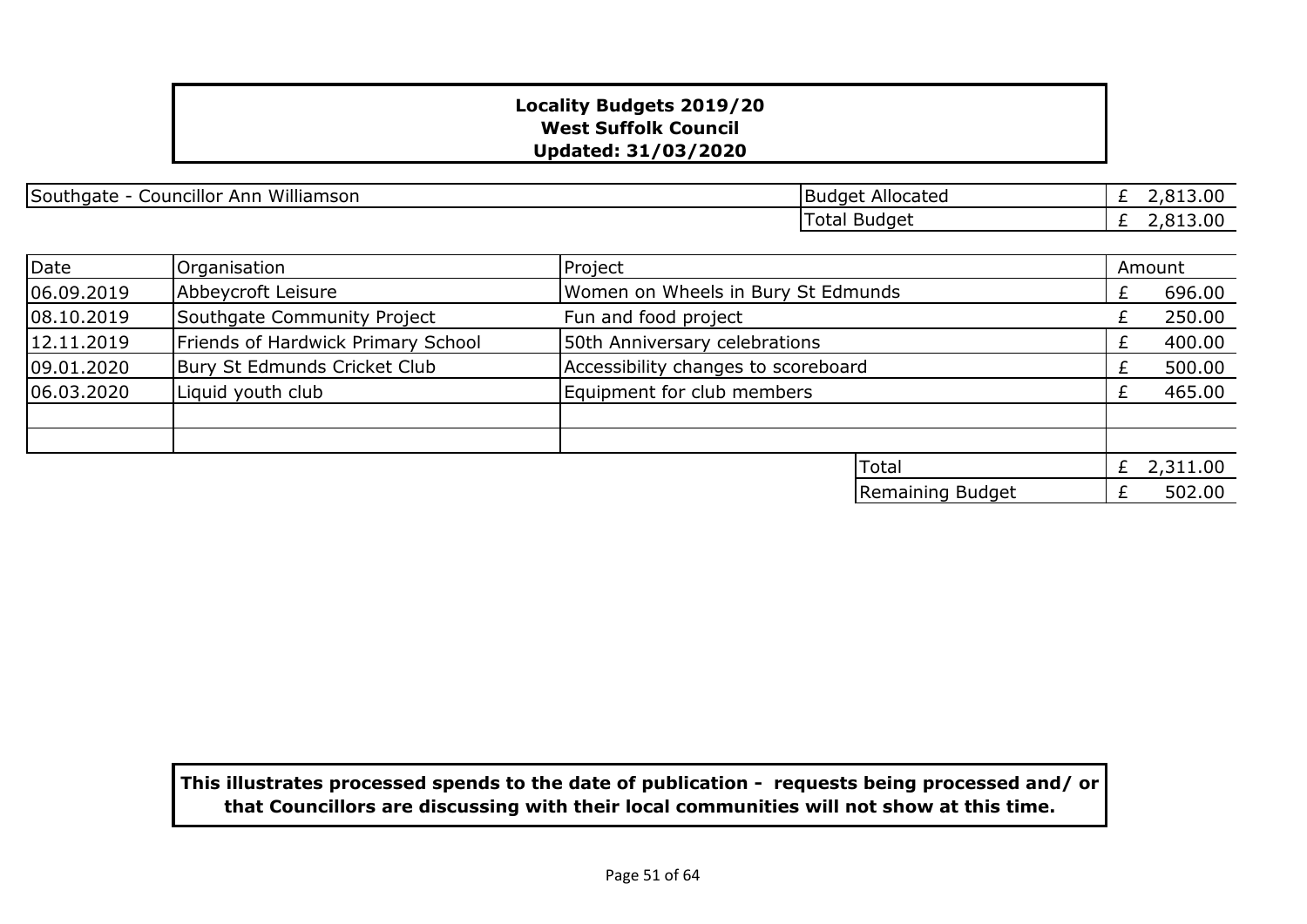St Olaves - Councillor Max Clark Budget Allocated

£ 2,813.00 £ 2,813.00 Total Budget

| Date       | Organisation                                                                                         | Project                                                    |                  |    | Amount   |
|------------|------------------------------------------------------------------------------------------------------|------------------------------------------------------------|------------------|----|----------|
|            | Howard Primary School Parent Teachers                                                                |                                                            |                  |    |          |
| 09.07.2019 | Association                                                                                          | Doorstep theatre festival                                  |                  | £  | 150.00   |
| 29.08.2019 | West Suffolk Interfaith and Community<br>Forum                                                       | Interfaith and community activities across Bury St Edmunds |                  | £  | 250.00   |
| 01.11.2019 | Little Acorns Childcare                                                                              | Community craft fairs                                      |                  |    | 500.00   |
| 06.03.2020 | Abbey 1000                                                                                           | Mystery plays                                              |                  | £  | 250.00   |
| 06.03.2020 | Abbey 1001                                                                                           | Notice board                                               |                  | Ł. | 563.00   |
| 16.03.2020 | <b>Residents Association of Marham Park</b>                                                          | Residents Association set up costs                         |                  | Ł  | 200.00   |
| 04.06.2020 | Little Acorns Childcare (This payment was<br>committed during quarter 4 of 2019/2020 financial year) | <b>Baby Bank</b>                                           |                  |    | 900.00   |
|            |                                                                                                      | Total                                                      |                  | £  | 2,813.00 |
|            |                                                                                                      |                                                            | Remaining Budget |    |          |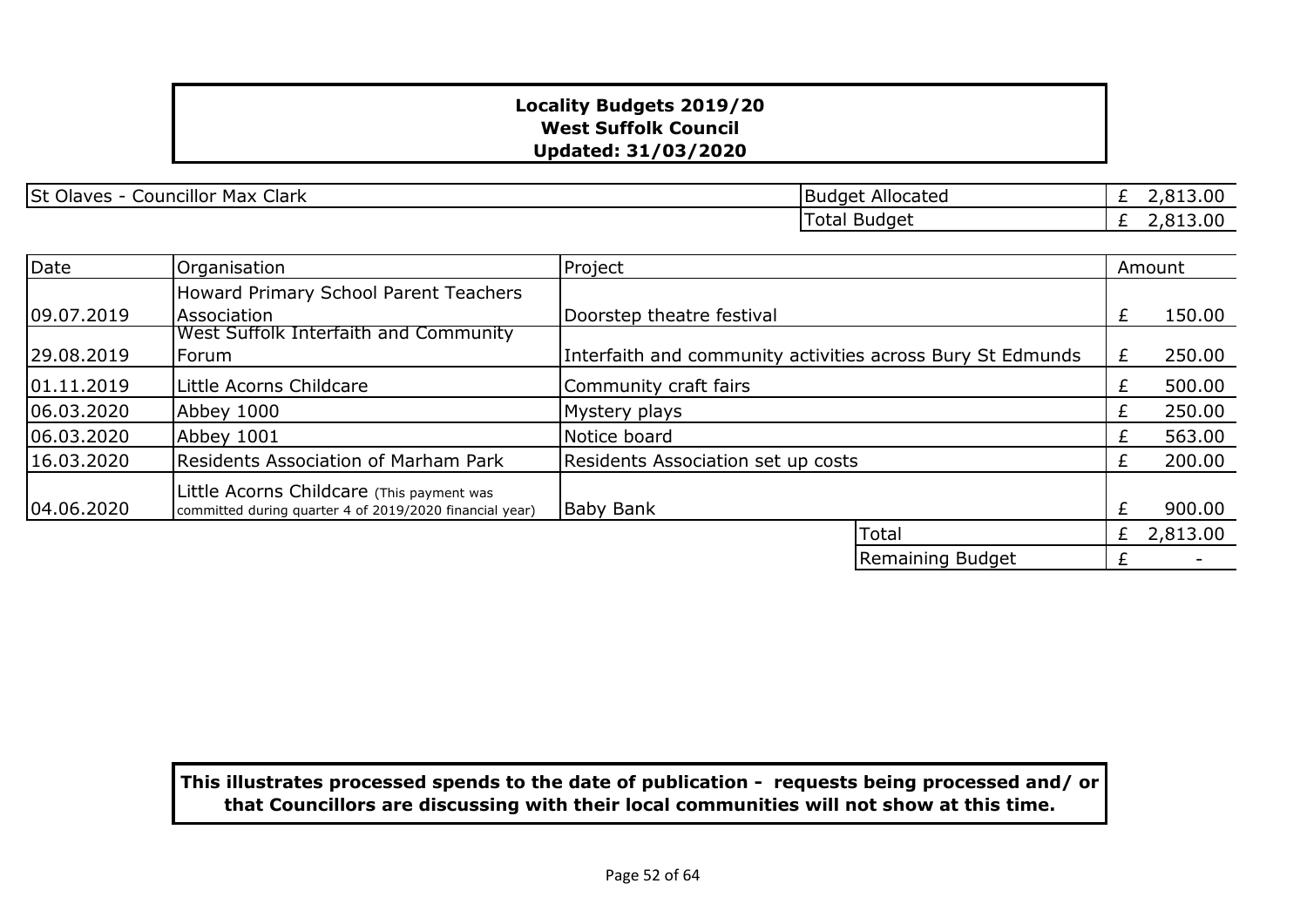St Olaves - Councillor Paul Hopfensperger Budget Allocated

£ 2,813.00 £ 2,813.00 Total Budget

| Date       | Organisation                                | Project                            |                  |       | Amount                   |
|------------|---------------------------------------------|------------------------------------|------------------|-------|--------------------------|
|            | Howard Primary Parent Teachers              |                                    |                  |       |                          |
| 09.07.2019 | Association                                 | School community fete              |                  |       | 450.00                   |
| 06.08.2019 | Newbury Community Association               | Newbury community summer fete      |                  | $\pm$ | 240.00                   |
| 06.03.2020 | <b>Residents Association of Marham Park</b> | Notice board                       |                  | £     | 915.00                   |
| 06.03.2020 | Abbey 1000                                  | community celebrations             |                  | Ł     | 100.00                   |
| 06.03.2020 | Abbey 1000                                  | Mystery plays                      |                  | £     | 100.00                   |
| 16.03.2020 | Residents Association of Marham Park        | Residents Association set up costs |                  | Ł     | 100.00                   |
|            | Bury St Edmunds Carnival/Abbey Gardens      |                                    |                  |       |                          |
| 18.03.2020 | Entertainment.                              | <b>Bury St Edmunds Carnival</b>    |                  | £     | 908.00                   |
|            |                                             |                                    | Total            | £     | 2,813.00                 |
|            |                                             |                                    | Remaining Budget |       | $\overline{\phantom{0}}$ |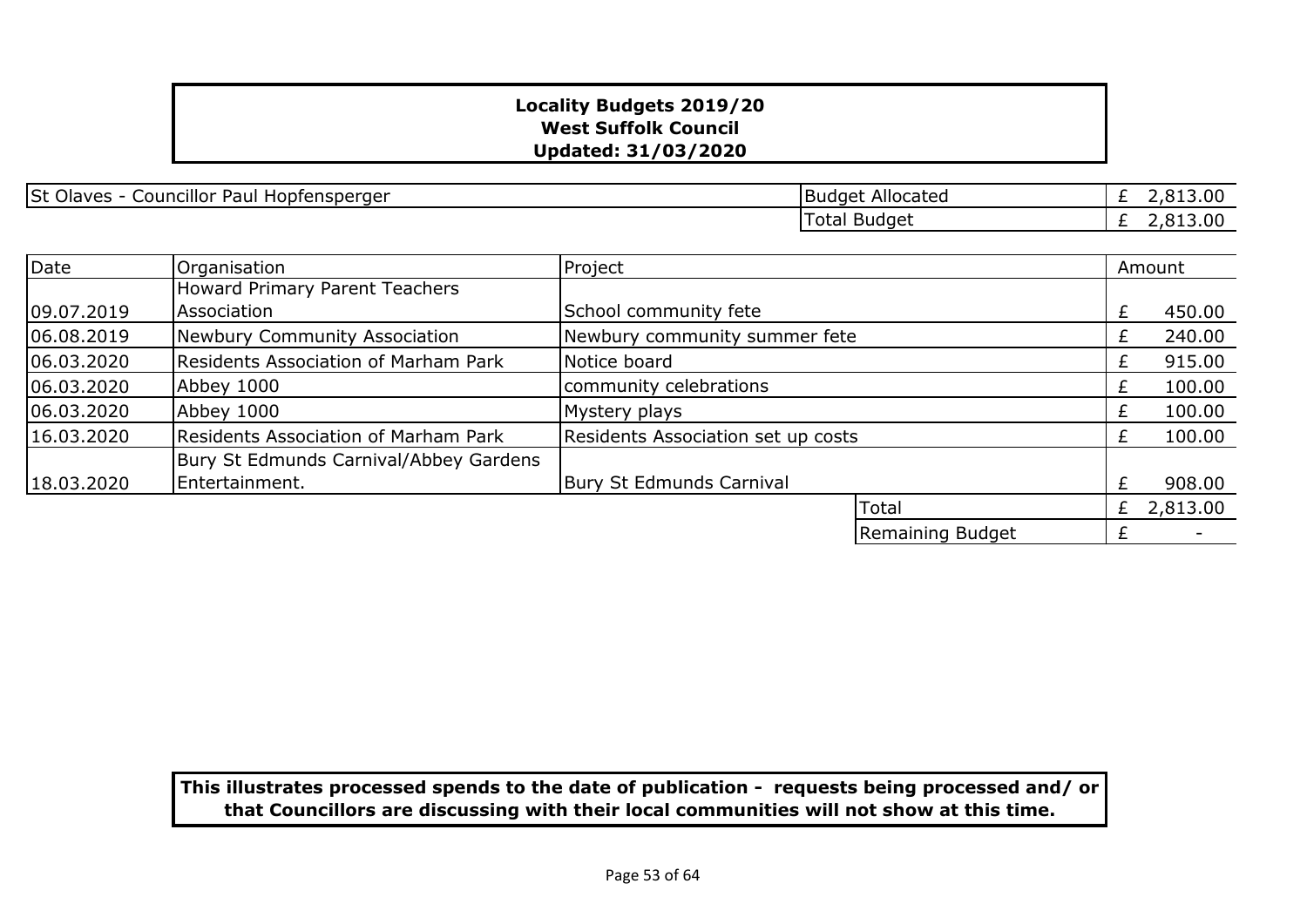Stanton - Councillor Jim Thorndyke **Budget Allocated** Budget Allocated

£ 2,813.00 £ 2,813.00 Total Budget

| Date     | Organisation                            | Project                               |                  | Amount   |
|----------|-----------------------------------------|---------------------------------------|------------------|----------|
| 24.02.20 | Stanton Community Village Hall          |                                       |                  |          |
|          | Management Committee                    | Installation of low-energy LED lights |                  | 1,500.00 |
| 27.02.20 | <b>Stanton Pre-School</b>               | Creation of a Mindfulness Garden      |                  | 750.00   |
| 28.02.20 | Pakenham Water Mill Development Project | Development Project                   |                  | 250.00   |
|          |                                         |                                       |                  |          |
|          |                                         |                                       |                  |          |
|          |                                         |                                       |                  |          |
|          |                                         |                                       | <b>Total</b>     | 2,500.00 |
|          |                                         |                                       | Remaining Budget | 313.00   |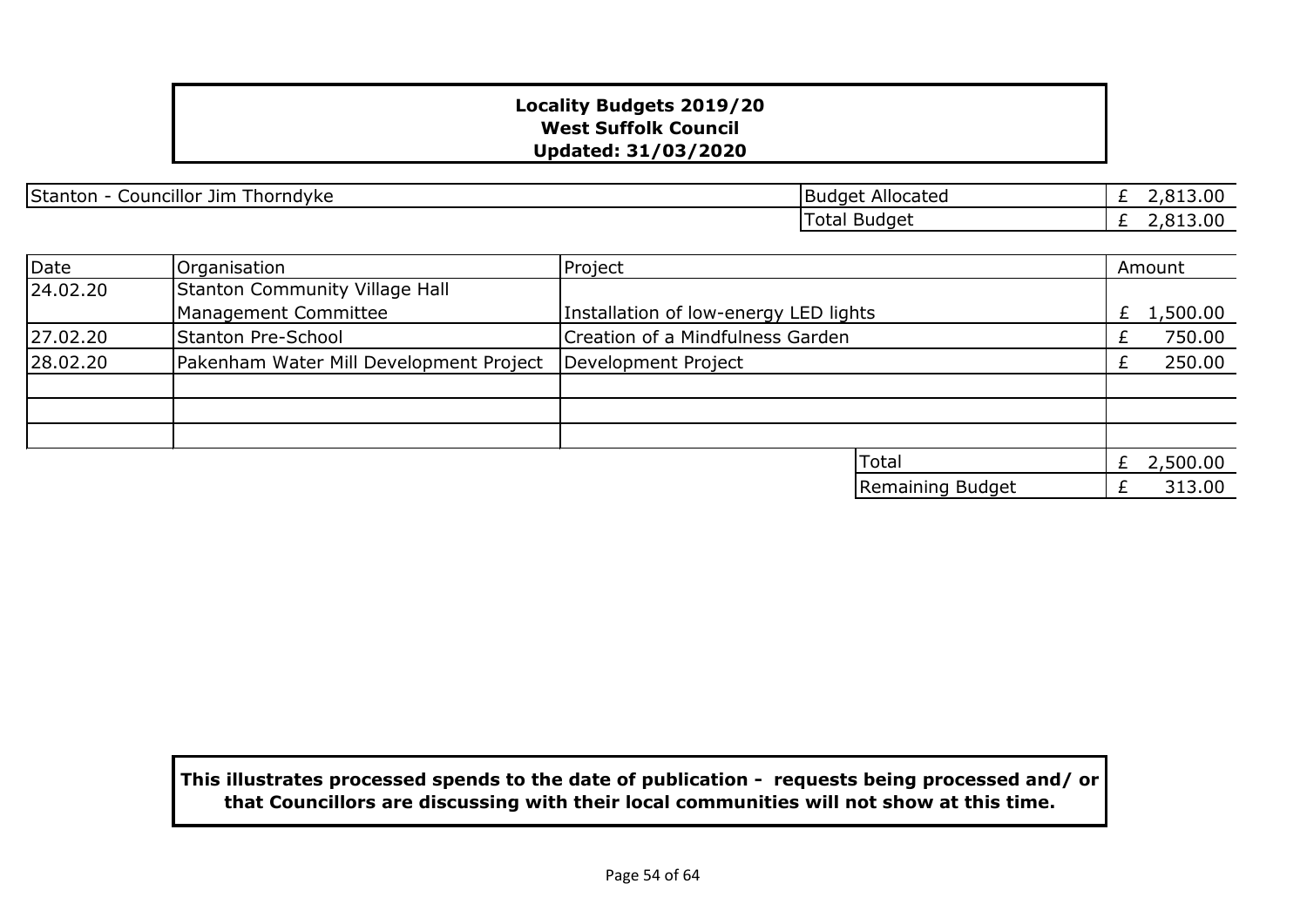| The<br>Councillor <u>C</u><br>Fornhams &<br>· Barton -<br>Broughton<br>Sarah<br>. Great | Allocated<br>IBudaet i | . .<br>, 0 1 0 1 0 0 |
|-----------------------------------------------------------------------------------------|------------------------|----------------------|
|                                                                                         | Total Budget           | -,01J.uu             |

| Date       | Organisation                              | Project                                                | Amount   |
|------------|-------------------------------------------|--------------------------------------------------------|----------|
|            | Fornham Group of the River Lark catchment |                                                        |          |
| 12.10.2019 | Partnership                               | Volunteer equipment                                    | 315.00   |
|            | Great Barton Primary Academy Parents,     |                                                        |          |
| 20.02.2020 | Teachers and Friends Association          | VE Day celebrations                                    | 500.00   |
| 24.02.2020 | Gt Barton Woodland Community group        | Bird boxes                                             | 350.00   |
| 15.05.2020 | <b>Greener Growth CIC</b>                 | Planting and Wildlife projects working with volunteers | 1,200.00 |
|            |                                           |                                                        |          |
|            |                                           |                                                        |          |
|            |                                           |                                                        |          |
|            |                                           | Total                                                  | 2,365.00 |
|            |                                           | Remaining Budget                                       | 448.00   |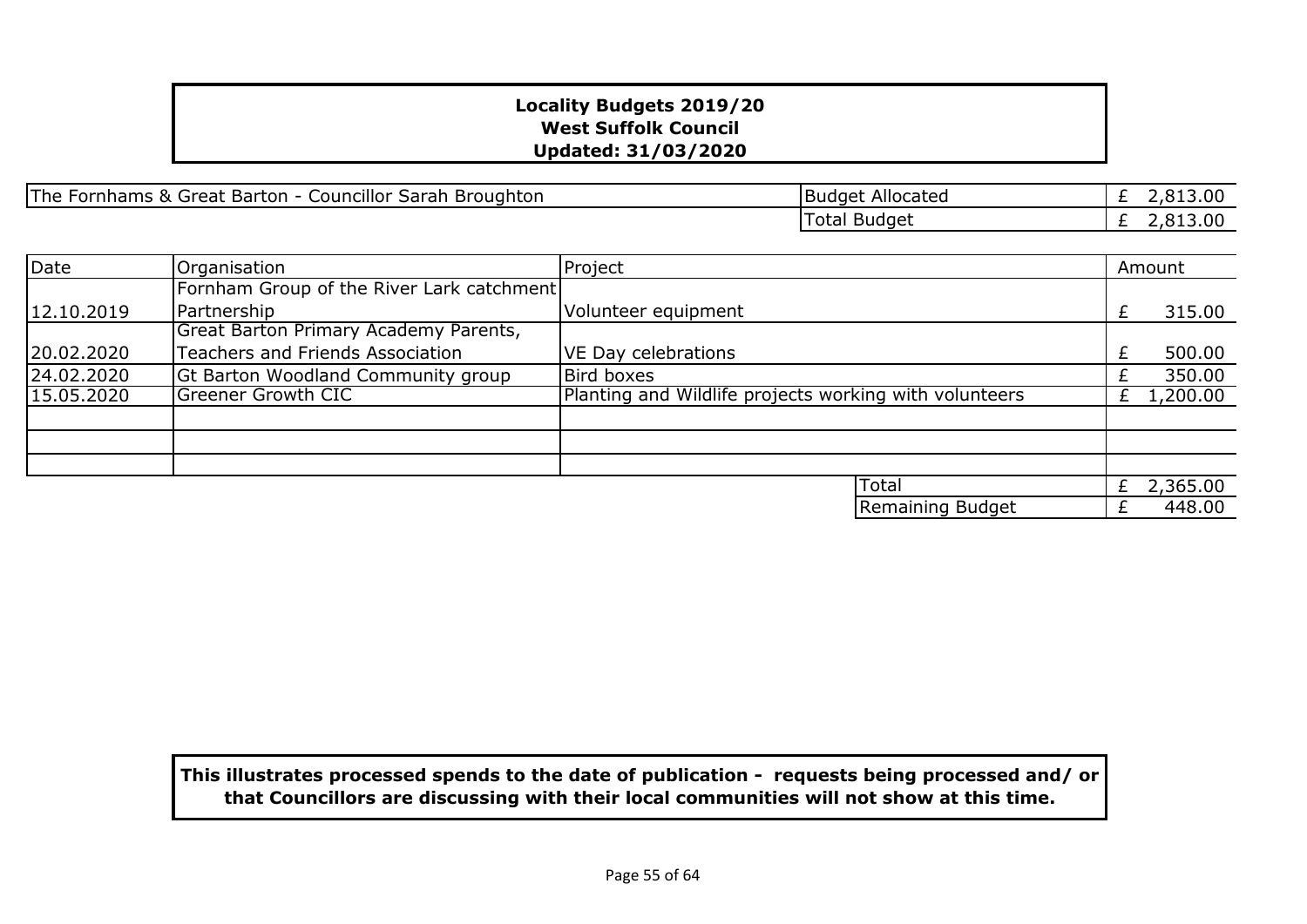| Councillor<br><sup>-</sup> Barton<br>, & Great<br>The Fornhams<br>r Rebecca Hopfensperger<br>$\overline{\phantom{0}}$ | Allocated<br>TRuddet | 2,813.00 |
|-----------------------------------------------------------------------------------------------------------------------|----------------------|----------|
|                                                                                                                       | Total<br>Budget      | 2,813.00 |

| Date       | Organisation                              | Project                           |                  | Amount       |
|------------|-------------------------------------------|-----------------------------------|------------------|--------------|
|            | Fornham Group of the River Lark catchment |                                   |                  |              |
| 12.10.2019 | Partnership                               | Volunteer equipment               |                  | 315.00       |
| 03.03.2020 | Greener Growth Project                    | Community planting project        |                  | £ $1,000.00$ |
| 03.03.2020 | <b>Greener Growth</b>                     | Wildlife project - playing fields |                  | £ $1,000.00$ |
|            |                                           |                                   |                  |              |
|            |                                           |                                   |                  |              |
|            |                                           |                                   |                  |              |
|            |                                           |                                   | <b>Total</b>     | 2,315.00     |
|            |                                           |                                   | Remaining Budget | 498.00       |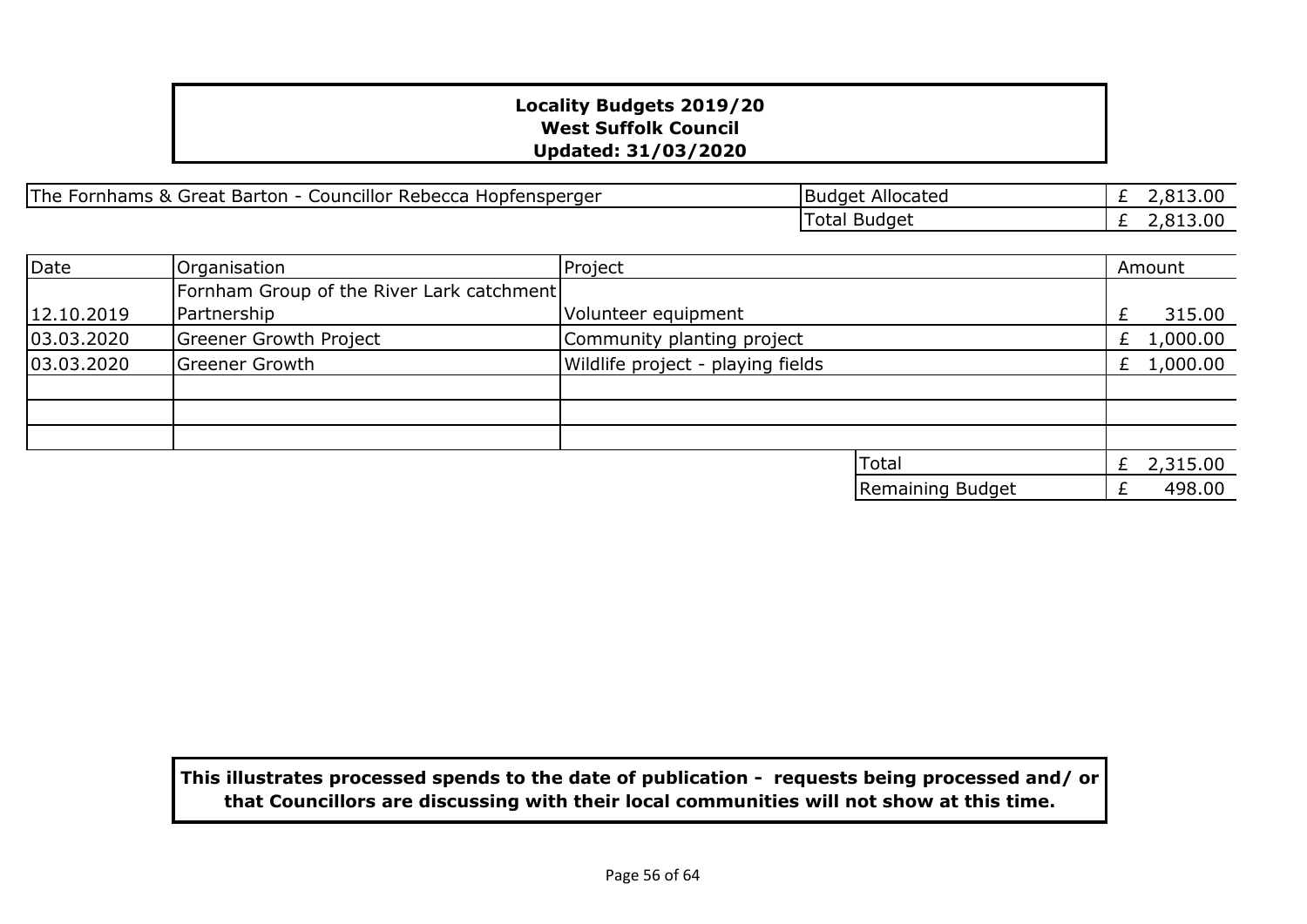| <b>The</b><br>. .<br>.Smith<br>Councillor<br>John<br>Rows | Allocated<br><b>Budget</b> | 13.00<br>ు -<br>C.      |
|-----------------------------------------------------------|----------------------------|-------------------------|
|                                                           | Totai<br>Budget            | 13.00<br>ు -<br>. . ຕ ' |

| Date       | Organisation                         | Project                        |                  | Amount   |
|------------|--------------------------------------|--------------------------------|------------------|----------|
|            | Horkey Committee C/o West Row Parish |                                |                  |          |
| 02.09.2019 | Council                              | Horkey Community event         |                  | 400.00   |
| 22.08.2019 | <b>West Row Gunners</b>              | Formation of new football club |                  | 200.00   |
| 01.11.2019 | <b>West Row Parish Council</b>       | Christmas tree project         |                  | 375.00   |
|            |                                      |                                |                  |          |
|            |                                      |                                |                  |          |
|            |                                      |                                |                  |          |
|            |                                      |                                | Total            | 975.00   |
|            |                                      |                                | Remaining Budget | 1,838.00 |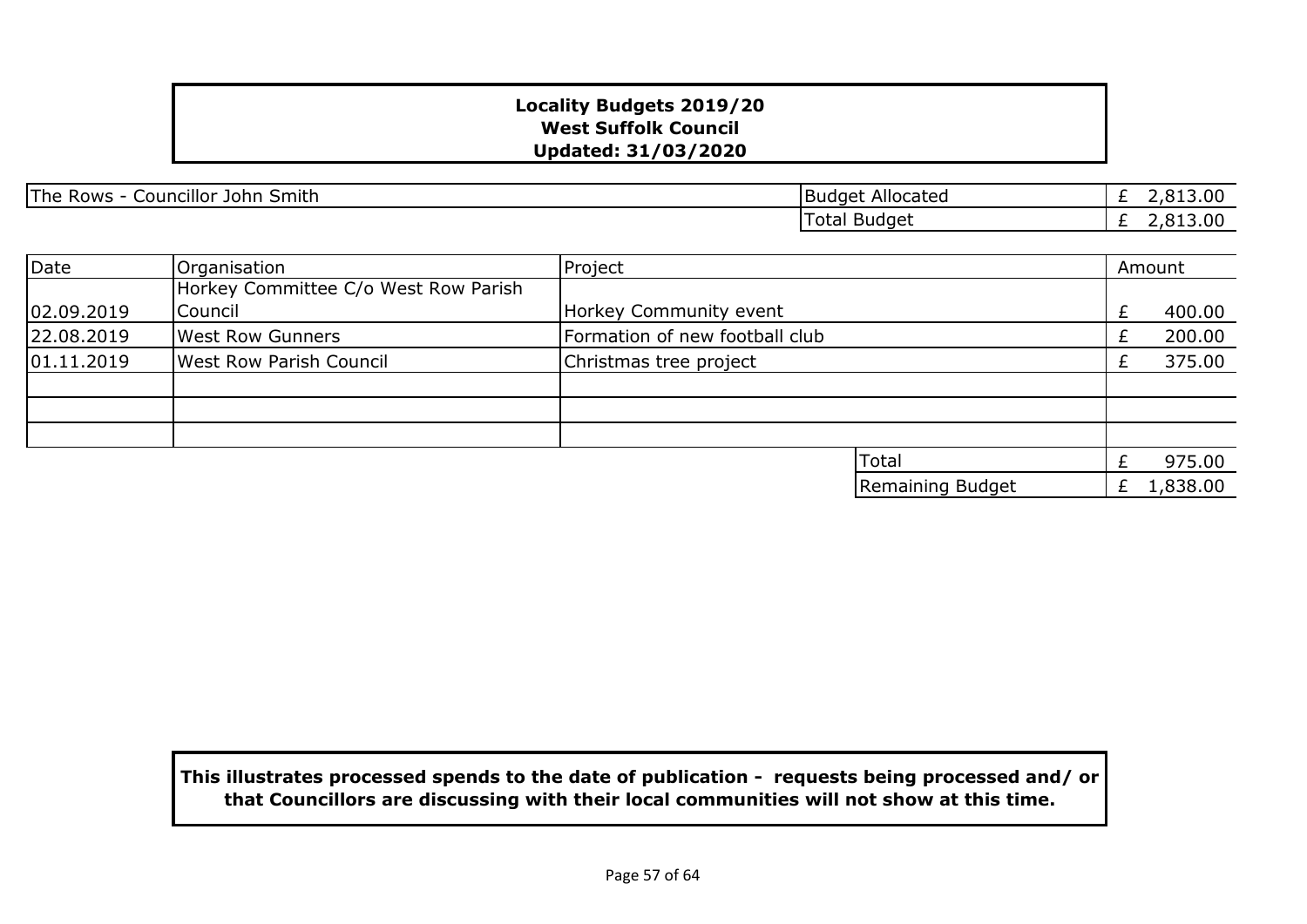| Councillor<br><b>The</b><br>Waldron<br>Don<br>Rows | Allocated<br>TBudget   | 13.00<br>. . റ                   |
|----------------------------------------------------|------------------------|----------------------------------|
|                                                    | Total<br><b>Budget</b> | 13.00<br>ъ.<br>. . O<br><u>_</u> |

| Date       | Organisation                                    | Project                |                  |   | Amount   |
|------------|-------------------------------------------------|------------------------|------------------|---|----------|
| 02.09.2019 | Horkey Committee C/o West Row Parish<br>Council | Horkey event           |                  | £ | 400.00   |
| 01.11.2019 | <b>West Row Parish Council</b>                  | Christmas tree project |                  |   | 375.00   |
|            |                                                 |                        |                  |   |          |
|            |                                                 |                        |                  |   |          |
|            |                                                 |                        |                  |   |          |
|            |                                                 |                        |                  |   |          |
|            |                                                 |                        |                  |   |          |
|            |                                                 |                        | <b>Total</b>     |   | 775.00   |
|            |                                                 |                        | Remaining Budget | £ | 2,038.00 |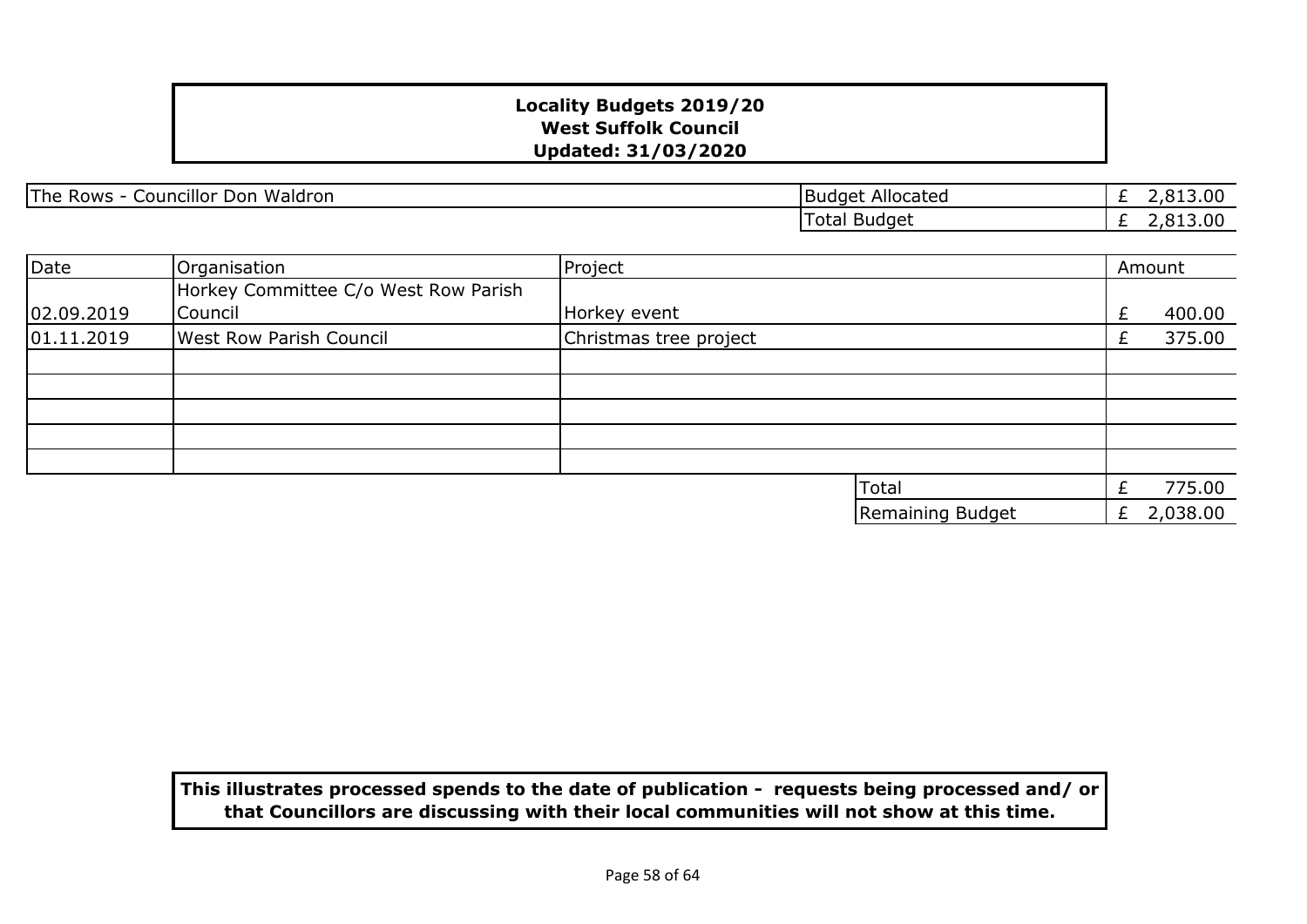| - -<br>.<br><br><b>Follgate</b><br>Hind<br>Councillor<br>Diane | Allocated<br>- Buda.<br>ום ה<br>. | $\sim$<br>.<br>. .      |
|----------------------------------------------------------------|-----------------------------------|-------------------------|
|                                                                | Total Budget                      | $\sim$<br>.<br>.<br>. . |

| Date       | Organisation                          | Project                                                    |   | Amount   |
|------------|---------------------------------------|------------------------------------------------------------|---|----------|
|            | West Suffolk Interfaith and Community |                                                            |   |          |
| 29.08.2019 | Forum                                 | Interfaith and community activities across Bury St Edmunds | £ | 150.00   |
|            | Mildenhall Road Estate Community      |                                                            |   |          |
| 26.08.2019 | Association                           | Upgrade of exterior lighting at the community centre       | £ | 500.00   |
| 06.03.2020 | Abbey 1000                            | community celebrations                                     |   | 500.00   |
| 06.03.2020 | Abbey 1000                            | Mystery plays                                              |   | 150.00   |
| 06.03.2020 | Bury Heart Song Group                 | Music in my bones                                          |   | 312.00   |
| 18.03.2020 | Friends of King Edwards               | Reflection Area Project                                    |   | 1,201.00 |
|            |                                       |                                                            |   |          |
|            |                                       | Total                                                      | £ | 2,813.00 |
|            |                                       | Remaining Budget                                           |   |          |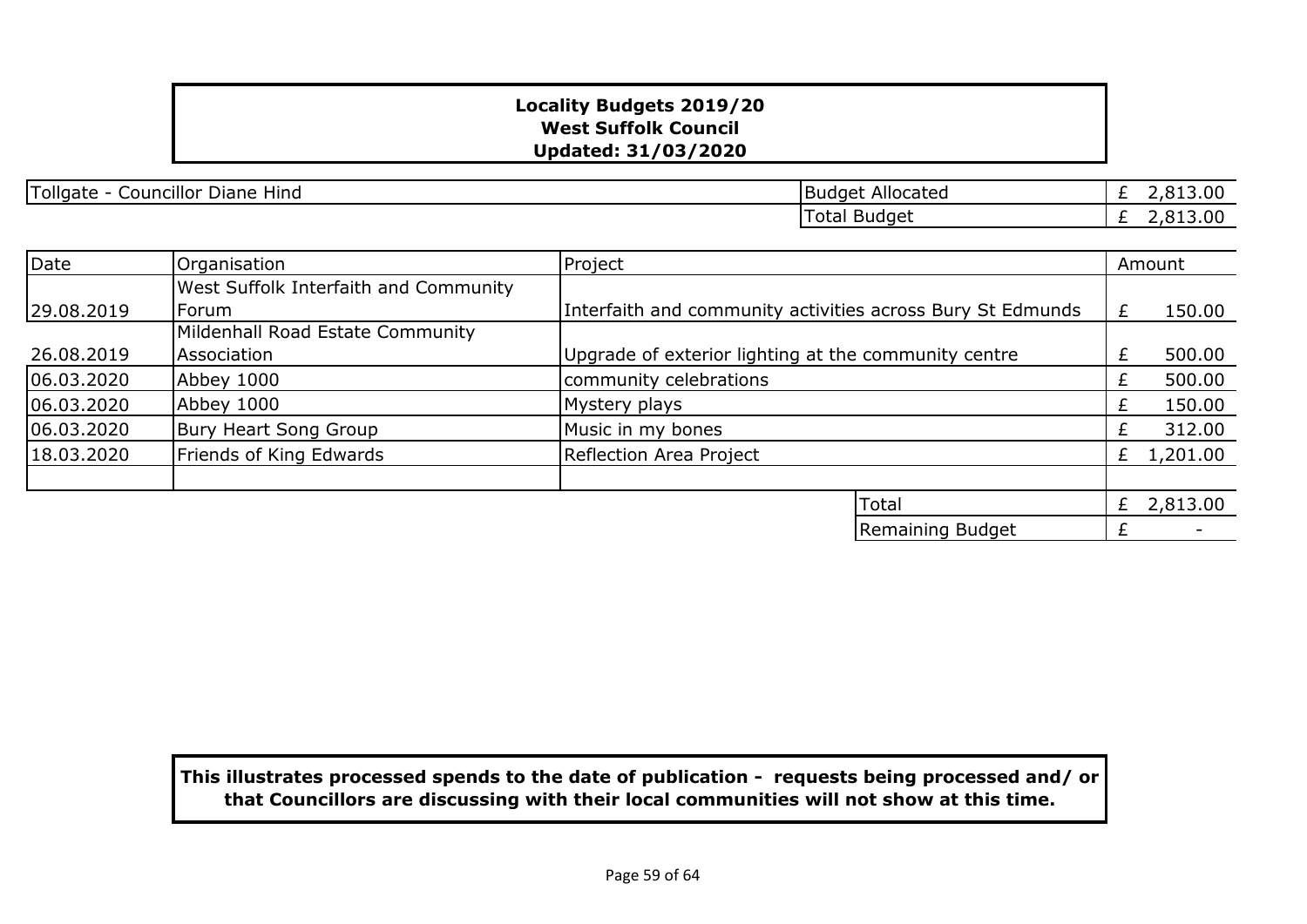| Tollgate<br><br><sup>+</sup> Nettleton<br>David<br>Councillor | Allocated<br><b>Budget</b> | 3.00<br>__ |
|---------------------------------------------------------------|----------------------------|------------|
|                                                               | Budget<br>- - -<br>i otal  | 3.OC       |

| Date       | Organisation         | Project                   |                  | Amount     |
|------------|----------------------|---------------------------|------------------|------------|
| 26.07.2019 | 1st Bury Scout Group | Equipment for scout group |                  | £ 2,378.00 |
|            |                      |                           |                  |            |
|            |                      |                           |                  |            |
|            |                      |                           |                  |            |
|            |                      |                           |                  |            |
|            |                      |                           |                  |            |
|            |                      |                           |                  |            |
|            |                      | Total                     |                  | £ 2,378.00 |
|            |                      |                           | Remaining Budget | 435.00     |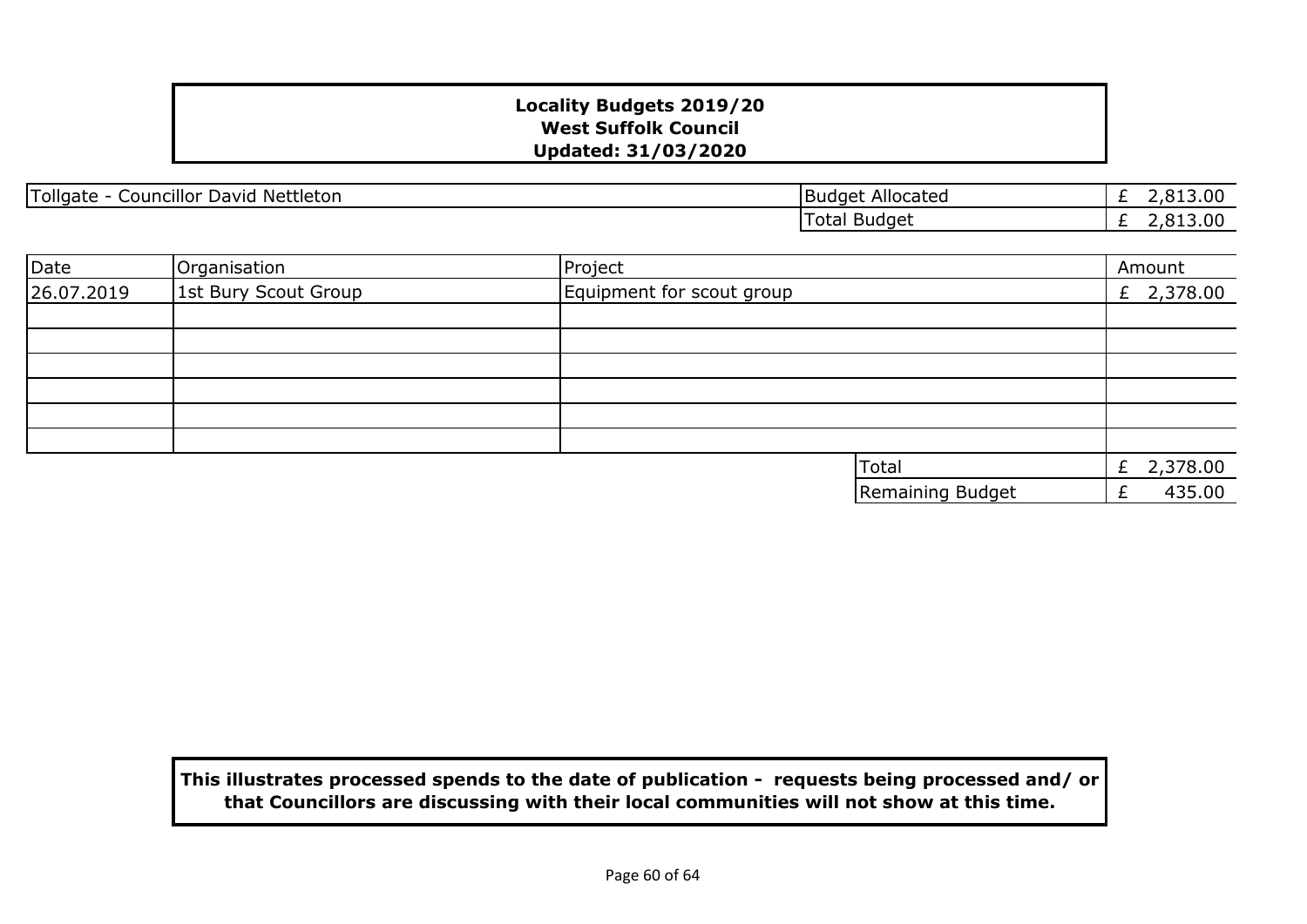| Westgate - Councillor John Augustine |                 | <b>Budget Allocated</b>    | £ $2,813.00$  |
|--------------------------------------|-----------------|----------------------------|---------------|
|                                      |                 | <b>Total Budget</b>        | 2,813.00<br>£ |
|                                      |                 |                            |               |
| Date                                 | Organisation    | Project                    | Amount        |
| 16.01.2020                           | Home Guard Club | Defibrillator installation | £ $1,750.00$  |
|                                      |                 |                            |               |
|                                      |                 |                            |               |
|                                      |                 |                            |               |
|                                      |                 |                            |               |
|                                      |                 |                            |               |
|                                      |                 |                            |               |
|                                      |                 | Total                      | £ 1,750.00    |
|                                      |                 | Remaining Budget           | 1,063.00<br>£ |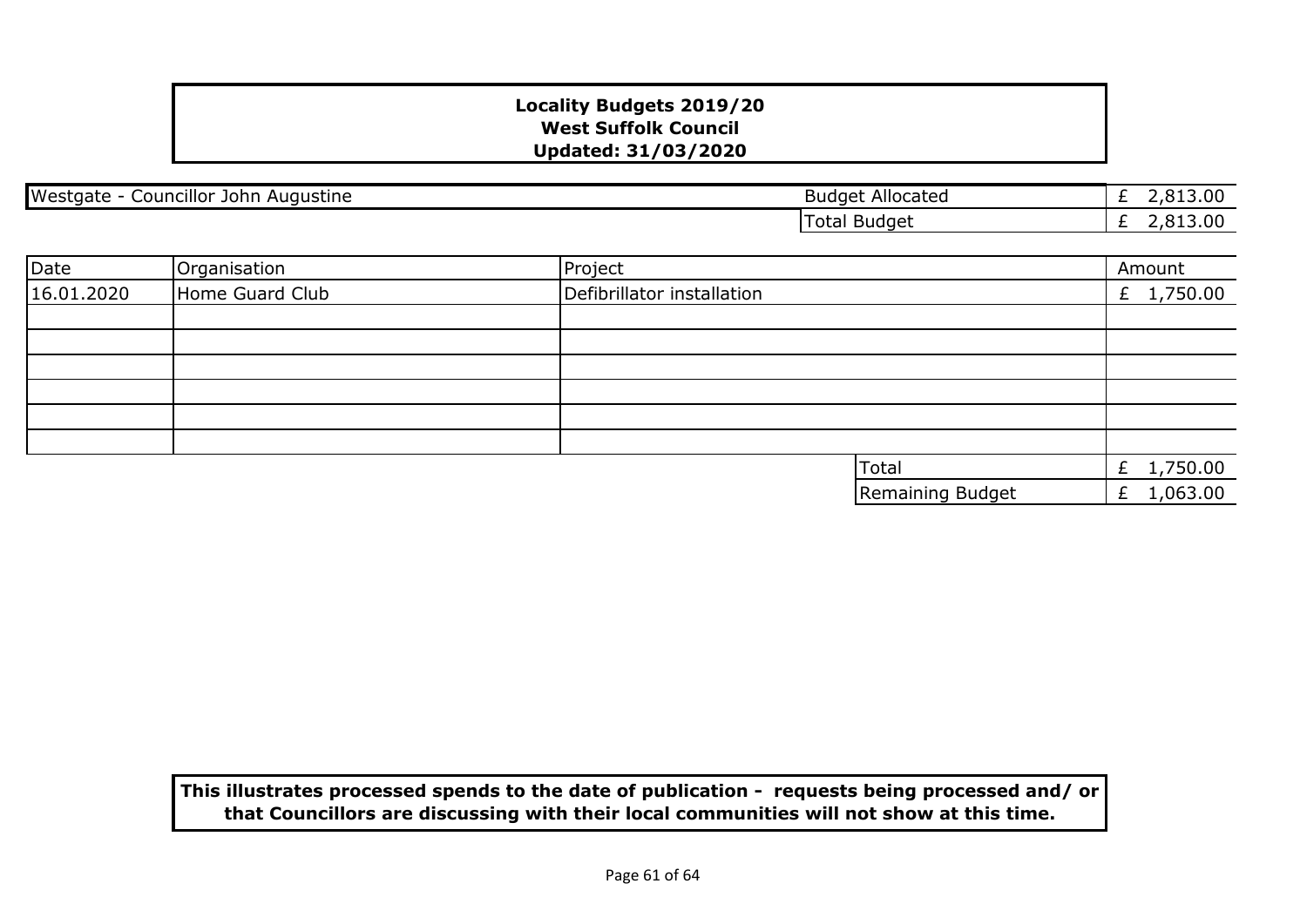| <br>Rout<br>Westgate<br><b>Councillor Richard</b> | : Allocated<br><b>Budget</b> | $\overline{\phantom{0}}$ | ΩC<br>2.013.UU |
|---------------------------------------------------|------------------------------|--------------------------|----------------|
|                                                   | Total<br>Budaet              | $\overline{\phantom{0}}$ | nr<br>.uu      |
|                                                   |                              |                          |                |

| Date | Organisation | Project |                  | Amount        |
|------|--------------|---------|------------------|---------------|
|      |              |         |                  |               |
|      |              |         |                  |               |
|      |              |         |                  |               |
|      |              |         |                  |               |
|      |              |         |                  |               |
|      |              |         |                  |               |
|      |              |         |                  |               |
|      |              |         | Total            |               |
|      |              |         | Remaining Budget | 2,813.00<br>£ |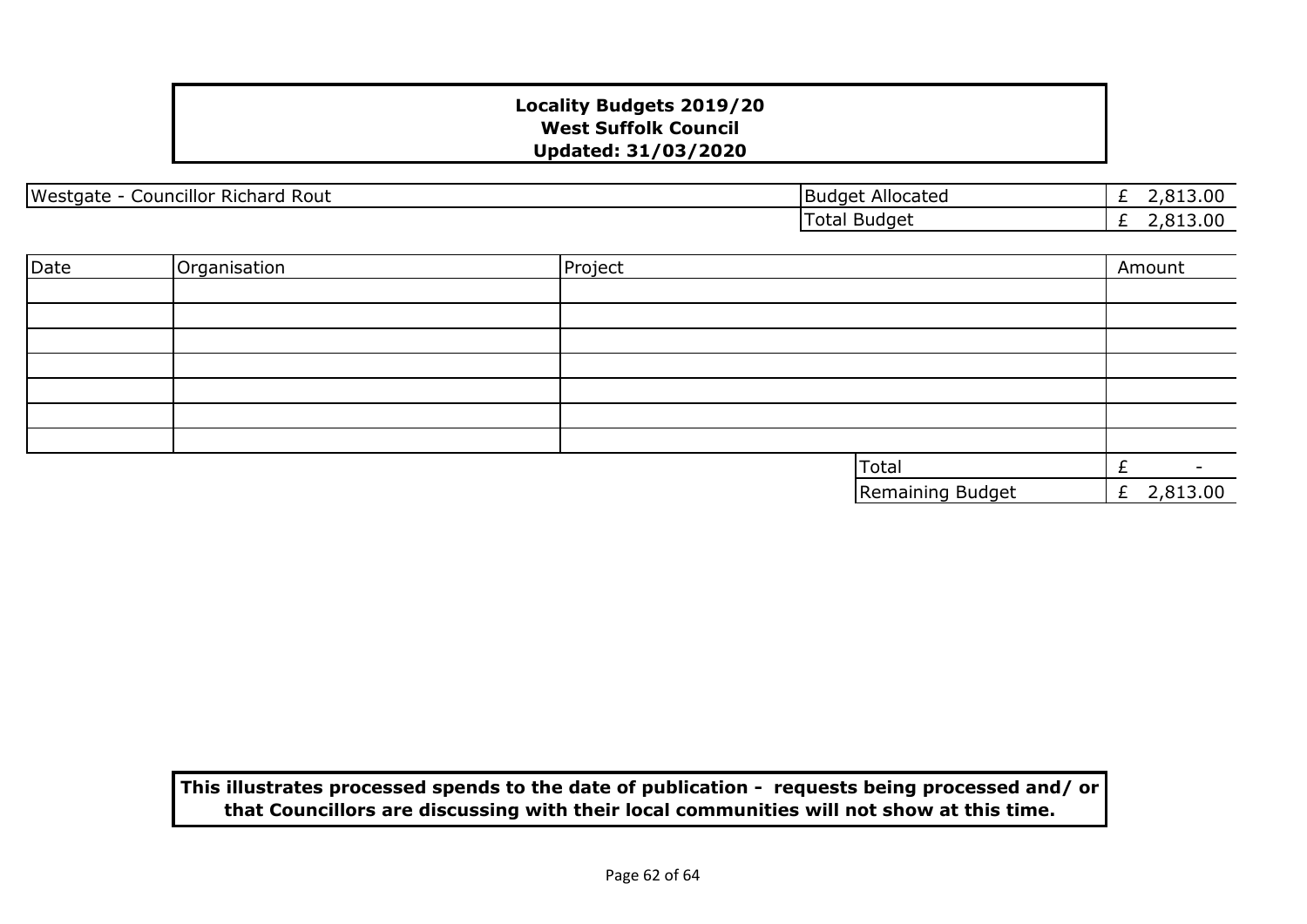Whepsted and Wickhambrook - Councillor Mary Evans

| <b>Budget Allocated</b> | £ 2,813.00 |
|-------------------------|------------|
| Total Budget            | £ 2,813.00 |

| Date       | Organisation                                                                | Project                                                                                                        |   | Amount   |  |
|------------|-----------------------------------------------------------------------------|----------------------------------------------------------------------------------------------------------------|---|----------|--|
|            |                                                                             |                                                                                                                |   |          |  |
| 01.10.2019 | Hawkedon Village Hall and St Marys Church Fete publicity and communications |                                                                                                                |   | 300.00   |  |
| 05.11.2019 | <b>Wickhambrook Carnival Committee</b>                                      | Over 60's Christmas lunch                                                                                      |   | 150.00   |  |
| 22.01.2020 | Clare Community Hub                                                         | Support and delivery of community hub                                                                          |   | 350.00   |  |
| 02.03.2020 | Whepsted Village Hall                                                       | Set up and advertising for Whepstead Walkers                                                                   |   | 400.00   |  |
| 26.03.2020 | <b>Brockley Village Hall</b>                                                | Upgrading of electrics for village hall                                                                        |   | 750.00   |  |
| 29.05.2020 | Stansfield Village Hall                                                     | Internal improvements to the Hall (This payment was committed during<br>quarter 4 of 2019/2020 financial year) |   | 500.00   |  |
|            |                                                                             | Total                                                                                                          | £ | 2,450.00 |  |
|            |                                                                             | Remaining Budget                                                                                               |   | 363.00   |  |